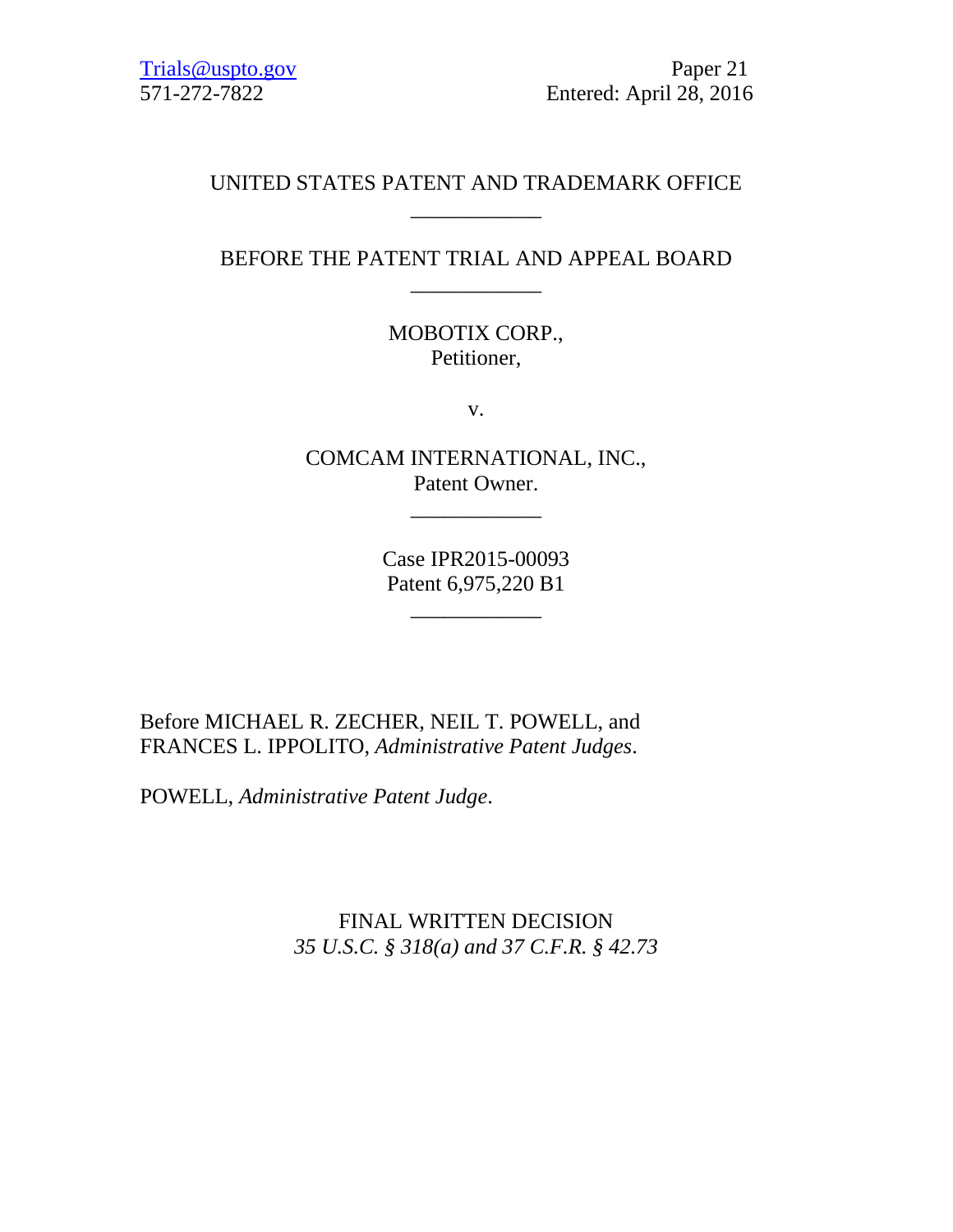#### I. INTRODUCTION

Mobotix Corp. ("Petitioner") filed a Petition requesting an *inter partes* review of claims 1–28 of U.S. Patent No. 6,975,220 B1 (Ex. 1001, "the '220 patent"). Paper 1 ("Pet."). ComCam International, Inc. ("Patent Owner") filed a Preliminary Response. Paper 8. On April 29, 2015, we instituted an *inter partes* review as to claims 1–28 of the '220 patent. Paper 9 ("Institution Decision" or "Dec. on Inst."). On July 29, Patent Owner filed a Patent Owner Response. Paper 13 ("PO Resp."). On October 13, 2015, Petitioner filed a Reply. Paper 15 ("Pet. Reply"). Neither party requested an oral hearing, and no oral hearing was held. *See* Paper 19.

We have jurisdiction under 35 U.S.C. § 6(b). This Final Written Decision is issued pursuant to 35 U.S.C. § 318(a) and 37 C.F.R. § 42.73. For the reasons that follow, we determine that Petitioner has shown, by a preponderance of the evidence, that claims 1–6 and 9–28 of the '220 patent are unpatentable, but that Petitioner has not demonstrated, by a preponderance of the evidence, that claims 7 and 8 are unpatentable.

#### *A. Related Proceedings*

Patent Owner has asserted the '220 patent against Petitioner in *ComCam Int'l, Inc. v. Mobotix Corp.*, Case No. 2:13-cv-00798 (E.D. Tex.). Pet. 1; Paper 7, 2–3. The '220 patent is also the subject of several other district court proceedings. *Id.*

#### *B. The '220 Patent (Ex. 1001)*

The '220 patent discloses a system for detecting an event at a premises and supplying information regarding the event to a website that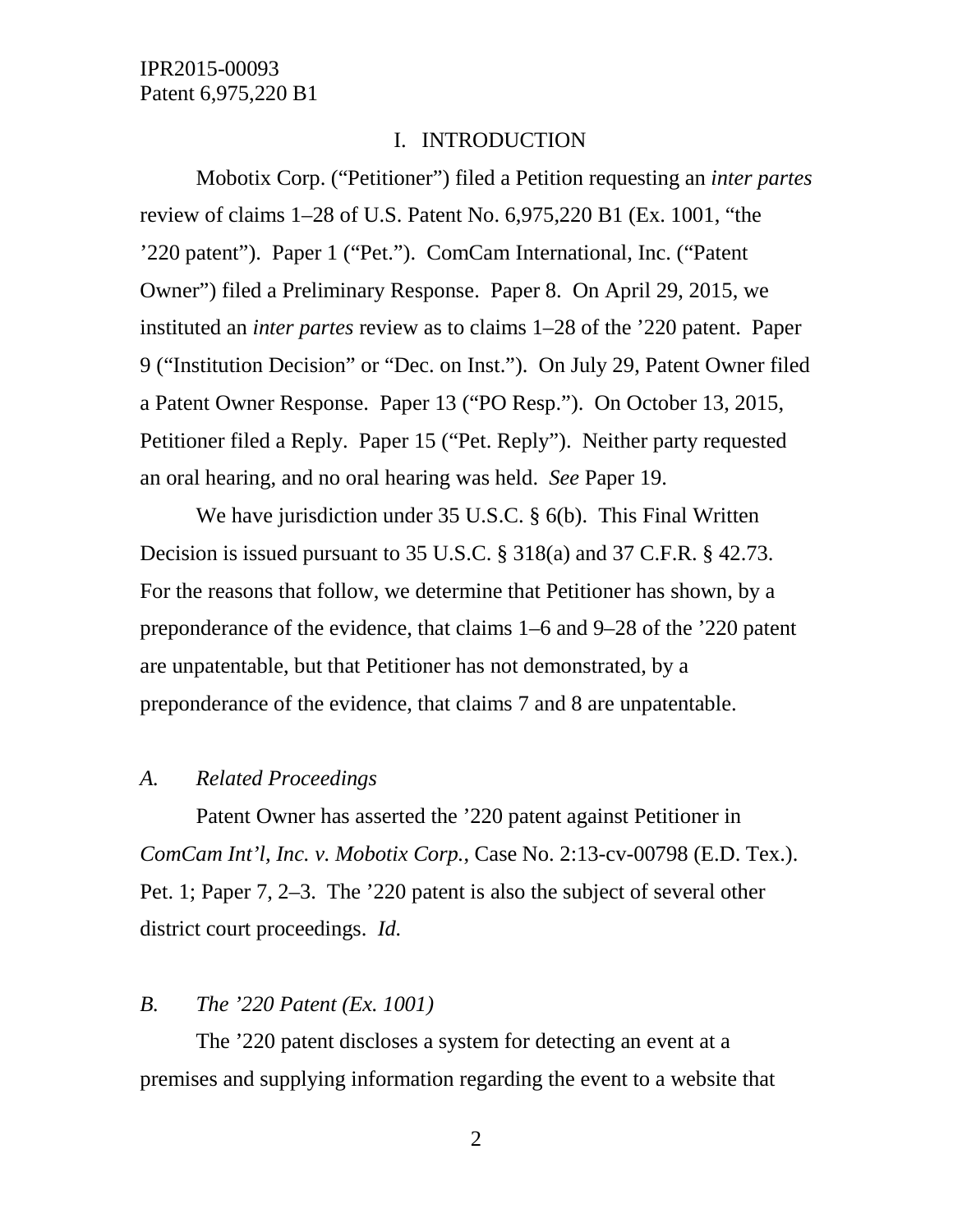various authorized users can access. Ex. 1001, Abstr. Specifically, the '220 patent discloses security system 311 in connection with Figure 3, reproduced below. *Id.* at col. 6, ll. 48–49.



Figure 3 shows a block diagram of the components of security system 311 and its relationship to communication link 320, website 321, and various other entities. *Id.* at 7:14–17. Security system 311 includes sensors 12, 13, 15, and 17– 20, cameras 33a–33n, lamps 313a–313n, video controller 316, video encoder 317, transmitter 319, and system controller 21. *Id.* at col. 6, ll. 52–62, col. 7, ll. 7–12, 47–50. The '220 patent discloses polling sensors 12, 13, 15, and 17–20 with system controller 21 to detect an event, such as an intrusion or an emergency. *Id.* at col. 7, ll. 47–52. The '220 patent also discloses responding to such an event by activating one camera 33a–33n and one lamp 313a–313n, encoding the output of that camera 33a–33n with video/audio encoder 317, and "pass[ing] the encoded video/audio signal to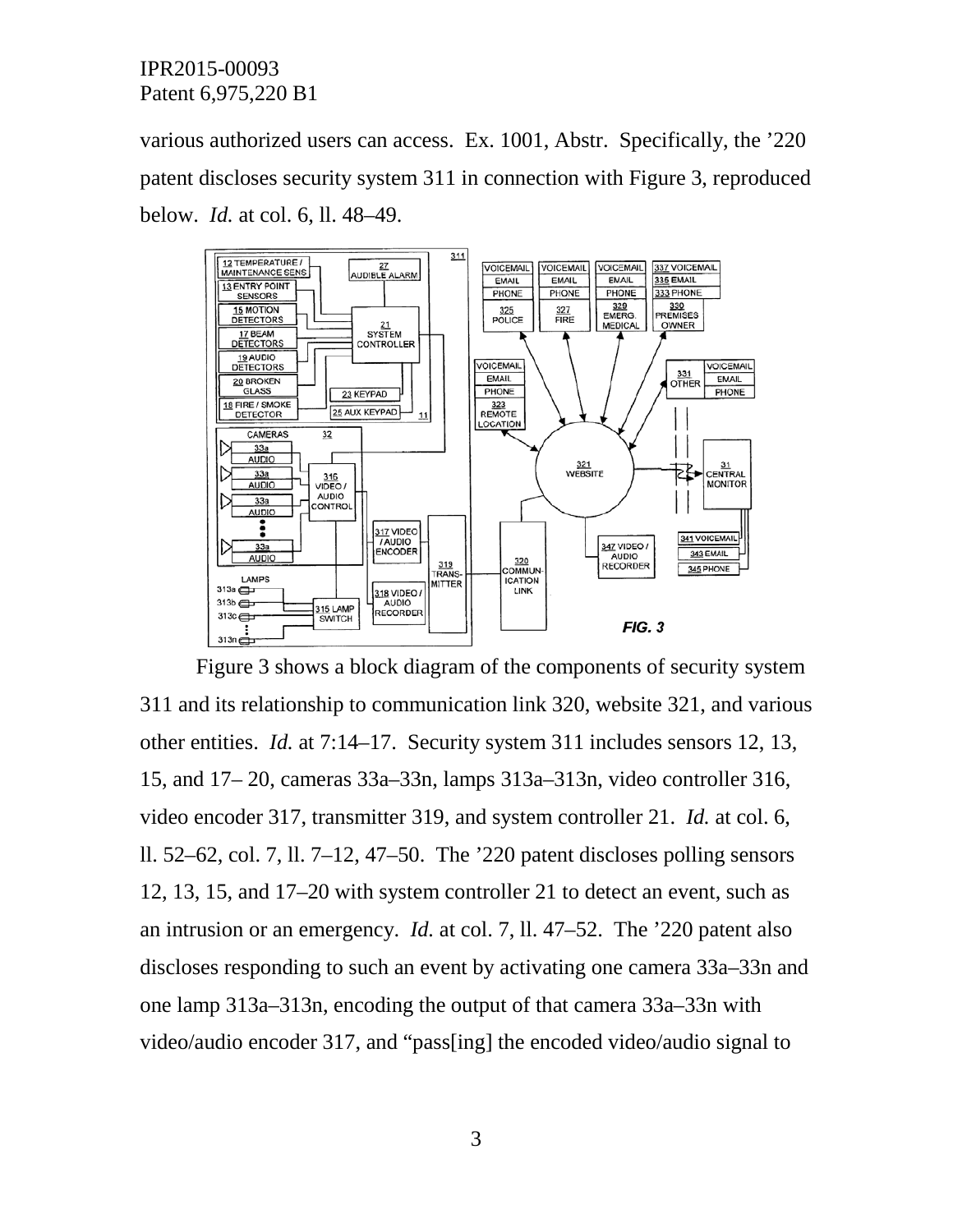transmitter 319 in the data format for transmission to website 321."

*Id.* at col. 7, l. 50–col. 8, l. 3.

# *C. Illustrative Claim*

Of the challenged claims, claims 1 and 25 are independent. The other challenged claims depend, directly or indirectly, from one of claims 1 and

25. Claim 1 is illustrative and is reproduced below:

1. A system for detecting an event in a premises and transmitting data regarding the event, comprising:

at least one sensor for detecting the event;

- a controller coupled to the at least one sensor for receiving a signal from the at least one sensor indicating that an event has been detected;
- at least one imaging device coupled to the system controller for capturing event data associated with the event detected at a particular at least one sensor wherein the imaging device is activated by the controller upon receiving the signal from the particular sensor that is in an area covered by a particular imaging device;
- a transmitter coupled to the imaging device and the controller for transmitting the event data captured by the imaging device upon receiving a transmission activation signal from the controller after detection of the event; and
- a website for receiving the event data from the transmitter and making the event data accessible for viewing by at least one authorized entity.

Ex. 1001, col. 9, l. 61–col. 10, l. 14.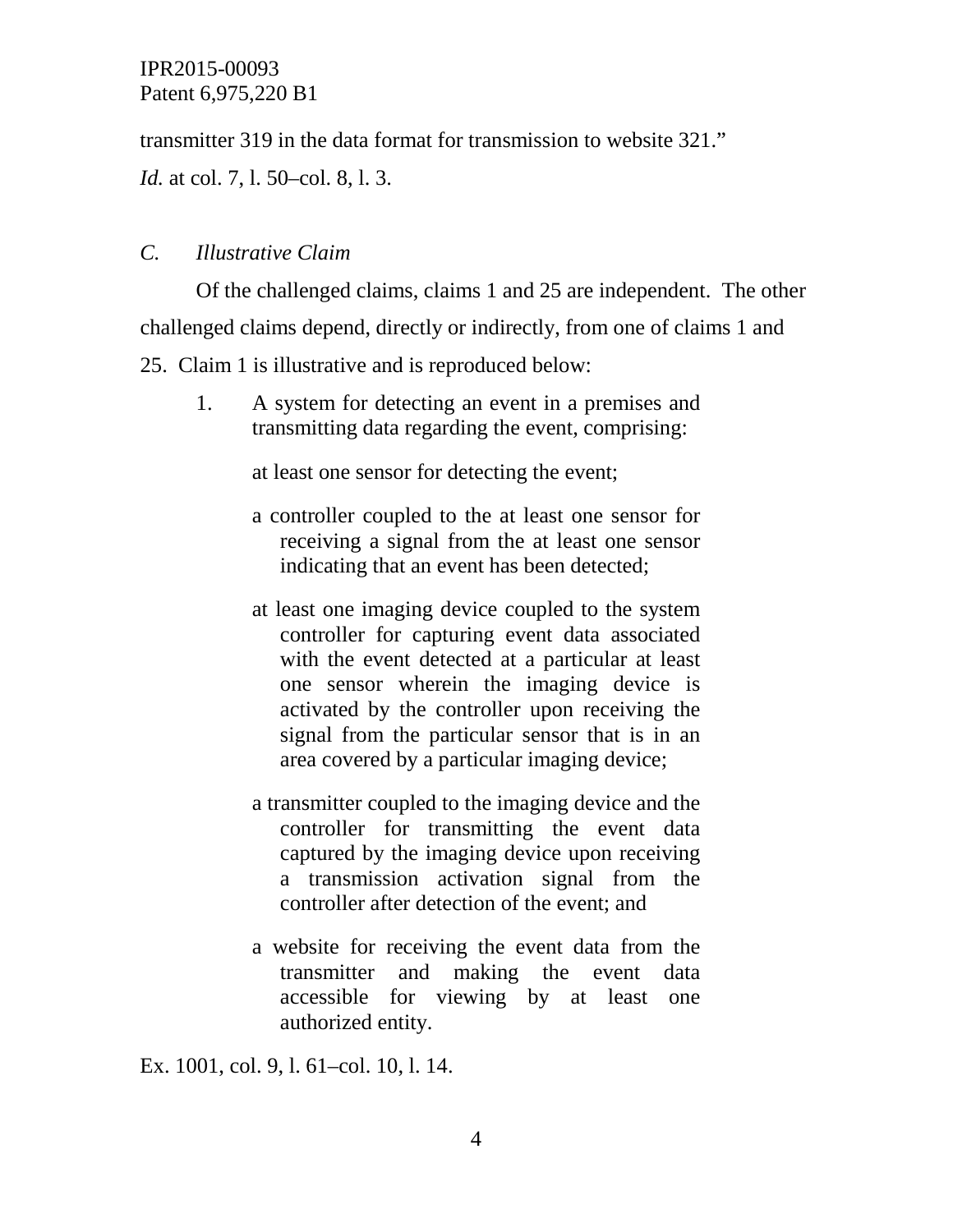# *D. The Prior Art References*

The pending ground of unpatentability in this *inter partes* review is based on the following prior art references:

| <b>Exhibits Nos.   References</b> |                                                            |
|-----------------------------------|------------------------------------------------------------|
| 1007                              | U.S. Patent No. 6,697,103 B1, issued Feb. 24, 2004, filed  |
|                                   | Mar. 19, 1998 ("Fernandez")                                |
| 1008 and                          | Provisional U.S. Patent Application No. 60/051,489, filed  |
| 1015                              | July 1, 1997 (Ex. 1008) and U.S. Patent Application No.    |
|                                   | 2005/0198063 A1, issued Sept. 8, 2005, filed Apr. 25, 2005 |
|                                   | $(Ex. 1015)$ ("Thomas") <sup>1</sup>                       |

# *E. Instituted Ground of Unpatentability*

We instituted an *inter partes* review involving the following ground of unpatentability:

| <b>References</b> | <b>Basis</b> | <b>Claims Challenged</b> |
|-------------------|--------------|--------------------------|
| Thomas and        | \$103(a)     | $1 - 28$                 |
| Fernandez         |              |                          |

Petitioner supports its challenge with a declaration executed by Dr.

<span id="page-4-0"></span> <sup>1</sup> Petitioner asserts U.S. Patent Application No. 2005/019063 A1 (the "Thomas non-provisional application") as prior art under 35 U.S.C. § 102(e) based on its priority claim to Provisional U.S. Patent Application No. 60/051,489 (the "Thomas provisional application"). *See* Pet. 2, 4, 33. Any arguments that Patent Owner may have had regarding whether the Thomas non-provisional application is entitled to the benefit of the filing date of the Thomas provisional application have been waived. *See In re Giacomini*, 612 F.3d, 1380, 1383–85 (Fed. Cir. 2010) (Appellant argued that provisional application did not provide written description support pursuant to 35 U.S.C. § 119(e) for claims of patent asserted as prior art under 35 U.S.C. § 102(e). The court found that Appellant waived this argument by not raising it below (at the Board of Patent Appeals and Interferences)); *see also* Paper 11, 3 (cautioning Patent Owner that "any arguments for patentability not raised in the response will be deemed waived").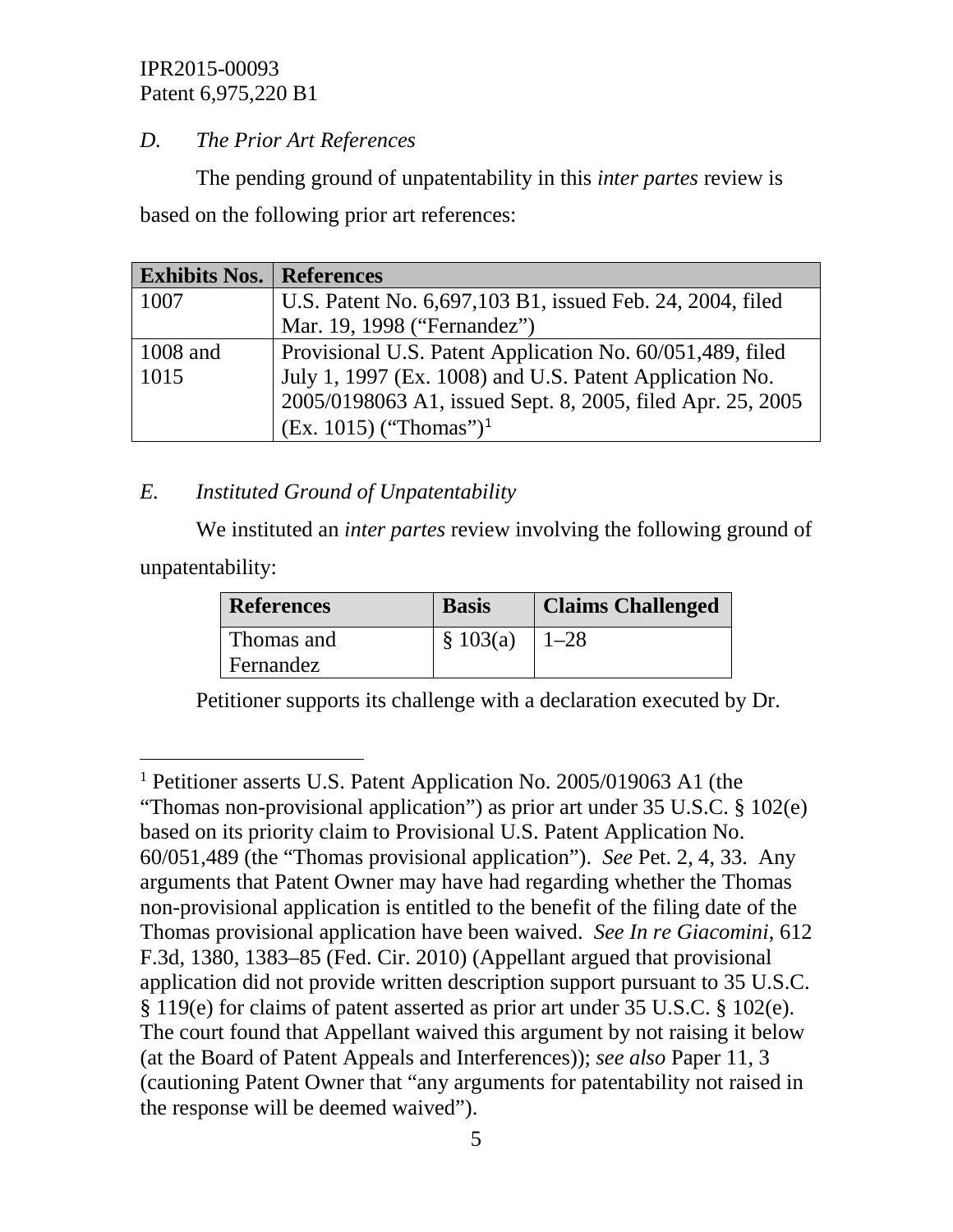Tal Lavian on October 17, 2014 ("Lavian Declaration") (Ex. 1003). Patent Owner relies on a declaration executed by Mr. David Monroe on July 29, 2015 ("Monroe Declaration") (Ex. 2002).[2](#page-5-0)

#### II. ANALYSIS

#### *A. Claim Interpretation*

In an *inter partes* review, claim terms in an unexpired patent are construed according to their broadest reasonable interpretation in light of the specification. 37 C.F.R. § 42.100(b); *see In re Cuozzo Speed Techs., LLC,* 793 F.3d 1268, 1278–79 (Fed.Cir.2015), *cert. granted sub nom. Cuozzo Speed Techs. LLC v. Lee*, 136 S. Ct. 890 (mem.) (2016).

*1. website (independent claims 1 and 25)*

Petitioner asserts that the broadest reasonable interpretation of the term "website" is "a computer system that has a recognized domain name and runs a Web server for publishing a group of related webpages on the Web." Pet. 3 (citing Ex. 1005). Based on our analysis below, we determine that the claim term "website" does not require express construction for purposes of this Decision.

*2. at least one imaging device coupled to the system controller for capturing event data associated with the event detected at a particular* 

<span id="page-5-0"></span><sup>&</sup>lt;sup>2</sup> Petitioner filed a Motion to Exclude Evidence asserting that we should exclude Exhibit 2002 in its entirety or, in the alternative, we should exclude at least certain paragraphs of Exhibit 2002. Paper 17 ("Mot. to Exclude"). We are issuing a concurrent decision that Petitioner's Motion to Exclude is denied-in-part and dismissed-in-part as moot. In the process of considering the record evidence and preparing our Final Written Decision in this case, we were cognizant of the concerns raised in Petitioner's Motion to Exclude when assessing the appropriate weight we should accord Mr. Monroe's testimony in Exhibit 2002.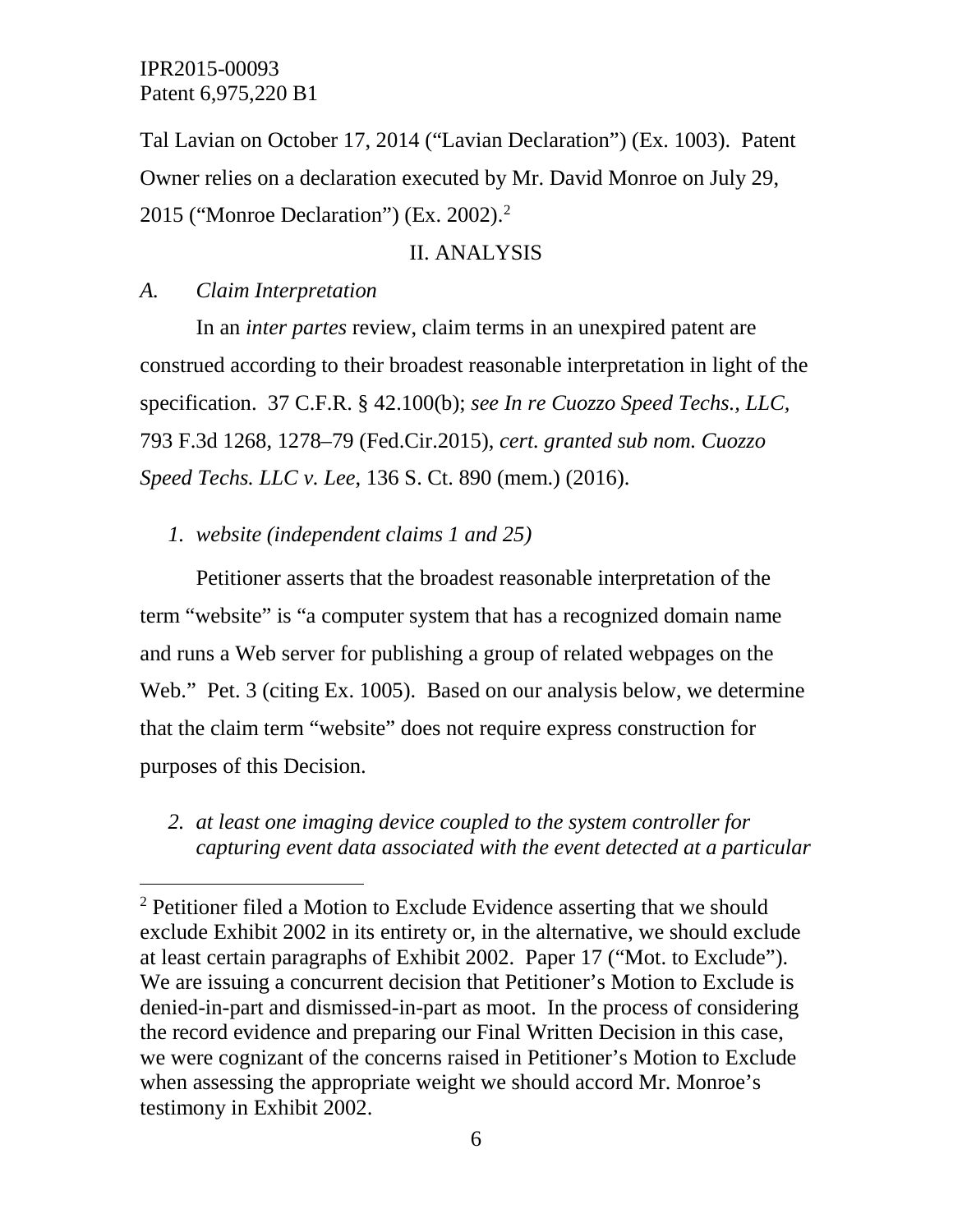*at least one sensor wherein the imaging device is activated by the controller upon receiving the signal from the particular sensor that is in an area covered by a particular imaging device (independent claim 1)*

The parties dispute the correct interpretation of this claim language.

Ex. 1001, col. 10, ll. 1–7; PO Resp. 4–8; Pet. Reply 4–6. In the Institution Decision, we construed an aspect of this claim language necessary to assess certain patentability arguments made by Patent Owner. Specifically, in the Institution Decision, we concluded that:

> Accordingly, for purposes of this Decision, we conclude that the broadest reasonable interpretation of the claim is the plain meaning of the claim language. Thus, we construe the claim to require that the imaging device is activated by the controller upon receiving the signal from the particular sensor that is in an area covered by *a*  particular imaging device, but not necessarily *the*  imaging device activated.

Dec. on Inst. 8; *see id.* at 6–8.

Patent Owner disagrees with this interpretation, arguing that the broadest reasonable interpretation of the claim language is "activating an imaging device with a sensor associated with that imaging device based on the sensor's presence in the imaging device's covered area." PO Resp. 8. In contrast to our construction in the Institution Decision, Patent Owner's proposed construction requires that the sensor is covered by the imaging device that is activated, as opposed to the sensor being covered by "a particular imaging device" (including an imaging device other than the one activated).

Patent Owner argues that our interpretation from the Institution Decision is "both grammatically incorrect and create[s] a lack of antecedent basis." *Id.* at 6. Additionally, Patent Owner argues that "the specification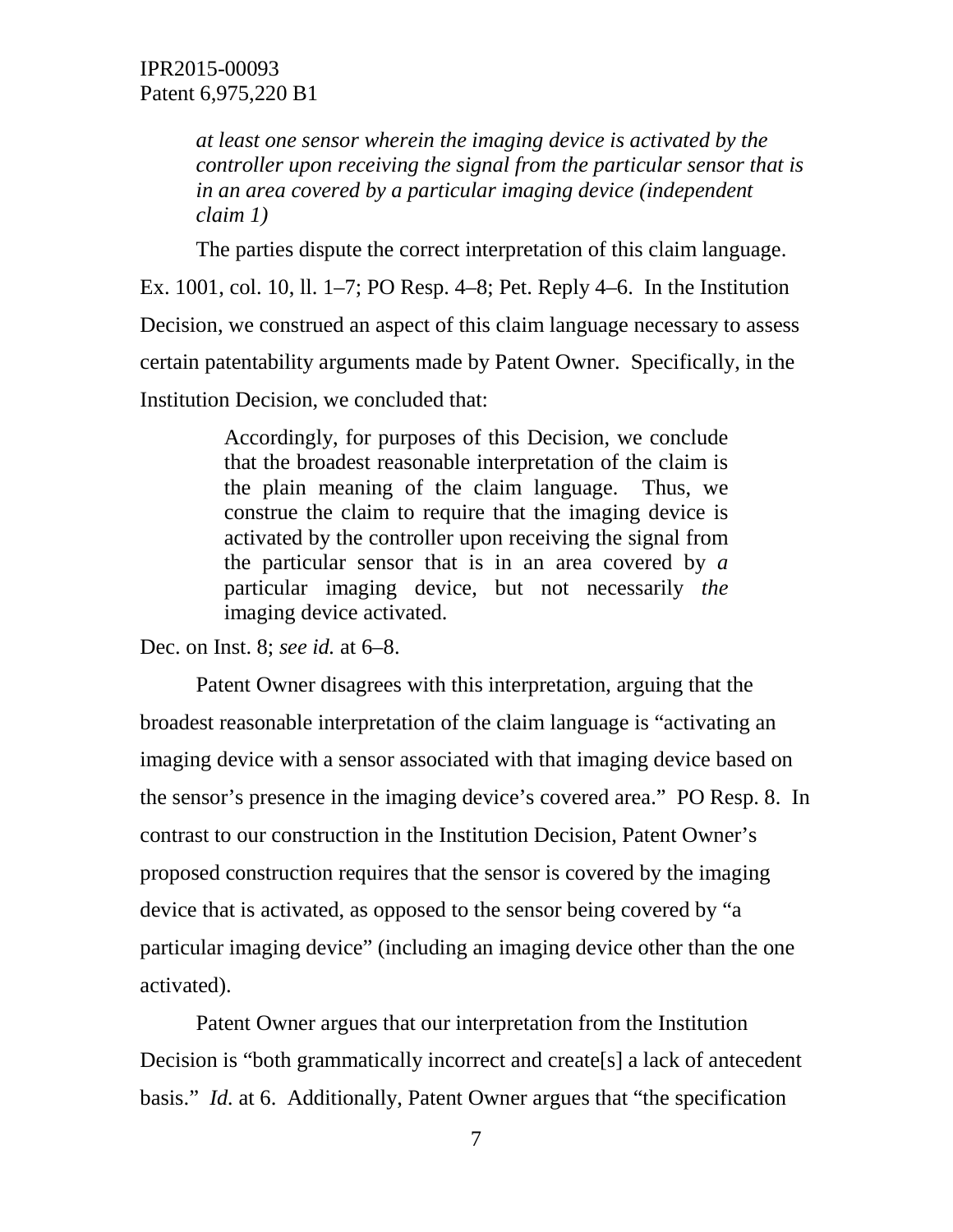quite clearly discloses 'activating an imaging device that covers a tripped sensor'" (*id.* at 5 (quoting Dec. on Inst. 7–8)), and that the Specification does not disclose activating an imaging device based on a tripped sensor covered by another imaging device or outside the area covered by the activated imaging device (*id.* at 5–6). Patent Owner further argues that a person of ordinary skill in the art would have interpreted the claim the way Patent Owner proposes. *Id.* at 7 (citing Ex. 2002 ¶¶ 44–48).

Petitioner responds that Patent Owner ignores the plain language of the claim, and that Patent Owner tries to "force '*a* particular imaging device' into '*the* imaging device' that is activated." Pet. Reply 4. Petitioner argues that, contrary to Patent Owner's assertions about antecedent basis issues, there is no reason the claim could not have been written to explicitly recite what Patent Owner proposes it means. *Id.* at 5. Petitioner further argues that the Specification does not warrant construing the claim in the manner Patent Owner proposes. *Id.* at 5–6. Additionally, Petitioner asserts that Patent Owner's proposed construction "convert[s] an apparatus limitation (i.e., 'at least one imaging device') into a step/method limitation (i.e., 'activating an imaging device')." *Id.* at 4.

Having considered the arguments and evidence presented during trial, we maintain that the broadest reasonable interpretation of the disputed claim language in view of the Specification is its plain meaning. As we explained in the Institution Decision:

> [The] claim language clearly states that the triggering sensor is in an area covered by "*a* particular imaging device" (emphasis added), not necessarily within an area covered by "*the* imaging device" activated. Consistent with this, the claim language "capturing event data *associated* with the event detected at a particular at least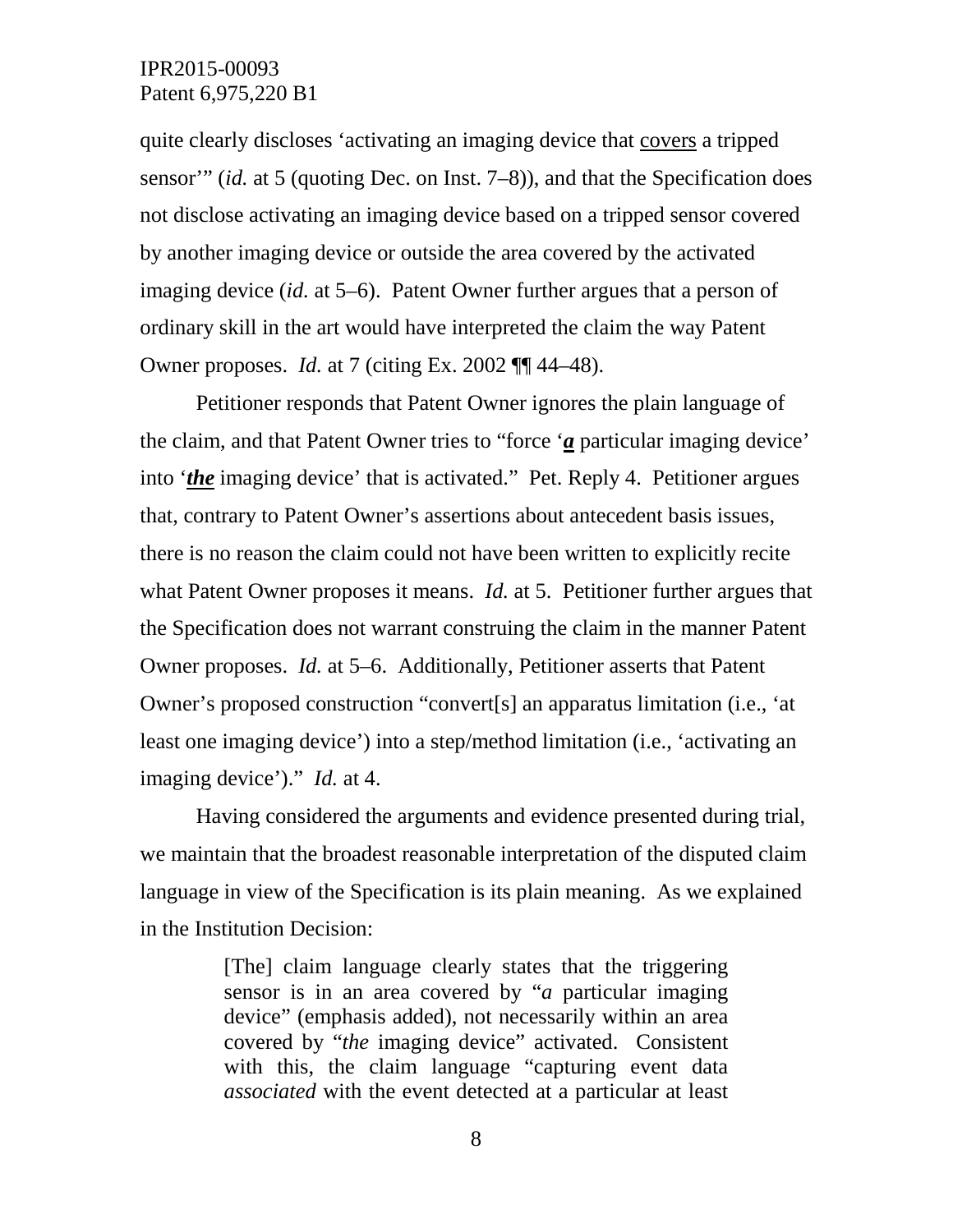one sensor" (emphasis added) does not require that the triggering sensor is in an area covered by the activated imaging device, as an imaging device would not need to cover the area occupied by a sensor to capture event data associated with an event detected by the sensor.

Dec. on Inst. 7.

Contrary to Patent Owner's assertion, our construction is not grammatically incorrect. *See* PO Resp. 6–7. Patent Owner suggests that proper grammar dictates that the claim recite "a particular imaging device," as the claim does not include a prior reference to a "particular imaging device." *Id.* at 5–6. As Petitioner notes, if the disputed claim language were intended to refer back to "the imaging device [] activated by the controller," it would have been grammatically correct for the claim to simply recite "the imaging device," as opposed to "a particular imaging device." Pet. Reply 5. Contrary to Patent Owner's argument that "'a particular imaging device' has proper antecedent basis" (PO Resp. 5), the claim language "a particular imaging device" has no antecedent basis in independent claim 1. Thus, Patent Owner has not identified anything about the claim language itself that is inconsistent with our determination that the plain meaning of the claim is that the imaging device is activated by the controller upon receiving the signal from the particular sensor that is in an area covered by *a* particular imaging device, but not necessarily *the* imaging device activated.

Additionally, we do not agree with Patent Owner that anything in the Specification narrows the broadest reasonable interpretation of the disputed claim language from its plain meaning. Patent Owner asserts that, "[a]lthough it may be possible to activate the imaging devices without using a sensor in the area covered by the imaging device, a person of skill would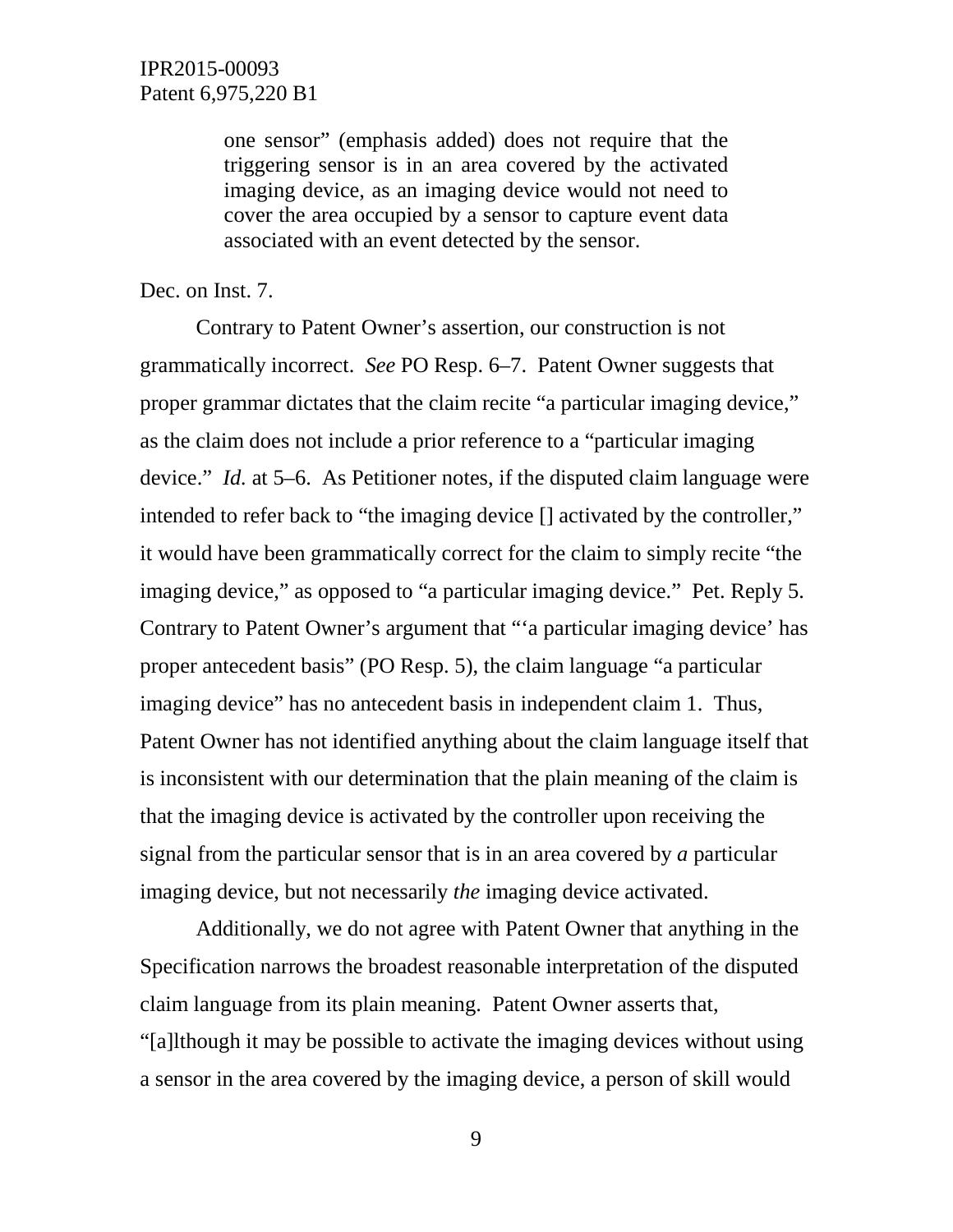understand from the specification that what is claimed is automatically activating the imaging device in the immediate area where the sensor detects the event." PO Resp. 7. Patent Owner argues that "the specification *does not disclose any embodiment* in which an imaging device is activated by a tripped sensor covered by a different imaging device or outside the area covered by the imaging device." *Id.* at 5–6. In support of this, Patent Owner argues the Specification's disclosure that "[f]or at least some of sensors 12, 13, 15, 18, 19, 20 and preferably for each of the sensors, a surveillance camera 33a–n covers the area around a particular sensor or sensors" (Ex. 1001, col. 6, ll. 57–60) means "that[,] in the preferred embodiment, each of the sensors may be individually assigned to a surveillance camera, but alternatively multiple sensors may be covered by the same surveillance camera" (PO Resp. 6).

Other than the statement from the Specification itself, Patent Owner cites no evidence supporting this interpretation of column 6, lines 57–60. We do not agree with Patent Owner's interpretation. We read this statement as indicating that the disclosed system preferably, but not necessarily, has a camera covering the area around each sensor. This suggests that an activated camera would not necessarily cover an area of a tripped sensor, contrary to Patent Owner's claim construction arguments.

In sum, Patent Owner's arguments ask us to improperly import an example discussed in the Specification into the claim as a limitation. *See SuperGuide Corp. v. DirecTV Enters., Inc.*, 358 F.3d 870, 875 (Fed. Cir. 2004) ("Though understanding the claim language may be aided by the explanations contained in the written description, it is important not to import into a claim limitations that are not a part of the claim."). We decline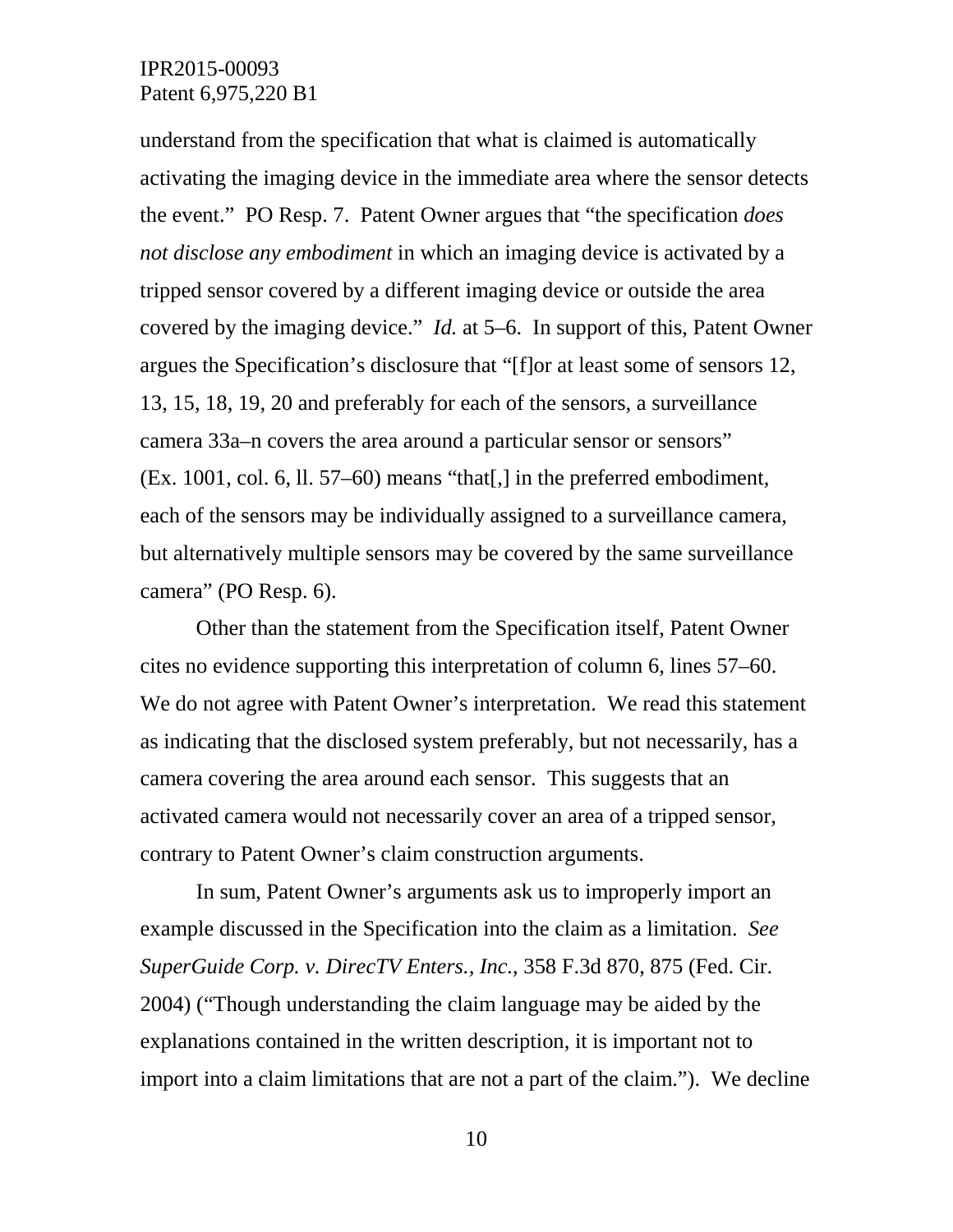to do so. Accordingly, we maintain that the broadest reasonable interpretation of the disputed claim language in view of the Specification is the plain meaning of the claim language itself, i.e., the claim requires that the imaging device is activated by the controller upon receiving the signal from the particular sensor that is in an area covered by *a* particular imaging device, but not necessarily *the* imaging device activated.

Moreover, as explained in detail in Section II.B.4 *infra*, even if we agreed with Patent Owner's proposed construction of the disputed claim language, Petitioner has established the unpatentability of claim 1 over the combination of Thomas and Fernandez by a preponderance of the evidence. Accordingly, even if correct, Patent Owner's arguments regarding the proper construction of the disputed claim language are unavailing.

*3. wherein the at least one sensor is a maintenance detector for detecting an event that is a premises maintenance malfunction in the premises while the system is activated (claim 7)*

Claim 7 depends from claim 1. Claim 1 recites, in relevant part:

1. A system for *detecting an event* in a premises and transmitting data regarding the event, comprising:

*at least one sensor for detecting the event*;

a controller coupled to the at least one sensor for receiving *a signal from the at least one sensor indicating that an event has been detected*; [and]

at least one imaging device . . . wherein *the imaging device is activated by the controller upon receiving the signal* from the particular sensor that is in an area covered by a particular imaging device . . . .

Ex. 1001, col. 9, l. 62–col. 10, l. 7 (emphases added). Claim 7 depends from claim 1 and recites "wherein *the at least one sensor is a maintenance detector for detecting an event that is a premises maintenance malfunction*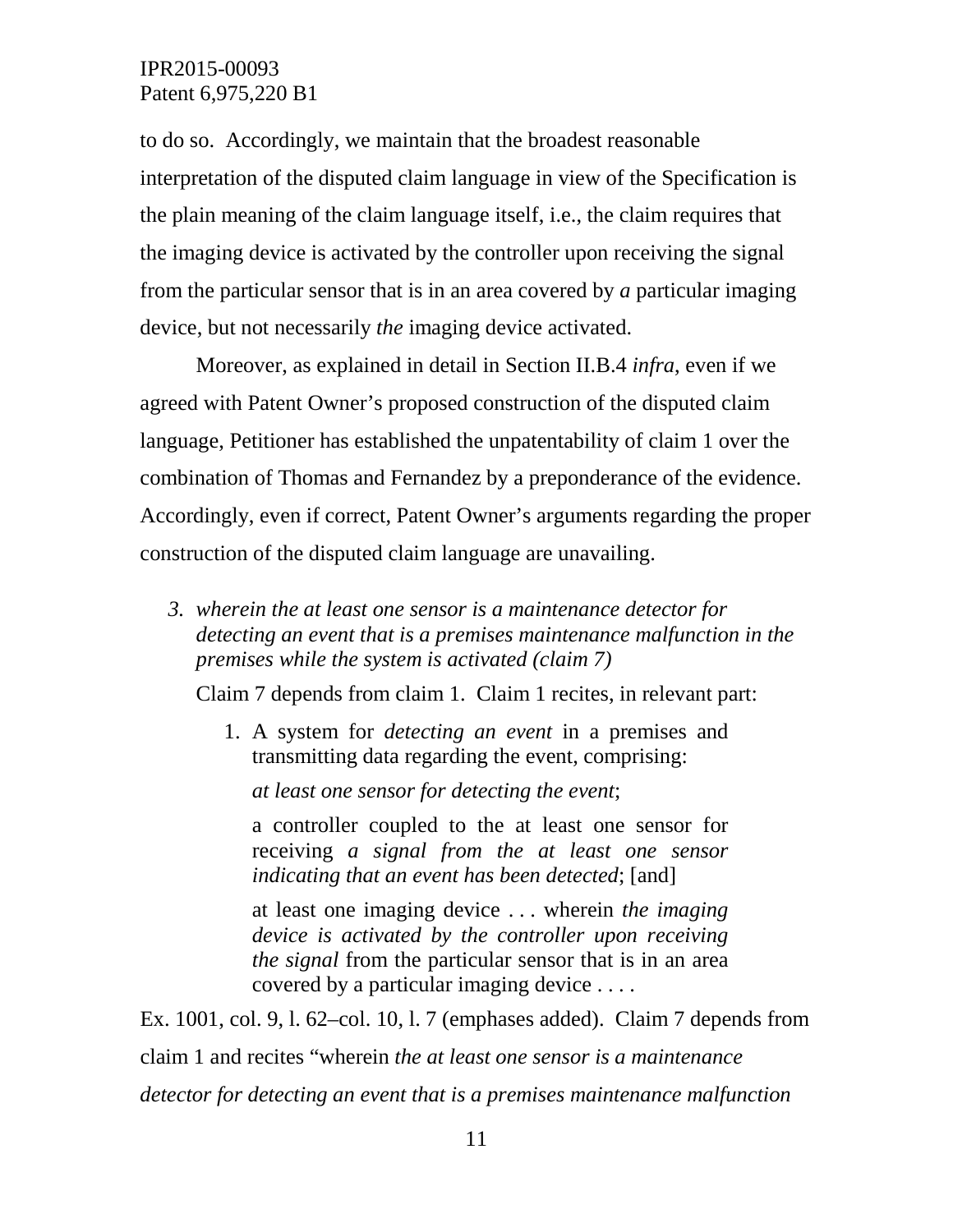in the premises while the system is activated." *Id.* at col. 10, ll. 37–40 (emphasis added). The claim construction dispute for claim 7 revolves around the relationship of the italicized portion of claim 7 to the italicized portions of claim 1.

Patent Owner argues that "claim 7 requires activating an imaging device when a maintenance detector in the imaging device's field of view detects a maintenance malfunction." PO Resp. 10. In other words, Patent Owner contends that this claim requires that claim 1's "the imaging device is activated by the controller upon receiving the signal" is triggered by claim 7's "maintenance detector for detecting an event that is a premises maintenance malfunction" when the maintenance detector detects a maintenance malfunction and sends a signal. Petitioner counters that claim 7's "maintenance detector" need not trigger activation of the imaging device recited in claim 1. Pet. Reply 7–10.

The Institution Decision briefly touched on this issue. Dec. on Inst. 26. There, we found unpersuasive Patent Owner's conclusory arguments that assumed the claims require activation of "the imaging device" based on the "maintenance detector for detecting an event that is a premises maintenance malfunction." *Id.* We observed that claim 7 does not "recite" activating an imaging device based on the premises maintenance malfunction." *Id.* We further stated that, "[t]o the extent Patent Owner assumes that 'an event' recited in claim 7 is 'the event' recited in claim 1, such an assumption facially does not make sense grammatically, and Patent Owner provides no explanation to otherwise support such an assumption." *Id.*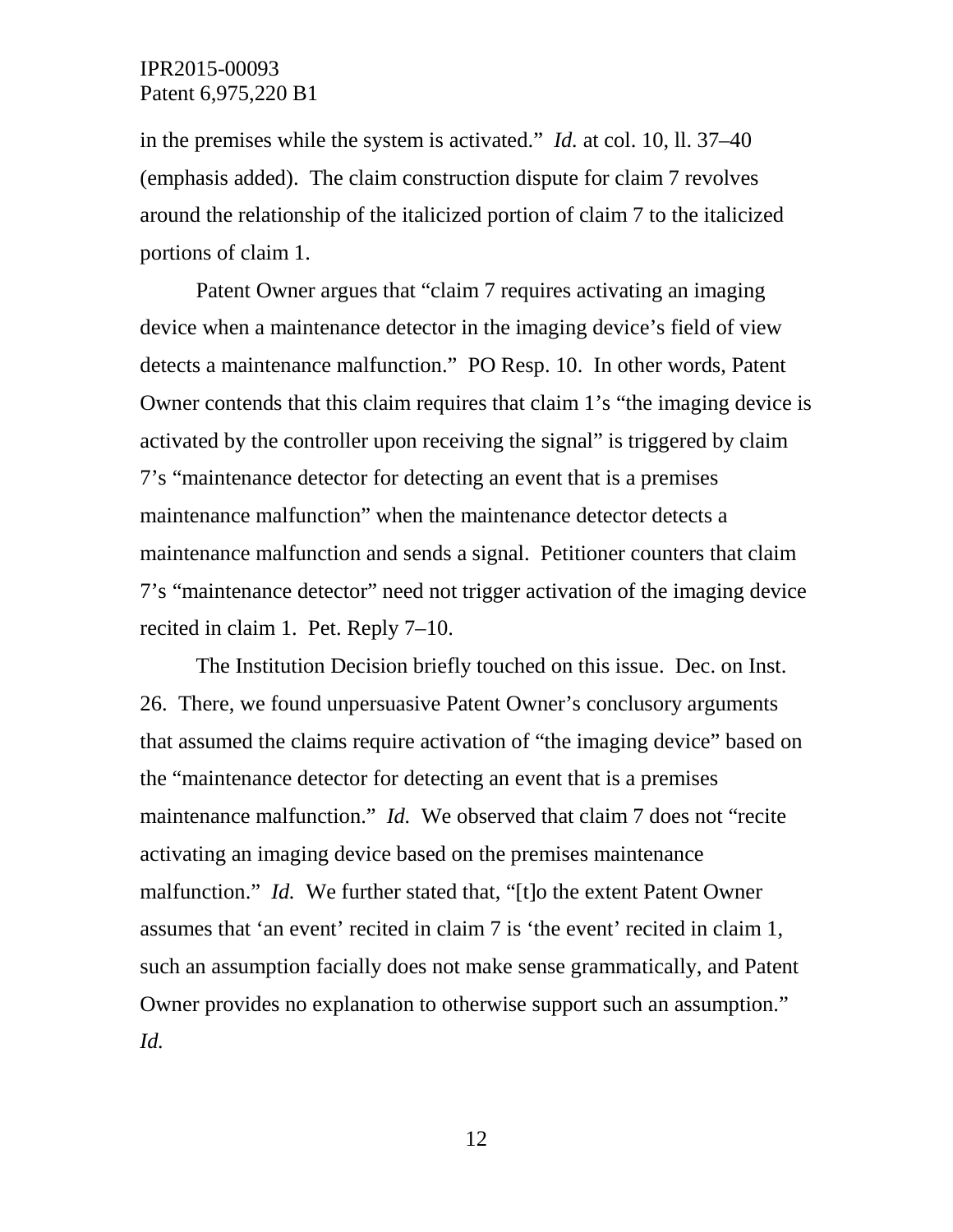In its Patent Owner Response, Patent Owner argues that its interpretation is a natural reading of the dependency of claim 7. PO Resp. 8. Patent Owner argues that "claim 1 clearly requires a sensor, an imaging device, and activating the imaging device when the sensor detects an event." *Id.* at 9. Patent Owner further argues that claim 7's recitation that "the at least one sensor is a maintenance detector" "limits the sensor of claim 1 to only maintenance detectors." *Id.* Given this, and given that the other limitations of claim 1 apply in claim 7, Patent Owner reasons that "claim 7 clearly requires activating the imaging device *when the sensor which is a maintenance detector* detects an event." *Id.* Regarding claim 7's recitation of "an event," rather than "the event" recited in claim 1, Patent Owner argues that it does not make sense to interpret the claims as requiring different events, one event that triggers activation of the imaging device, and another event that happens independently. *Id.* at 9–10.

Petitioner responds that we already rejected Patent Owner's argument on the basis that it facially does not make sense grammatically to read "an event" in claim 7 as meaning "the event" in claim 1. Pet. Reply 7 (citing Dec. on Inst. 26). Petitioner further argues that, "because this is a system claim and not a method claim, it is the physical structure that matters (a maintenance detector) and the intended use of that structure is not limiting." *Id.* Petitioner advances a number of bases for discounting Mr. Monroe's testimony regarding the construction of claim 7. *Id.* at 7–10. Petitioner argues that the plain meaning of the language of claim 7 is consistent with its proposed interpretation. *Id.* at 10. And Petitioner asserts that the Specification is consistent with its interpretation of claim 7 because the Specification discloses more than one type of sensor. *Id.* at 9–10. Petitioner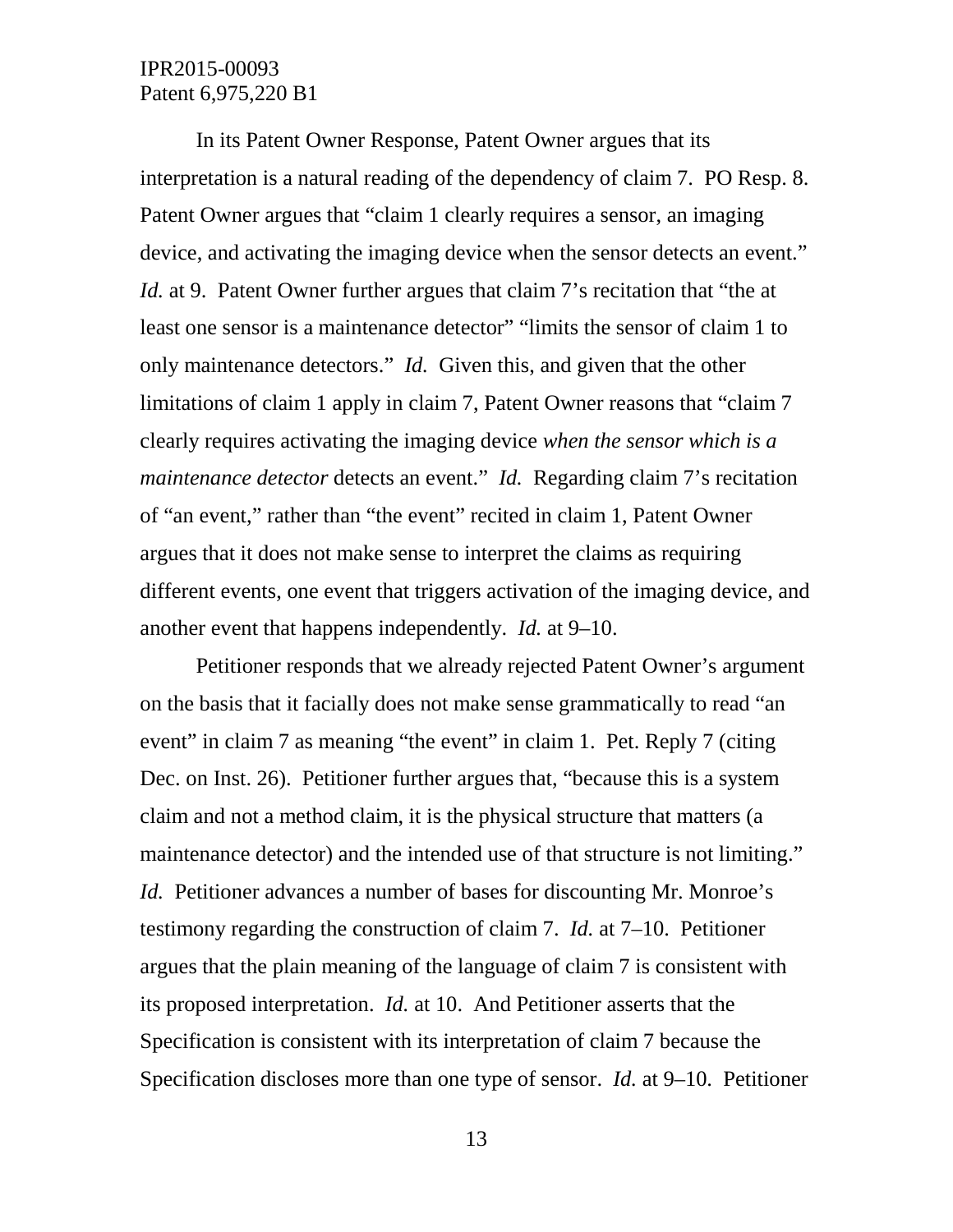asserts that this is consistent with an interpretation that encompasses one sensor for detecting "the event" and activating the imaging device and another sensor for independently detecting a different event without activating the imaging device. *Id.*

Having considered the arguments and evidence presented during trial, we are persuaded that the broadest reasonable interpretation of claim 7 requires activation of the "imaging device" based on claim 7's "maintenance detector." In contrast to the arguments Patent Owner presented before the Institution Decision, the arguments and evidence presented by Patent Owner during trial identify persuasive reasons that the language of the claims themselves support Patent Owner's proposed construction of claim 7.

For example, Patent Owner points out that claim 7 recites "wherein the at least one sensor is a maintenance detector." PO Resp. 9. We are persuaded that this limits claim 1's "at least one sensor for detecting the event" to a maintenance detector. *Id.* We do not agree with Petitioner's argument that "[t]he plain language of claim 7 'wherein the at least one sensor is a maintenance detector' only requires at least one sensor to be a maintenance detector." Pet. Reply 10. If claim 7 recited that the at least one sensor *includes* a maintenance detector, Petitioner's argument would make sense. But the plain meaning of the language "wherein the at least one sensor *is* a maintenance detector" (emphasis added) is that claim 1's "at least one sensor for detecting the event" is limited to a maintenance detector.

Given this, we also are persuaded that the most logical reading of claims 1 and 7, when read together, is that "the imaging device is activated" based on input from the maintenance detector. After reciting "at least one sensor for detecting the event," claim 1 recites "a controller coupled to the at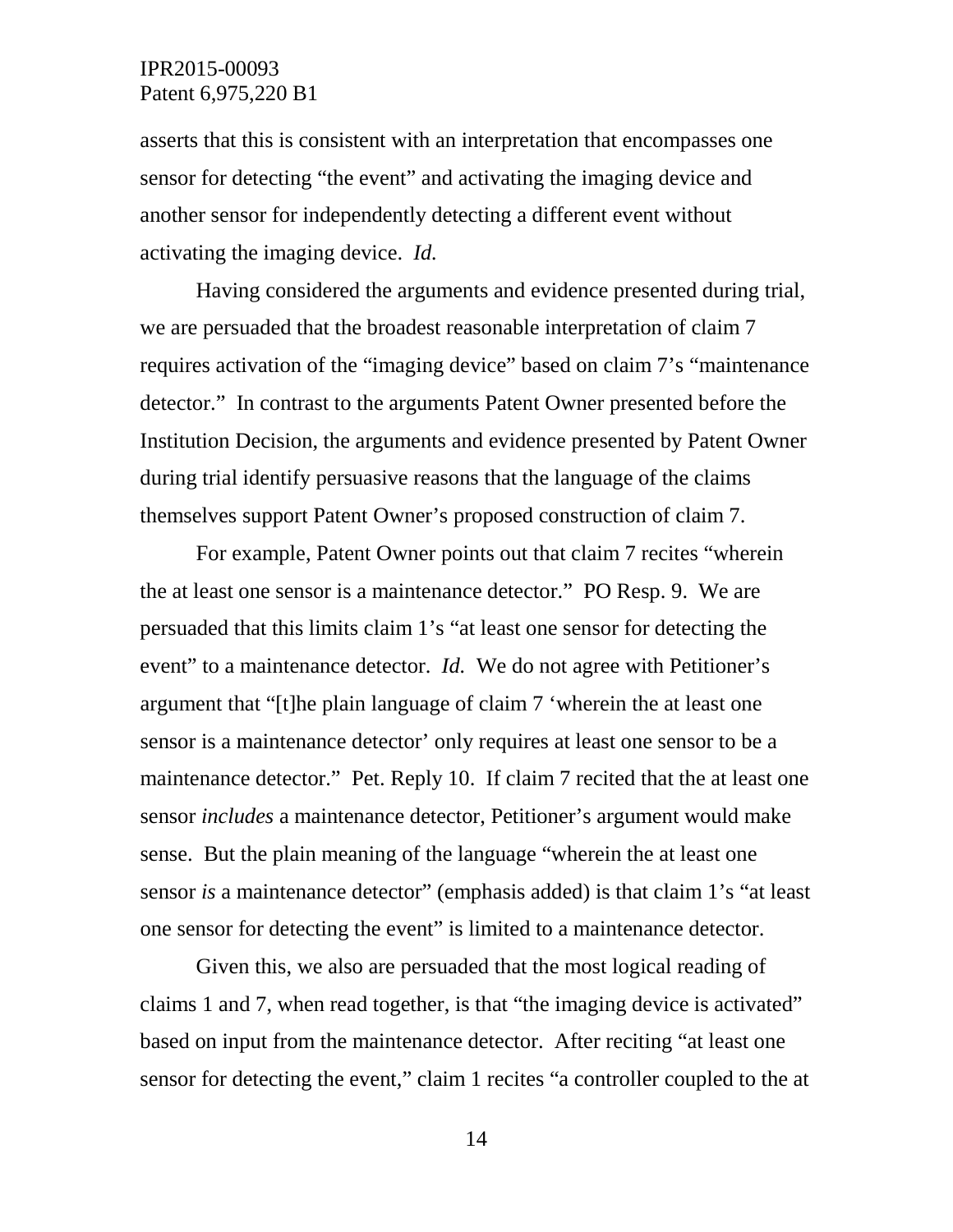least one sensor for receiving a signal from the at least one sensor indicating that an event has been detected," and that "the imaging device is activated by the controller upon receiving the signal." This claim language indicates that the imaging device is activated when an event has been detected by the at least one sensor. With claim 7 specifying that the at least one sensor "*is* a maintenance detector for detecting an event that is a premises maintenance malfunction" (emphasis added), the language of claims 1 and 7, when read together, indicates that the imaging device is activated when the maintenance detector detects an event that is a premises maintenance malfunction.

In isolation from the other recitations of claims 1 and 7, claim 7's recitation of "*an* event" (emphasis added), creates some ambiguity, indicating that the claimed maintenance detector may detect an event without triggering activation of the imaging device. In the context of the other language in the claims themselves, however, it becomes clear that the most logical reading of claims 1 and 7 requires activation of the imaging device in response to the maintenance detector detecting an event.<sup>[3](#page-14-0)</sup>

Consistent with this, the Specification discloses that the system may activate one of cameras 33*a–n* if an emergency is detected by temperature/maintenance sensor 12. Ex. 1001, col. 7, ll. 47–55. As Petitioner observes, the Specification also discloses that different sensors can detect different events. *Id.*; Pet. Reply 9–10. This, however, does not negate that the most logical reading of the claim language, as a whole,

<span id="page-14-0"></span><sup>&</sup>lt;sup>3</sup> This differs from the above-discussed dispute regarding claim 1, where Patent Owner did not identify any aspect of claim 1 or certain disclosures in the Specification that contradict the plain meaning of "a particular imaging device."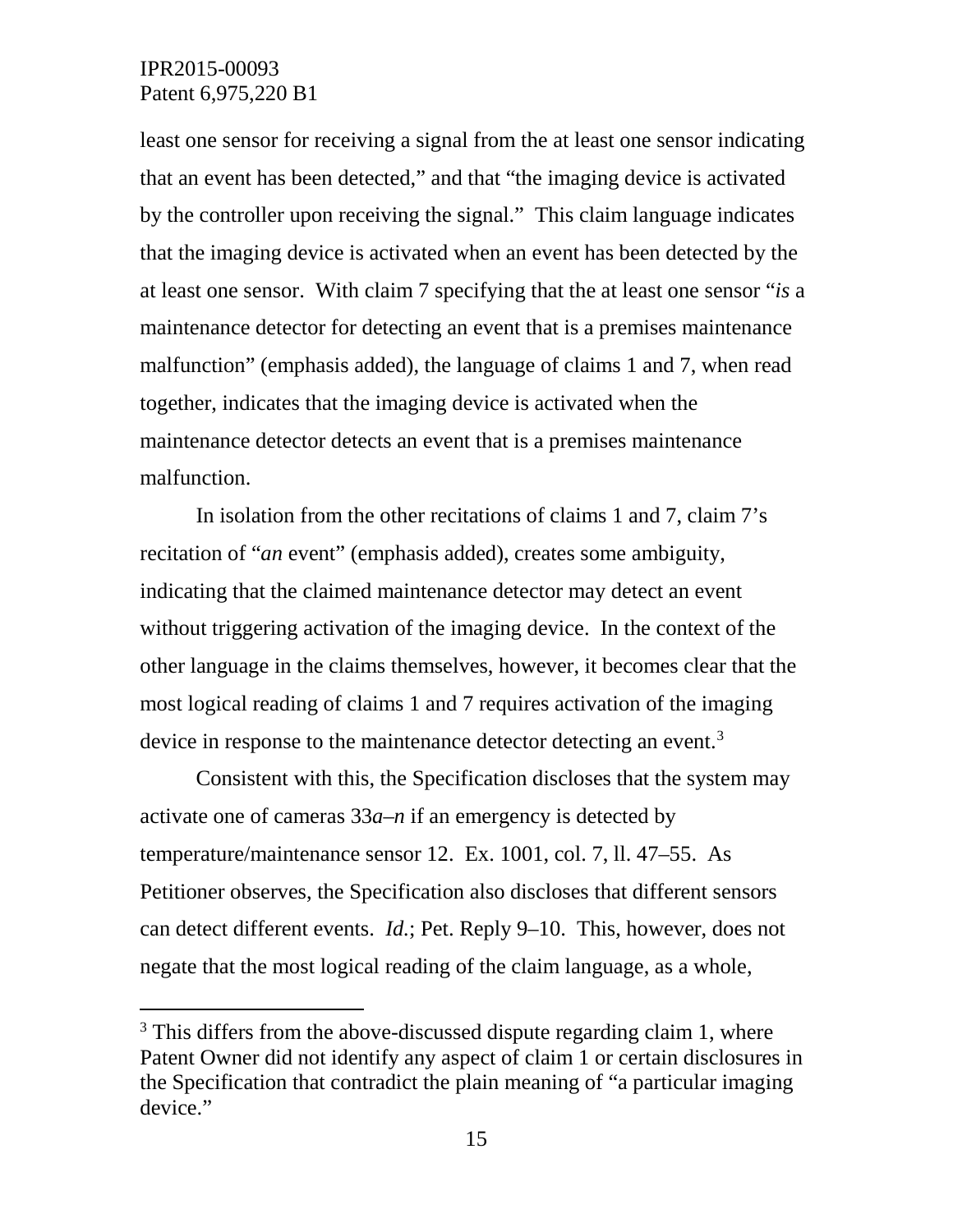requires activation of an imaging device in response to an event detected by a maintenance detector, which is consistent with the Specification's disclosure of activating one of cameras 33*a–n* if an emergency is detected by temperature/maintenance sensor 12.

Furthermore, we find unpersuasive Petitioner's argument that the language of the claims merely recites an intended use of the system. Pet. Reply 7–8. Claim 1 affirmatively recites that "the imaging device *is* activated by the controller upon receiving the signal" (emphasis added), not that the controller is configured, adapted, or otherwise suited or intended to activate the imaging device. Thus, rather than reciting activation of the imaging device based on sensor input as an intended use, claim 1 affirmatively recites that the imaging device *is* activated based on sensor input.

We also find unpersuasive Petitioner's argument that claim 7 could have explicitly recited that the imaging device is activated in response to the maintenance detector detecting an event. Pet. Reply 8. Although the limitations of the claims might have been stated more directly, we are persuaded for the reasons discussed above that the language of claims 1 and 7, when read together, indicates that activation of the imaging device is triggered by an event sensed by the maintenance detector.

We conclude that the broadest reasonable interpretation of claim 7 requires that "the imaging device is activated by the controller" in response to the "maintenance detector" detecting an event. We do not, however, agree with Patent Owner's assertion that claim 7 requires that the maintenance detector is within field of view of the imaging device that is activated. *See* PO Resp. 10. This aspect of Patent Owner's proposed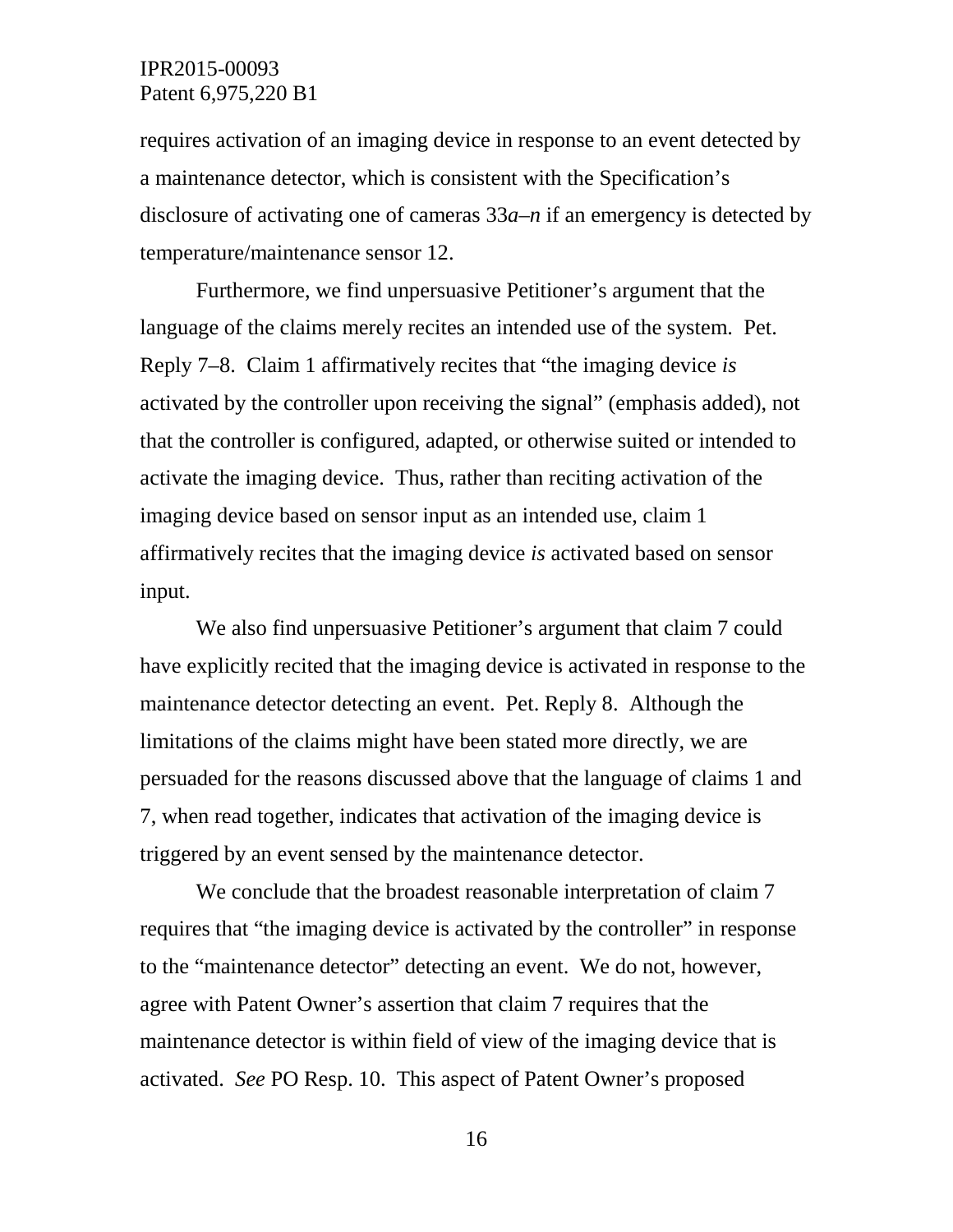construction of claim 7 appears to stem from Patent Owner's assertion that claim 1 requires "activating an imaging device with a sensor associated with that imaging device based on the sensor's presence in the imaging device's covered area." *See* PO Resp. 8, 10. For the reasons explained in Section II.A.2 *supra*, we find this assertion unpersuasive.

# *B. Obviousness of Claims 1–28 over Thomas and Fernandez*

Petitioner asserts that claims 1–28 are unpatentable under 35 U.S.C. § 103(a) over the combination of Thomas and Fernandez. Pet. 33–60; Pet. Reply 1–25. Petitioner explains how this proffered combination allegedly renders obvious the claimed subject matter. Petitioner also relies on the Declaration of Dr. Lavian. Ex. 1003. Patent Owner disagrees with Petitioner's assertions and relies on the Declaration of Mr. Monroe. PO Resp. 1–16; Ex. 2002.

A claim is unpatentable under 35 U.S.C. § 103(a) "if the differences between the subject matter sought to be patented and the prior art are such that the subject matter as a whole would have been obvious at the time the invention was made to a person having ordinary skill in the art to which said subject matter pertains." Prior art references must be "considered together with the knowledge of one of ordinary skill in the pertinent art." *In re Paulsen*, 30 F.3d 1475, 1480 (Fed. Cir. 1994). We analyze the parties' contentions with these principles in mind.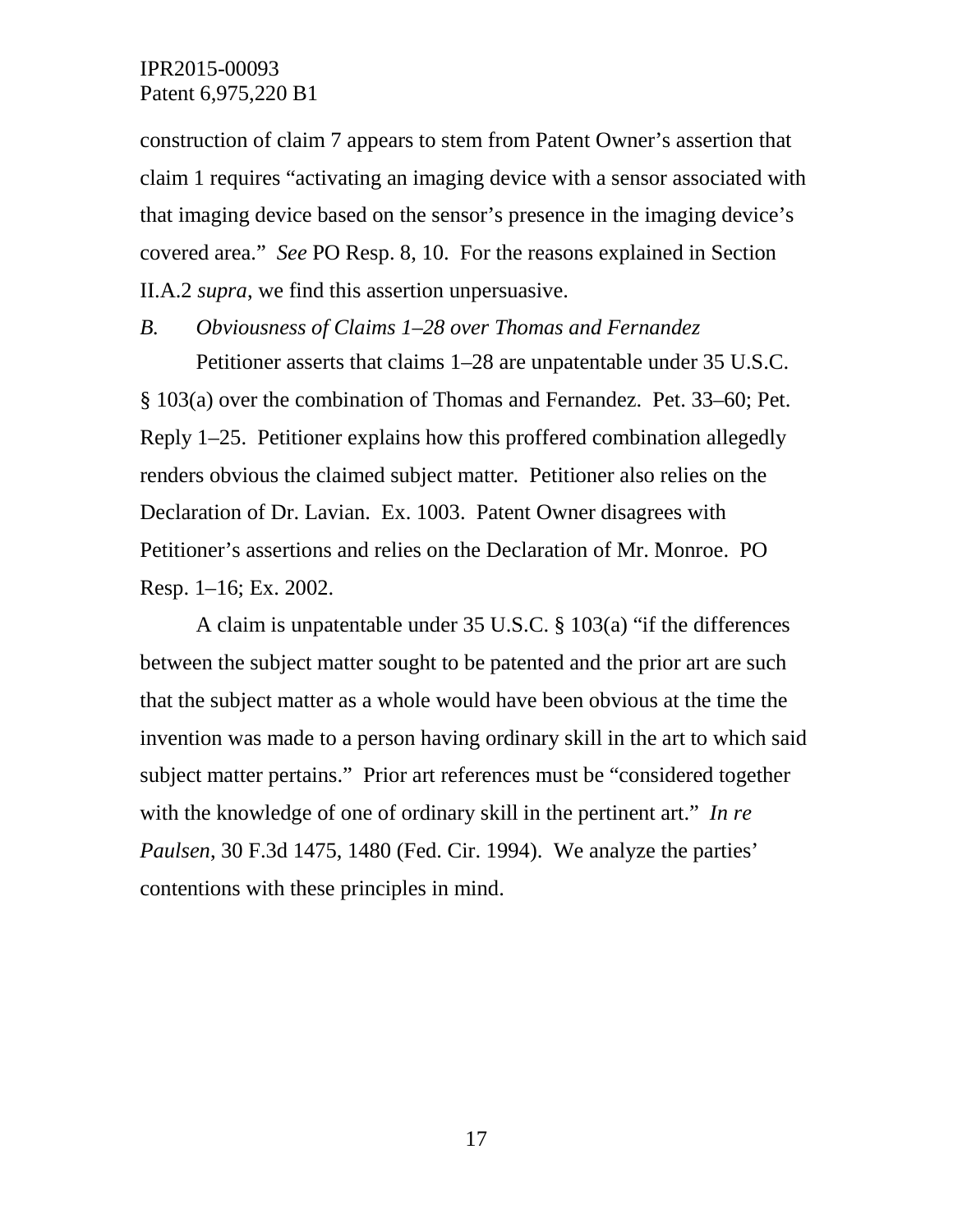## *1. Thomas (Ex. 1015 and Ex. 1008)[4](#page-17-0)*

Thomas discloses "improved techniques to remotely monitor locations." Ex. 101[5](#page-17-1)  $\P$  42; Ex. 1008, 4.<sup>5</sup> In Figure 1, Thomas shows one embodiment of a system according to its disclosure, specifically system 100 illustrated in Figure 1. Ex. 1015 ¶¶ 46–49; Ex. 1008, 5. Figure 1 is reproduced below.



 $F(G, 1)$ 

Figure 1 shows components of system 100, including home location 102, Internet 104, communications link 106, remote computer 108, communications link 110, home monitor server 112, communications link 114, Internet Service Provider ("ISP") 116 with antenna 120,

<span id="page-17-0"></span><sup>&</sup>lt;sup>4</sup> In our discussion of Thomas, we cite to both U.S. Patent Application No. 2005/0198063 A1 (Ex. 1015) and to U.S. Provisional Patent Application No. 60/051,489 (Ex. 1008).

<span id="page-17-1"></span><sup>5</sup> Exhibit 1008 contains two sets of page numbers. A first set of page numbers begins with "1" on the first page of Exhibit 1008, which is the "Provisional Application Cover Sheet." A second set of page numbers begins with "1" on the first page of the actual provisional application, which is the third page of Exhibit 1008. Within this Decision, we cite to the second set of page numbers, as the Petition cites to the second set of page numbers.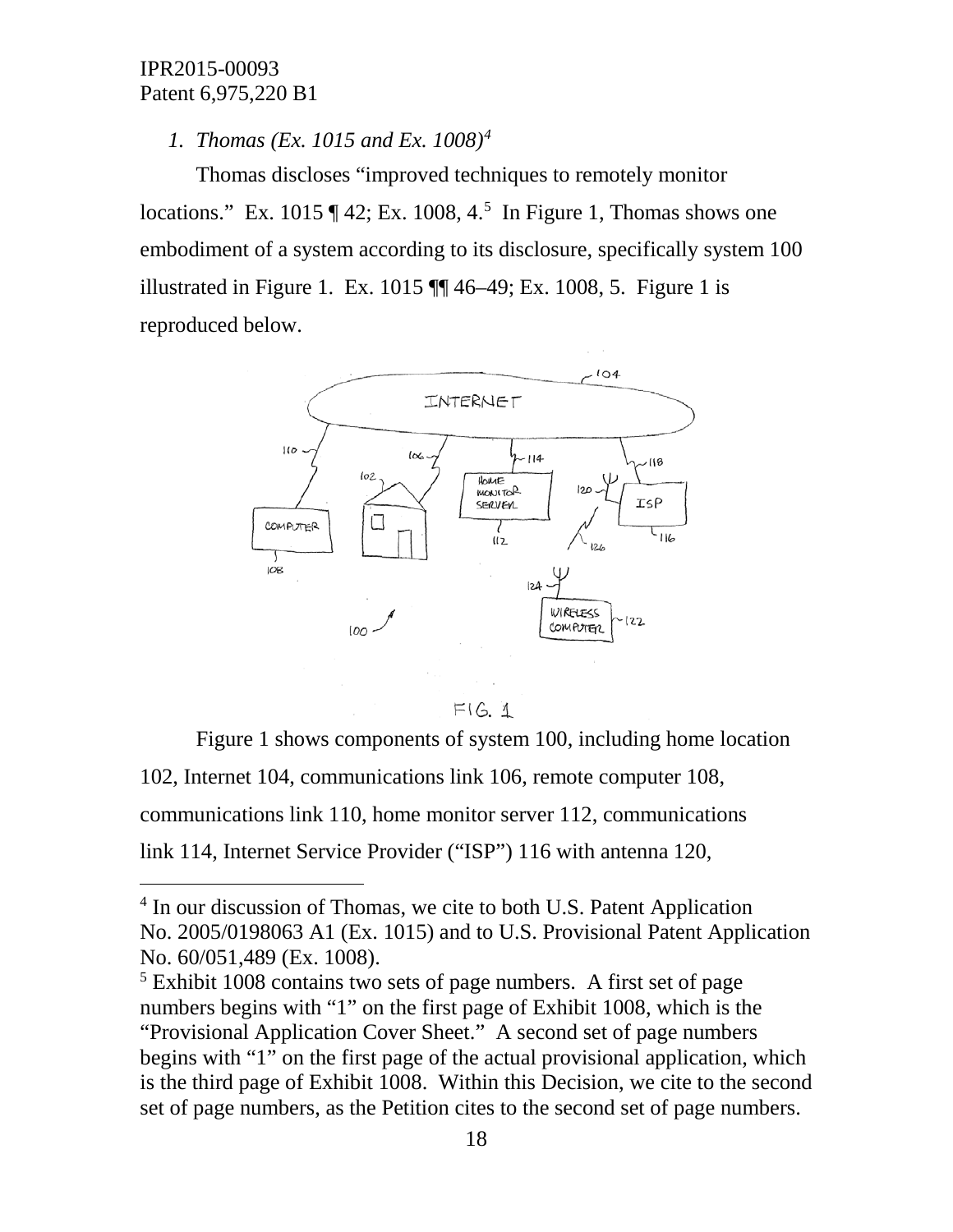communications link 118, wireless computer 122 with antenna 124, and wireless link 126. *Id.*

Thomas discloses that visual monitoring of home location 102 may occur from a remote location. Ex. 1015 ¶ 46; Ex. 1008, 5. Home location 102, remote computer 108, home monitor server 112, and ISP 116 each couple connect to Internet 104. Ex. 1015  $\P$  46–49; Ex. 1008, 5. Thomas discloses storing images for home location 102 and other home locations on home monitor server 112. Ex. 1015 ¶ 48; Ex. 1008, 5. People wanting to see remotely images of their home location can access home monitor server 112 via Internet 104. *Id.*

In Figure 6, Thomas shows "visual monitoring system 600 according to an embodiment." Ex. 1015 ¶ 57; Ex. 1008, 8. Figure 6 is reproduced below.



 $FIG.G$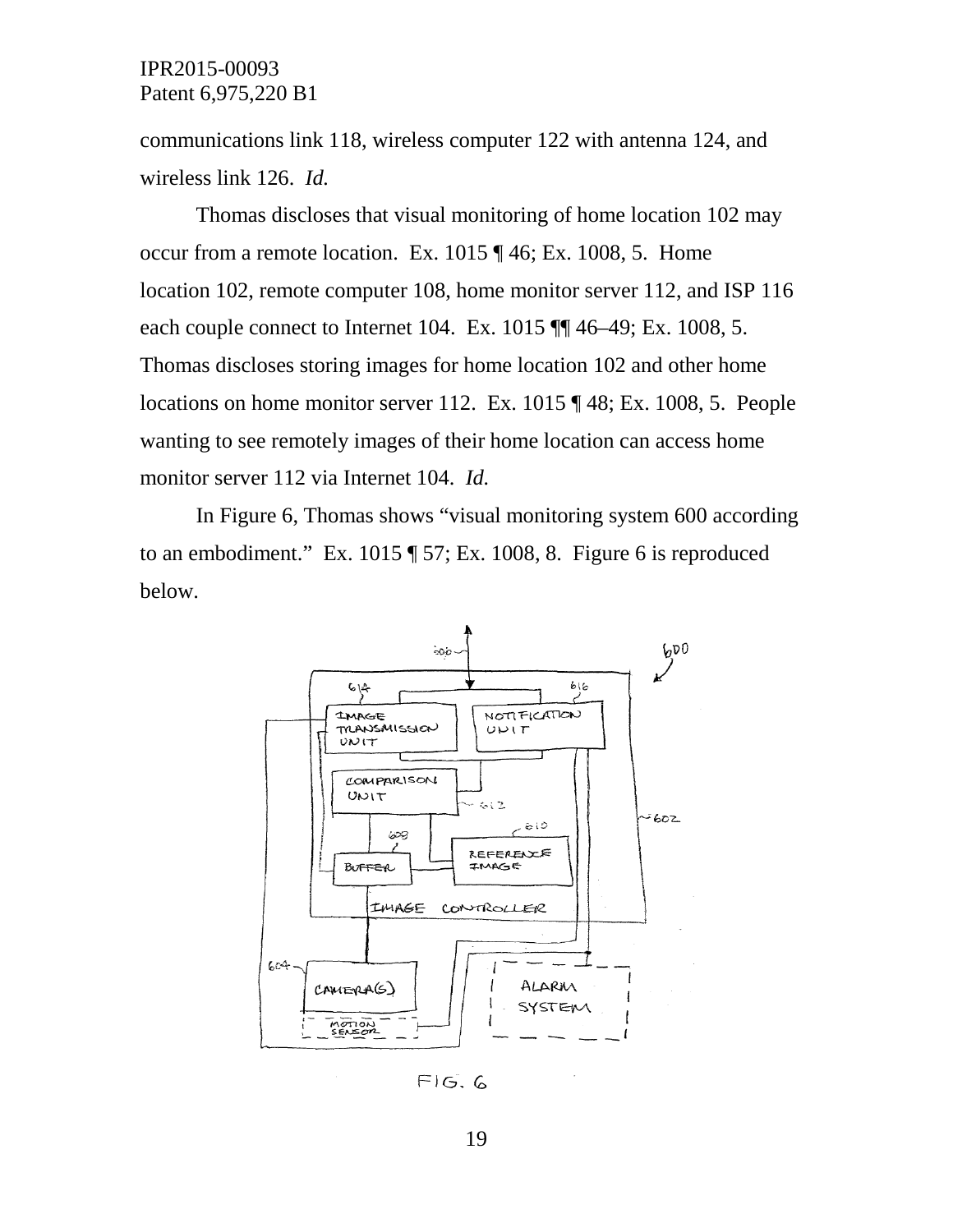Figure 6 provides a block diagram of the components of visual monitoring system 600. *Id.* Visual monitoring system 600 includes image controller 602 and one or more cameras 604. Ex. 1015 ¶ 58; Ex. 1008, 8. Image controller 602 further includes buffer 608, reference image storage 610, comparison unit 612, image transmission unit 614, and notification unit 616. Ex. 1015 ¶¶ 59–60; Ex. 1008, 8. Figure 6 also shows link 606, which couples image controller 602 directly or indirectly to Internet 104. Ex. 1015 ¶ 58; Ex. 1008, 8. Figure 6 further shows an alarm system and a motion sensor connected to notification unit 616 of image controller 602. Ex. 1015 ¶ 62, Fig. 6; Ex. 1008, 9, Fig. 6.

Thomas discloses that "camera(s) 604 produce images of the area being monitored." Ex. 1015 ¶ 58; Ex. 1008, 8. Buffer 608 stores images from camera(s) 604. Ex. 1015  $\P$  59; Ex. 1008, 8. Image transmission unit 614 transmits the current image from buffer 608 to Internet 104 under certain circumstances. Ex. 1015 ¶¶ 60, 62; Ex. 1008, 8–9. For example, image transmission unit 614 may transmit the current image based on the results of comparison unit 612 comparing the current image to the image stored in reference image storage 610. Ex. 1015 ¶ 60; Ex. 1008, 8. Additionally, Thomas discloses that image transmission unit 614 of image controller 602 "may make use of the alarm signal in determining whether to transmit the current image." Ex. 1015 ¶ 62; Ex. 1008, 9. Thomas elaborates that image transmission unit 614 "can operate to avoid transmission of images until the presence of the alarm signal." *Id.*

Thomas also discloses multiple examples of a graphical user interface ("GUI") window for display in a remote computer of its system. For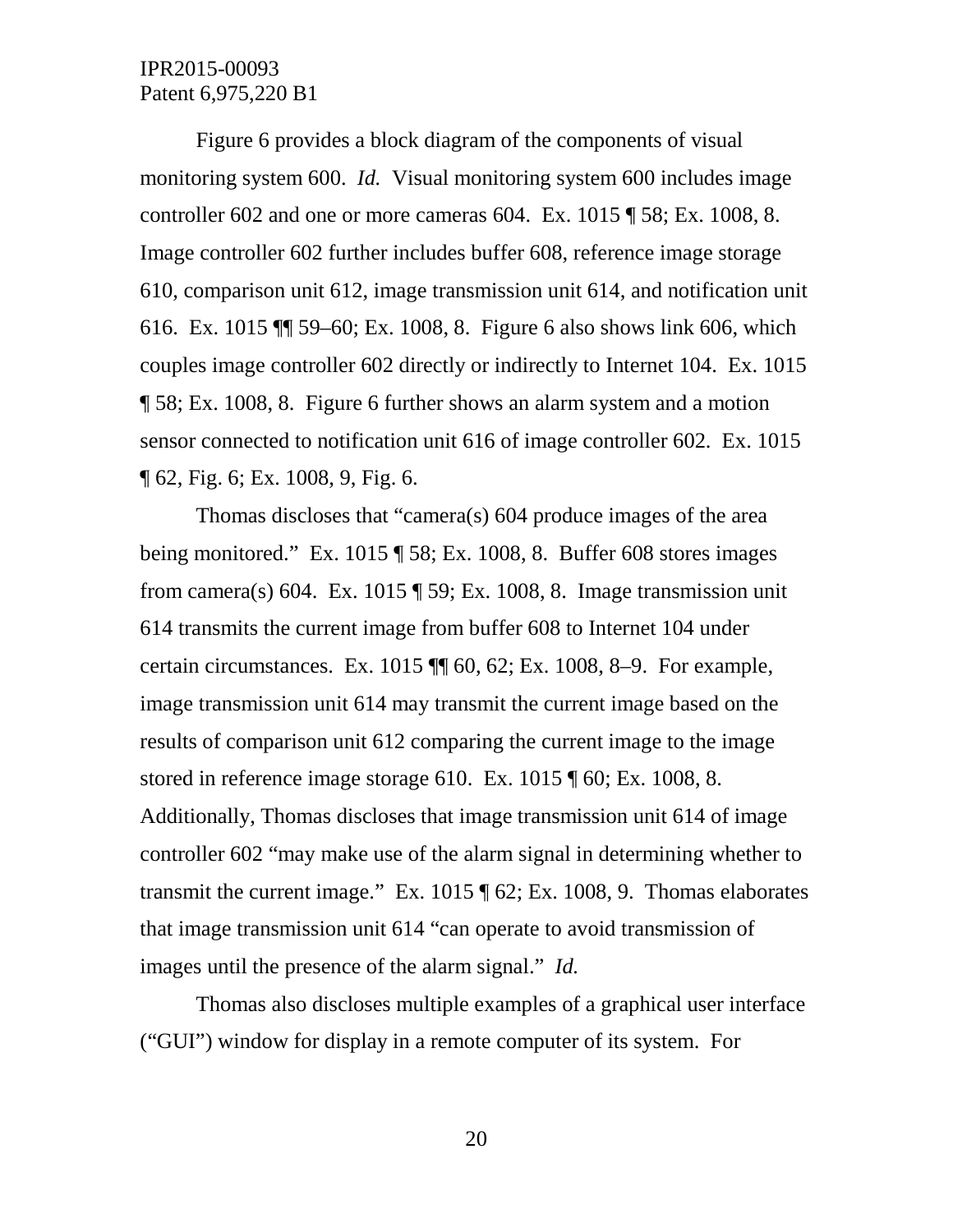example, Figure 15 of Thomas shows GUI window 1500. Ex. 1015 ¶ 93;





Figure 15 shows GUI 1500 displaying various things related to the operation of Thomas's system. Ex. 1015 ¶¶ 93–95; Ex. 1008, 16. Specifically, the left side of GUI 1500 displays a home security section; the middle portion of GUI 1500 displays a home utilities section; and the right side of GUI 1500 displays a home entertainment control panel. *Id.*

Figure 16 of Thomas shows another GUI window 1600. Ex. 1015 ¶ 96; Ex. 1008, 16–17. Figure 16 is reproduced below.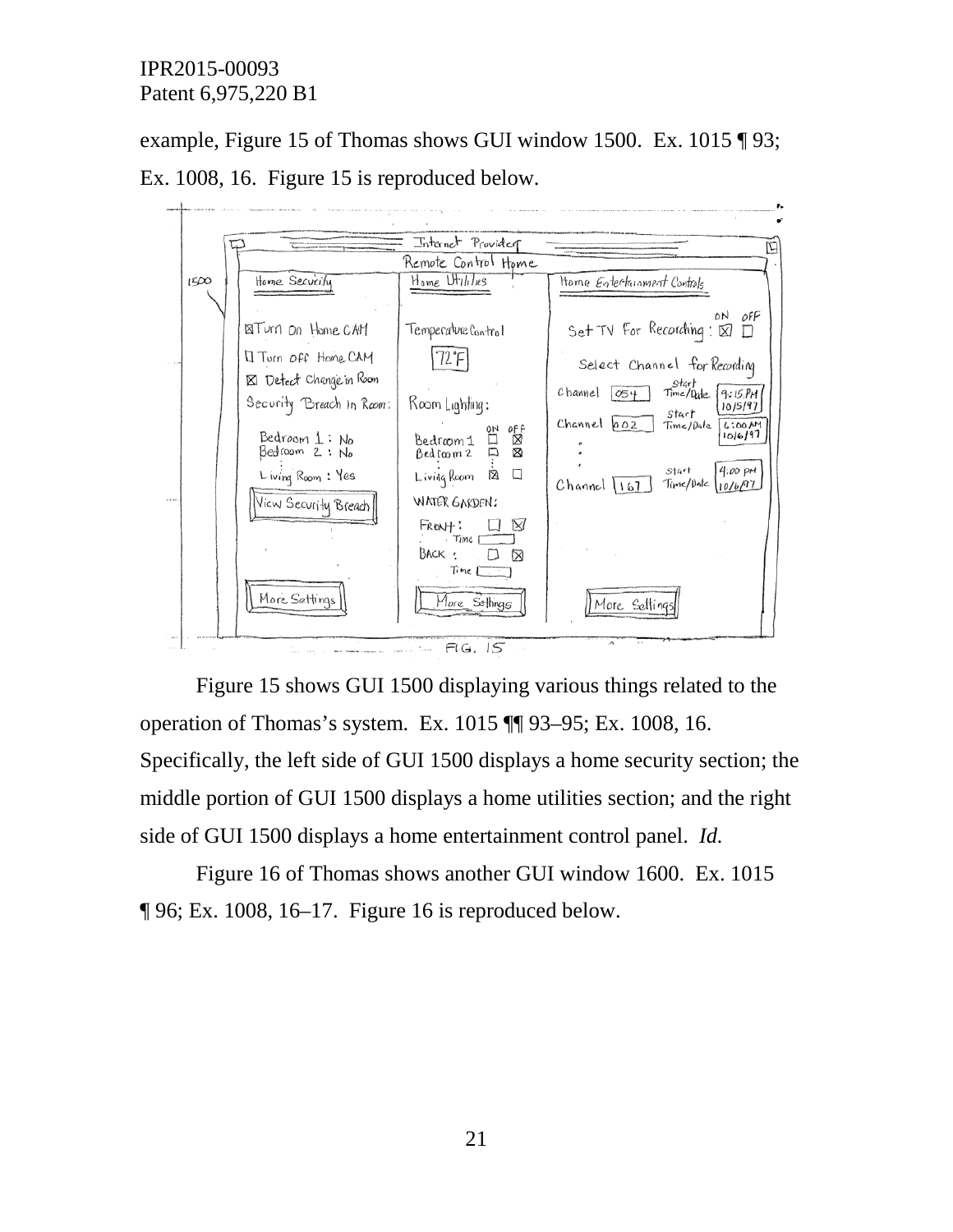

 $FIG.$   $16$ 

Figure 16 shows GUI window 1600, which displays information related to an alarm condition of a home location. *Id.* GUI window 1600 includes security status area 1602, which "displays the status of various devices of an alarm system, including door sensors, motion sensors, cameras, and switches." Ex. 1015 ¶ 96; Ex. 1008, 16. Additionally, GUI window 1600 includes "image viewer 1604 for displaying an image or series of images." *Id.* Thomas discloses that:

> In the GUI window 1600 illustrated, the living room motion sensor and the living room camera both indicate that they have caused an alarm condition. In one embodiment, the image viewer 1604 can automatically display the most appropriate images with respect to the alarm condition, e.g., the living room, and/or could allow the user to select an image from a list of available images. The alarm condition caused the alarm system to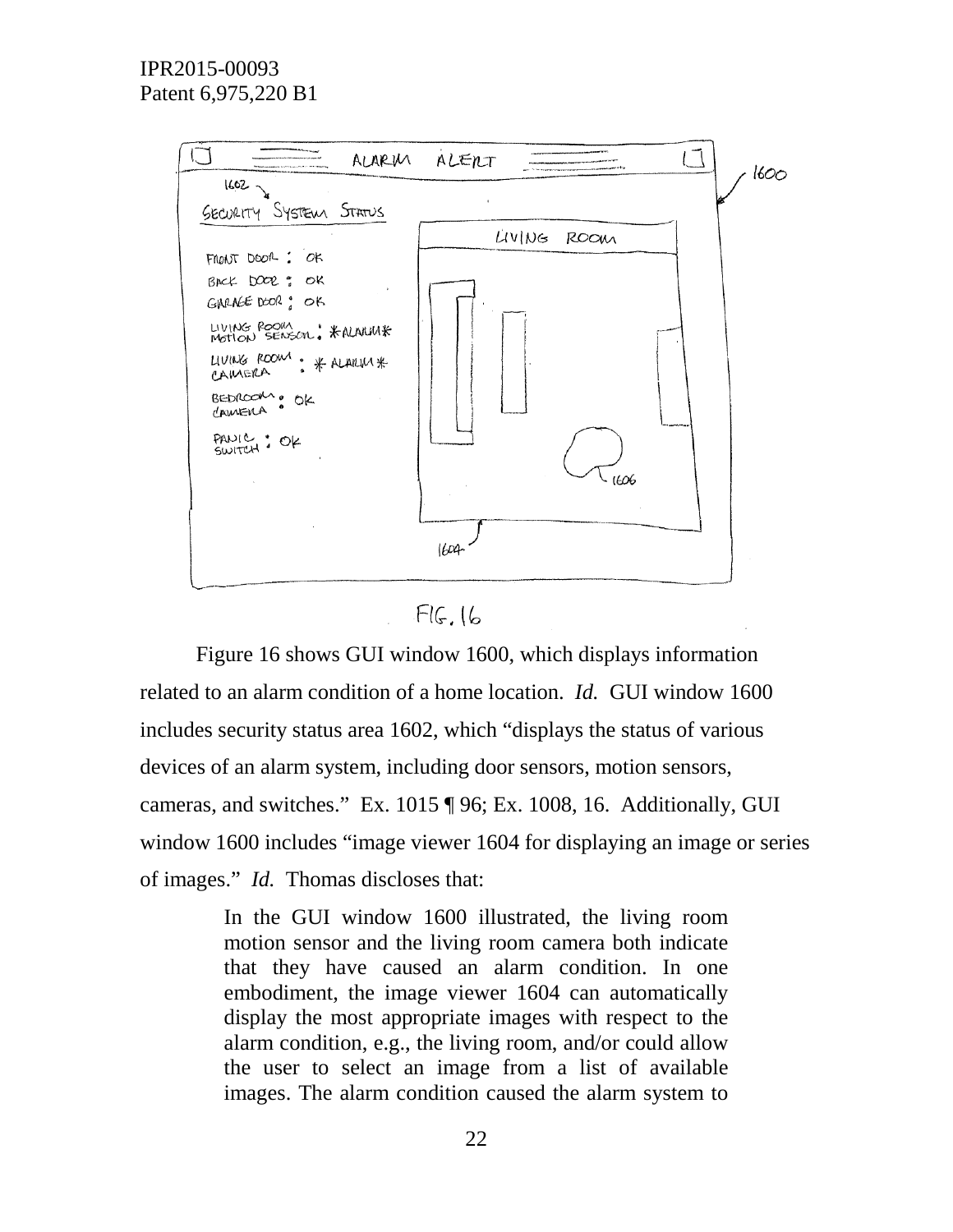> forward this status information and/or image to a user of a remote computer in the various ways previously described.

Ex. 1015 ¶ 96; Ex. 1008, 16–17.

*2. Fernandez (Ex. 1007)*

Fernandez, titled "Integrated Network for Monitoring Remote Objects," shows an embodiment of its system in Figure 1, reproduced below. Ex. 1007, col. 1, l. 66–col. 2, l. 3.

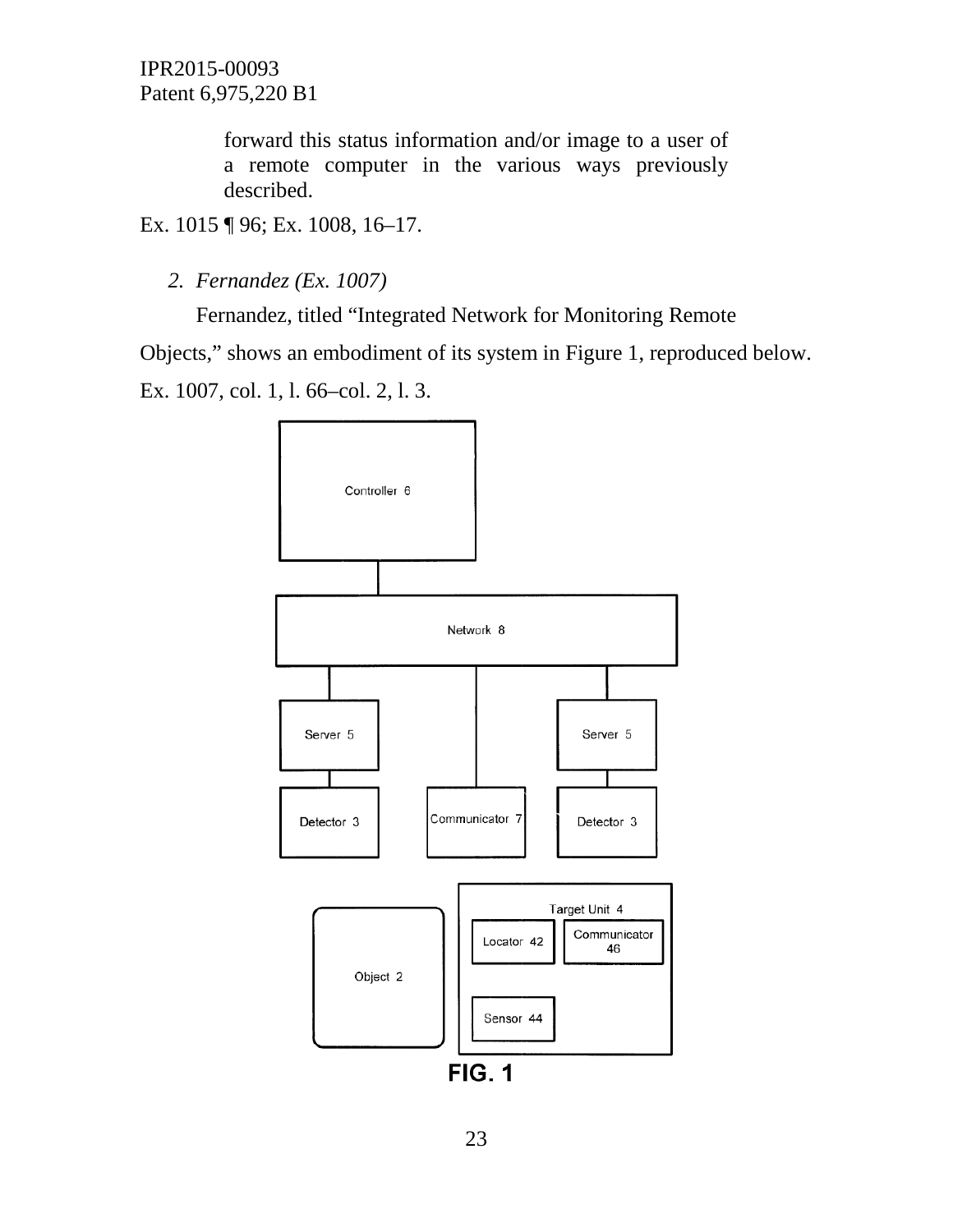Figure 1 "illustrates a general block diagram of preferred embodiment of integrated fixed and/or mobile network system or apparatus for performing real-time, historical and/or predictive monitoring and data processing of one or more remote or local objects 2." *Id.* at col. 1, l. 66–col. 2, l. 3. The system shown in Figure 1 includes controller 6, network 8, servers 5, detectors 3, communicator 7, object 2, and target unit 4. *See id.* at Fig. 1.

Fernandez discloses that "[c]ontroller 6 preferably is implemented for user monitoring of one or more objects 2 using [a] conventional computer, workstation or functionally equivalent digital processing equipment and/or software." *Id.* at col. 2, ll. 54–57. Controller 6 is coupled to network 8, which "provides digital connection to or from any allocated web node address or equivalently accessible network resource." *Id.* at col. 2, ll. 22–26, 32–34. Fernandez also discloses that "network 8 further couples to one or more conventional Internet, intranet or other [local area network/wide area network] network connection or server 5 and sensor or detector 3, as well as communicator 7 for communicating, preferably through conventional or proprietary wireless connection, to one or more target unit 4." *Id.* at col. 3, ll. 16–21. In a facility monitoring application, Fernandez discloses that

> detectors 3 may be implemented to sense state and other measurement signals from motion detector, burglar alarm, door or window open/close detector, smoke detector, thermostat, phone answering machine, or other electrical home appliance. In certain instances, e.g., unauthorized home entry, such sensed state may trigger other functionality, such as taking electronic photograph and/or notifying certain entities.

*Id.* at col. 4, ll. 43–50.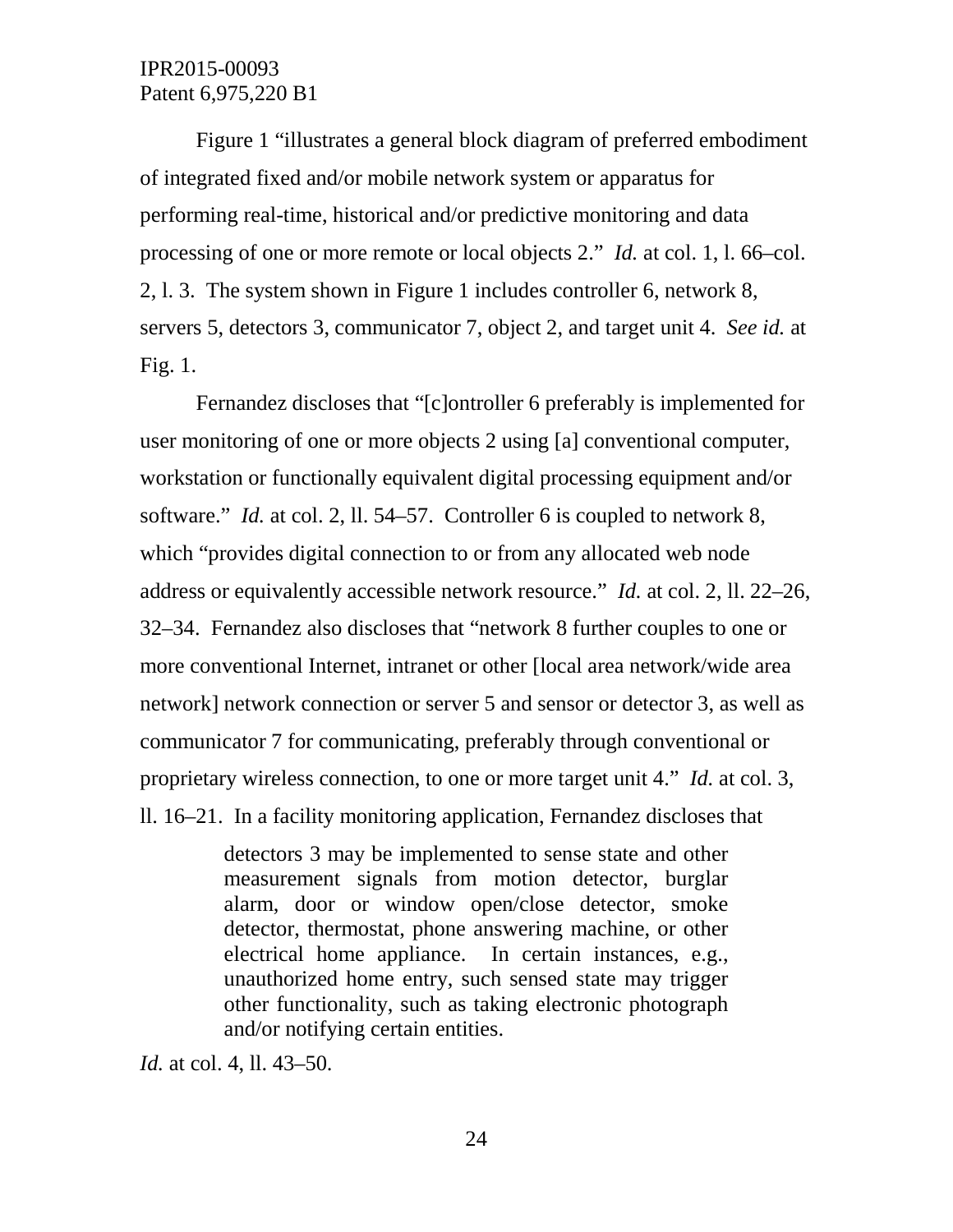### *3. Discussion*

Petitioner asserts that Thomas discloses most of the limitations of claims 1–28. Pet. 37–60; Pet. Reply 10–25. Petitioner cites to the collective teachings of Thomas and Fernandez in support of its contention that the following limitation of independent claim 1 would have been obvious:

> at least one imaging device coupled to the system controller for capturing event data associated with the event detected at a particular at least one sensor wherein the imaging device is activated by the controller upon receiving the signal from the particular sensor that is in an area covered by a particular imaging device.

Pet. 39–41; Pet. Reply 10–19. Regarding this limitation, Petitioner notes that Thomas discloses imaging devices coupled to a controller, specifically cameras 604 coupled to image controller 602. Pet. 39. Additionally, Petitioner asserts that Thomas discloses transmitting images from an imaging device that covers an area (e.g., the living room) occupied by sensors that have detected an alarm condition in that area. *Id.* at 39–40. Petitioner further notes Thomas discloses that "image viewer 1604 can automatically display the most appropriate images with respect to the alarm condition, e.g., the living room." Ex. 1015 ¶ 96, Fig. 16; Ex. 1008, 17, Fig. 16; Pet. 39. Petitioner concedes that "Thomas does not expressly disclose that 'the imaging device is activated by the controller upon receiving the signal from the particular sensor.'" Pet. 40.

Petitioner asserts, however, that this would have been obvious in view of the collective teachings of Thomas and Fernandez. *Id.* at 40–41. Petitioner asserts that it would have been obvious to have a controller activate a particular imaging device in response to receiving a trigger event signal. *Id.* at 40. Petitioner reasons that the system's "imaging devices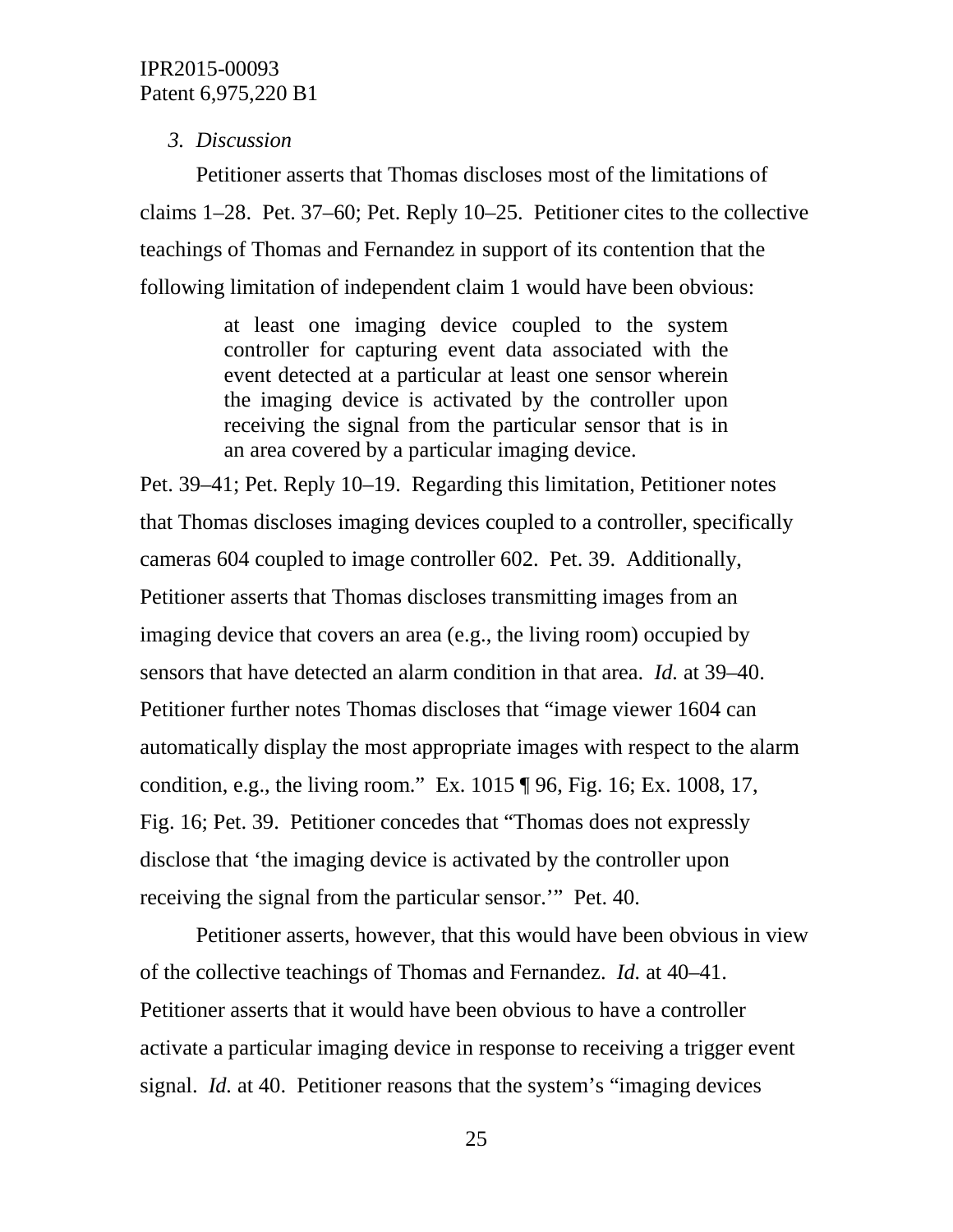would be either 'always on' or activated 'on-demand.'" *Id.* In the case of the "on-demand" operation, Petitioner asserts that it would have been obvious to activate an imaging device in response to tripping of a sensor or event trigger associated with that imaging device. *Id.* In connection with this, Petitioner cites, *inter alia*, Fernandez's disclosure at column 4, lines 43–50, which discloses:

> Alternately in facility monitoring application, detectors 3 may be implemented to sense state and other measurement signals from motion detector, burglar alarm, door or window open/close detector, smoke detector, thermostat, phone answering machine, or other electrical home appliance. In certain instances, e.g., unauthorized home entry, such sensed state may trigger other functionality, such as taking electronic photograph and/or notifying certain entities.

*Id.* at 40–41.

Petitioner further asserts that a person of ordinary skill in the art would have had reason to operate Thomas's system to activate a camera with the controller in response to the controller receiving a sensor signal. *Id.* at 41. Petitioner asserts that it would have been obvious to combine the teachings of Thomas and Fernandez because the references "teach using similar components (cameras, other forms of sensors, and detectors) in the same way (within surveillance systems that use the Internet to allow authorized users to remotely view images and other data on a Website), yielding predictable results." *Id.* at 36. Petitioner argues that combining the teachings of Fernandez with those of Thomas involves applying known technology and would yield predictable results. *Id.* at 36–37 (citing Ex.  $1003$  ||  $115-26$ ).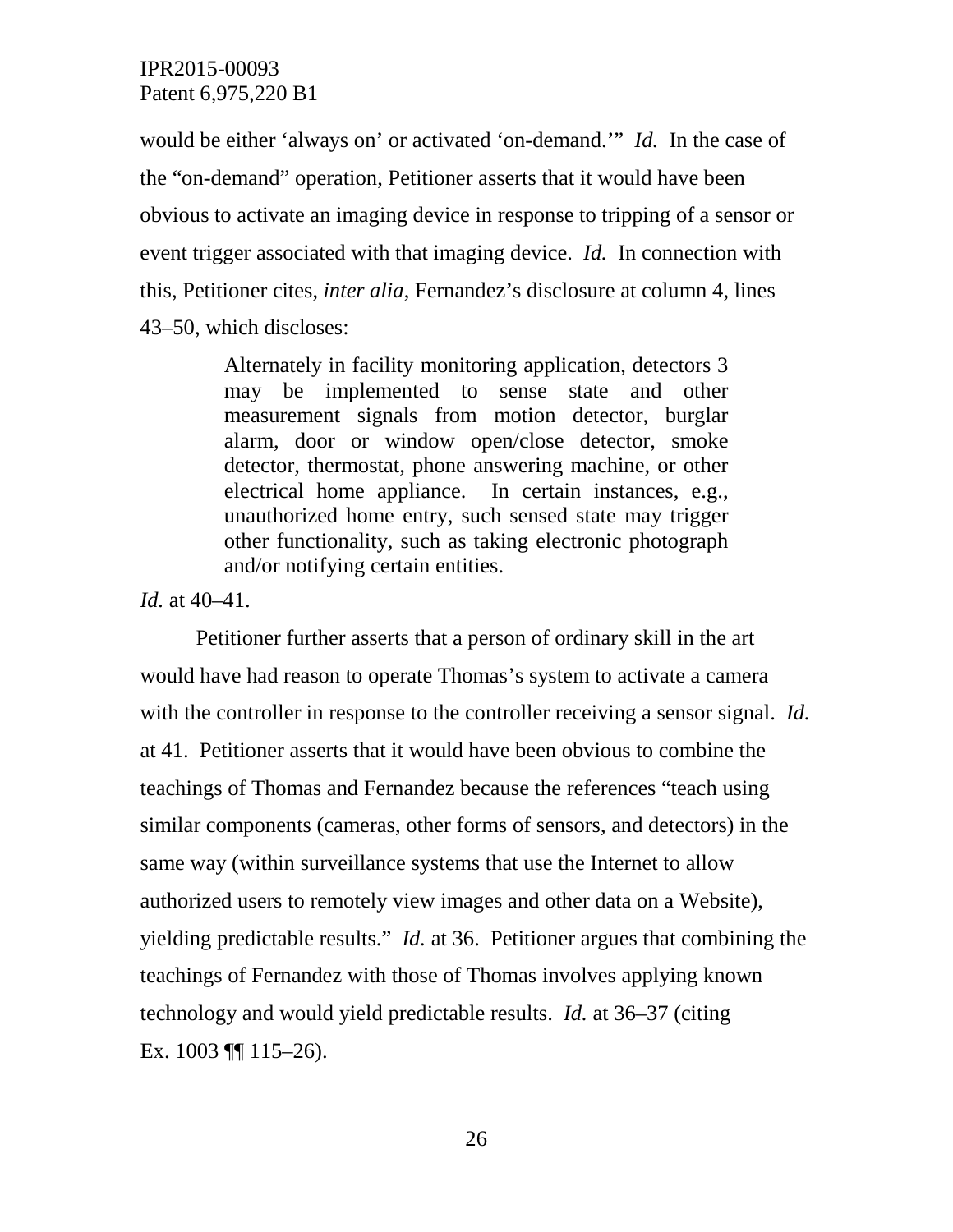We have reviewed the evidence and arguments presented in the Petition, Patent Owner's Response, and Petitioner's Reply. Based on that review, we determine that Petitioner has demonstrated, by a preponderance of the evidence, that all of the limitations of each of claims 1–6 and 9–28 are taught by, or rendered obvious in view of the teachings of Thomas and Fernandez, and that each of these claims, considered as a whole, would have been obvious over the combination of Thomas and Fernandez. Pet. 33–60; PO Resp. 1–17; Pet. Reply 1–25. With respect to claims 1–6 and 9–28, we find Petitioner's citations and arguments persuasive, and we adopt them as the basis for our decision. Pet. 33–60; Pet. Reply 1–25. Regarding dependent claims 7 and 8, as explained in detail *infra*, we determine that Petitioner has not demonstrated, by a preponderance of the evidence, that these claims would have been obvious over the combination of Thomas and Fernandez. As discussed below, the parties' disputes revolve around whether certain limitations of the claims are taught by, or obvious in view of, the teachings of Thomas and Fernandez.

#### *4. Claims 1–6, 9–12, and 14–28*

Patent Owner argues that Petitioner has not demonstrated the combination of Thomas and Fernandez render obvious claim 1's recitation of

> at least one imaging device coupled to the system controller for capturing event data associated with the event detected at a particular at least one sensor wherein the imaging device is activated by the controller upon receiving the signal from the particular sensor that is in an area covered by a particular imaging device.

Ex. 1001, col. 10, ll. 1–7; PO Resp. 10–13. Patent Owner argues that, "[f]or the reasons discussed *supra*, this claim limitation requires 'activating an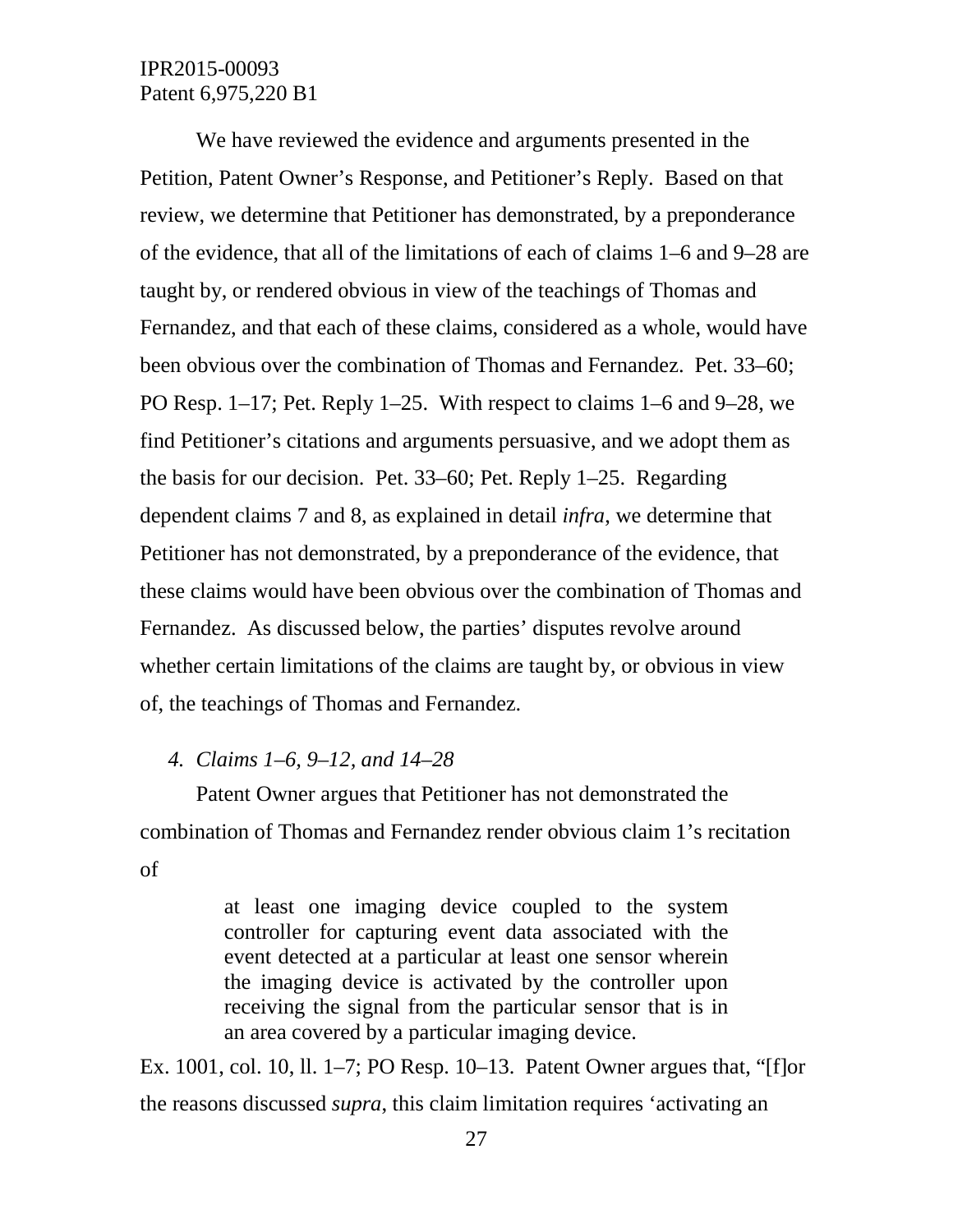imaging device with a sensor associated with that imaging device based on the sensor's presence in the imaging device's covered area.'" PO Resp. 10. Patent Owner also argues that Petitioner expressly admits that Thomas does not teach the foregoing claim language, and implicitly admits that Fernandez does not teach the foregoing claim language. *Id.* at 10–11. Instead, Patent Owner argues, "Petitioner alleges that one of skill in the art would modify Thomas's 'on-demand' implementation or Fernandez's 'observe and track' feature as a 'design choice' to arrive at the claimed limitation." *Id.* at 11. Patent Owner adds that "Thomas's 'on-demand' implementation, however, is entirely a creation of Petitioner's expert with no basis in the actual prior art itself." *Id.*

Patent Owner also criticizes Petitioner's citation of Fernandez's disclosure that "the detectors 3 may be coupled to control mechanism for adjusting detector operation, such as focus, tilt, pan, focus [of an image device], etc., as well as means for causing multiple neighboring detectors to observe and track common object or object set, thereby obtaining various comparative surveillance data." Ex. 1007, col. 4, ll. 57–61; Pet. 40; PO Resp. 11–12. Patent Owner argues that this cited disclosure of Fernandez does not teach activating an imaging device. *Id.*

Patent Owner also addresses Petitioner's citation of Fernandez's disclosure that

> detectors 3 may be implemented to sense state and other measurement signals from motion detector, burglar alarm, door or window open/close detector, smoke detector, thermostat, phone answering machine, or other electrical home appliance. In certain instances, e.g. unauthorized home entry, such sensed state may trigger other functionality, such as taking electronic photograph and/or notifying certain entities.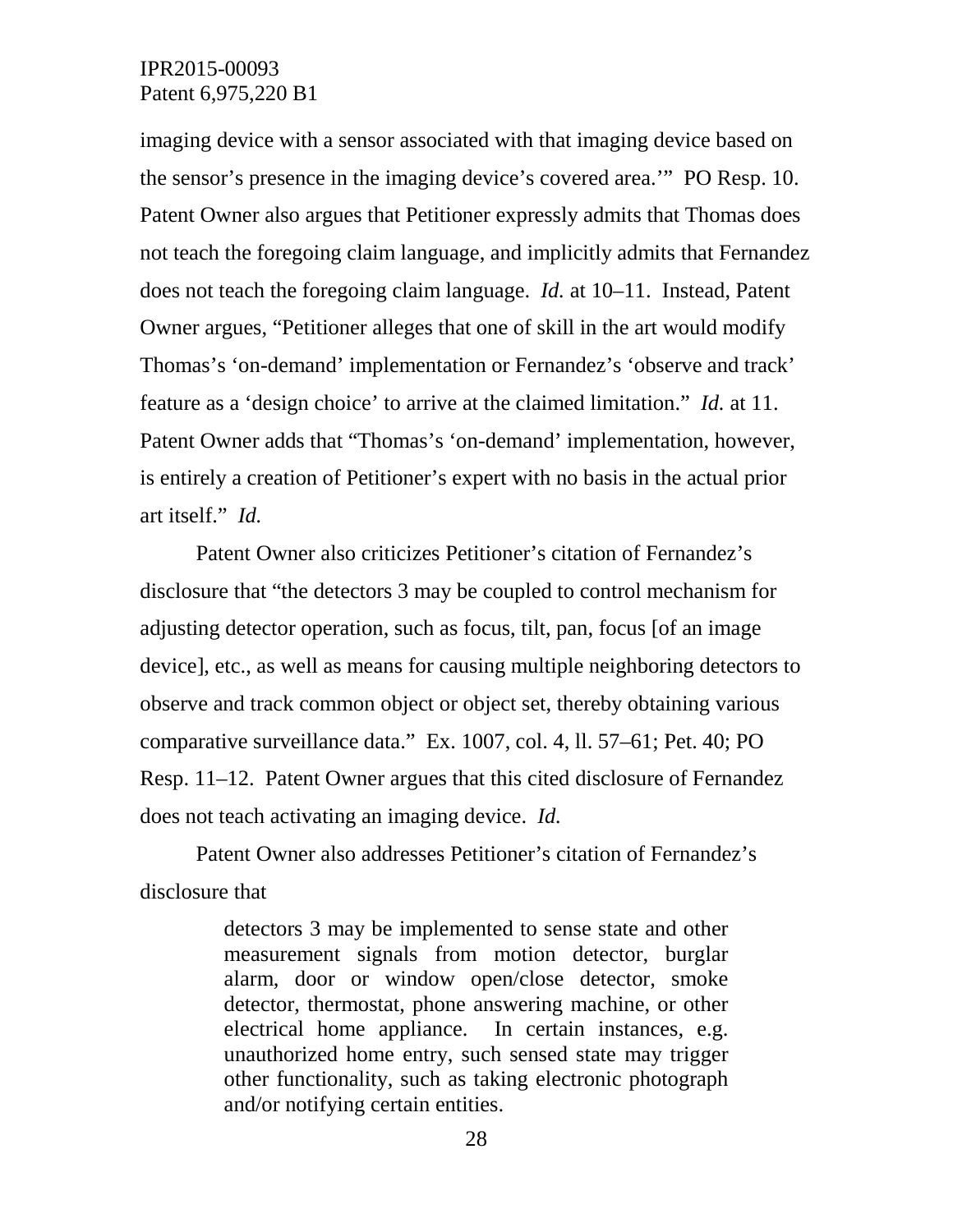Ex. 1003, col. 4, ll. 43–50; Pet. 40–41; PO Resp. 12. Patent Owner argues that this cited disclosure of Fernandez "is completely silent as to whether the sensor is covered by the imaging device as required by claim 1." PO Resp. 12.

Patent Owner asserts that, "[t]hus, neither Thomas nor Fernandez teaches 'activating an imaging device with a sensor associated with that imaging device based on the sensor's presence in the imaging device's covered area.'" *Id.* Patent Owner further asserts that "[n]either Thomas nor Fernandez teaches the sensor is covered by *any* imaging device, much less the imaging device activated." *Id.* at 13.

Lastly, Patent Owner argues that "one of skill in the art would conclude that Thomas and Fernandez are not combinable." *Id.* In support of this proposition, Patent Owner offers no further explanation, merely citing to Mr. Monroe's testimony. *Id.*

Petitioner responds that, contrary to Patent Owner's assertion, "Thomas does disclose that the sensor is covered by an imaging device." Pet. Reply 11. Petitioner explains that the disclosure of Thomas associated with Figure 16 teaches a living room sensor covered by a living room camera, as explained in the Petition. *Id.* Additionally, Petitioner argues that Fernandez discloses "on-demand" activation of an imaging device in response to detection of an event by a sensor in an area covered by the imaging device. *Id.* at 14–15. Petitioner also argues that, contrary to Patent Owner's assertion, the teachings of Thomas and Fernandez may be combined, and it would have been obvious to do so. *Id.* at 11–13, 15–16. Petitioner further argues that an "*independent* reason that on-demand activation of an imaging device would be obvious to a [person of ordinary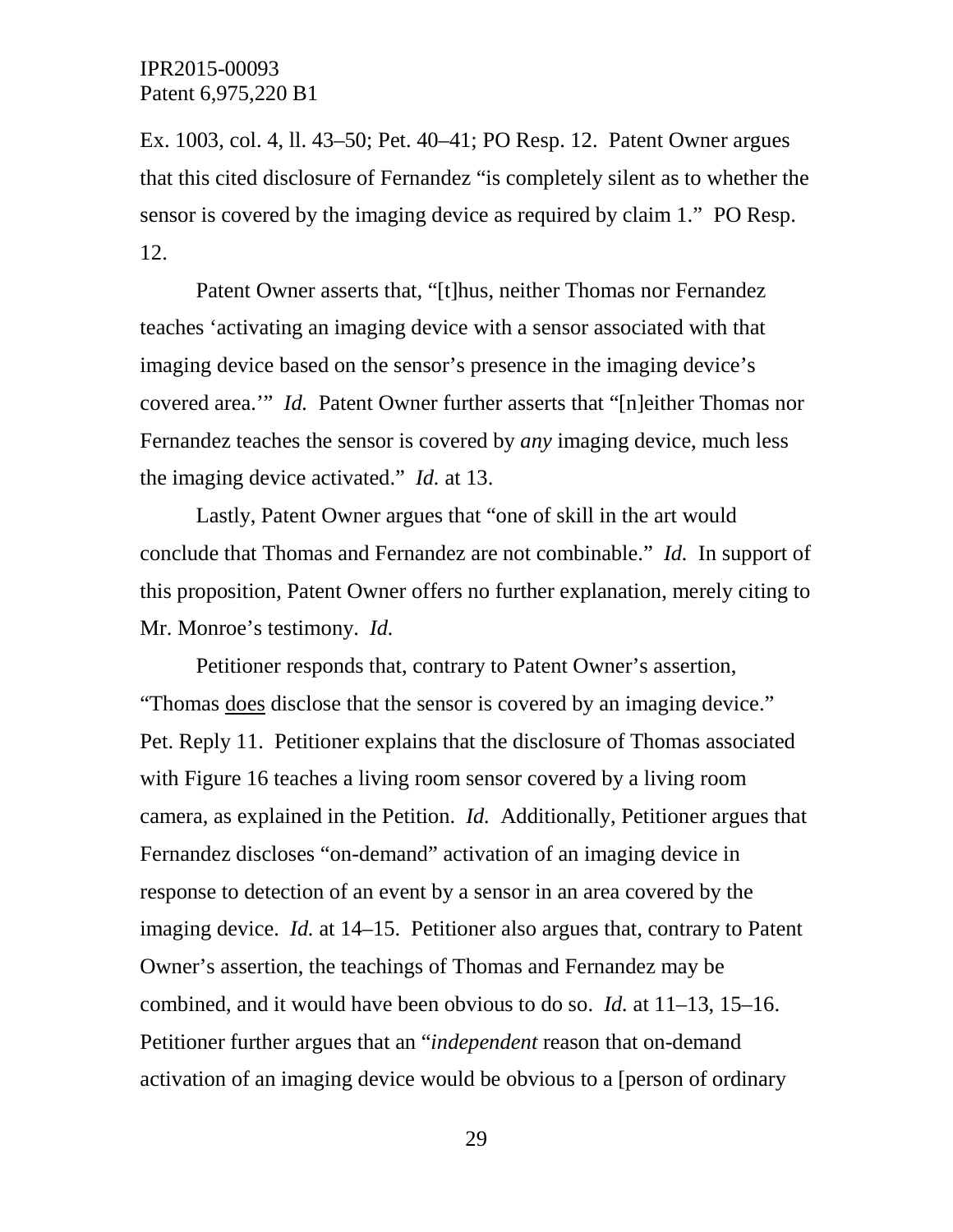skill in the art] is the extremely limited number of obvious implementations available: always on, on-demand, or user activated" (*id.* at 16), asserting that various evidence other than the teachings of Thomas and Fernandez shows that on-demand operation was old and well-known (*id.* at 16–18).

Having considered the arguments and evidence presented during trial, we are persuaded that Petitioner has presented sufficient evidence to support a finding that the combined teachings of Thomas and Fernandez account for all the limitations recited in claim 1. Patent Owner's argument that "neither Thomas nor Fernandez teaches 'activating an imaging device with a sensor associated with that imaging device based on the sensor's presence in the imaging device's covered area'" is unpersuasive for a number of reasons. PO Resp. 12. First, as explained in Section II.A.2 *supra*, we do not agree with Patent Owner's assertion that claim should be construed to require "activating an imaging device . . . based on the sensor's presence in the imaging device's covered area."

Furthermore, even if we agreed with Patent Owner's proposed construction of claim 1, we are persuaded that Petitioner has demonstrated that claim 1 would have been obvious over the teachings of Thomas and Fernandez. That is, if we were to assume claim 1 requires activation of an imaging device "upon receiving the signal from the particular sensor that is in an area covered by" the imaging device that is activated, we are persuaded that this still would have been obvious in view of the teachings of Thomas and Fernandez, for the reasons that follow.

Regarding the spatial relationship between the imaging device and the sensor, we are persuaded that Thomas teaches operating an imaging device that covers an area occupied by a sensor sending a signal indicating an event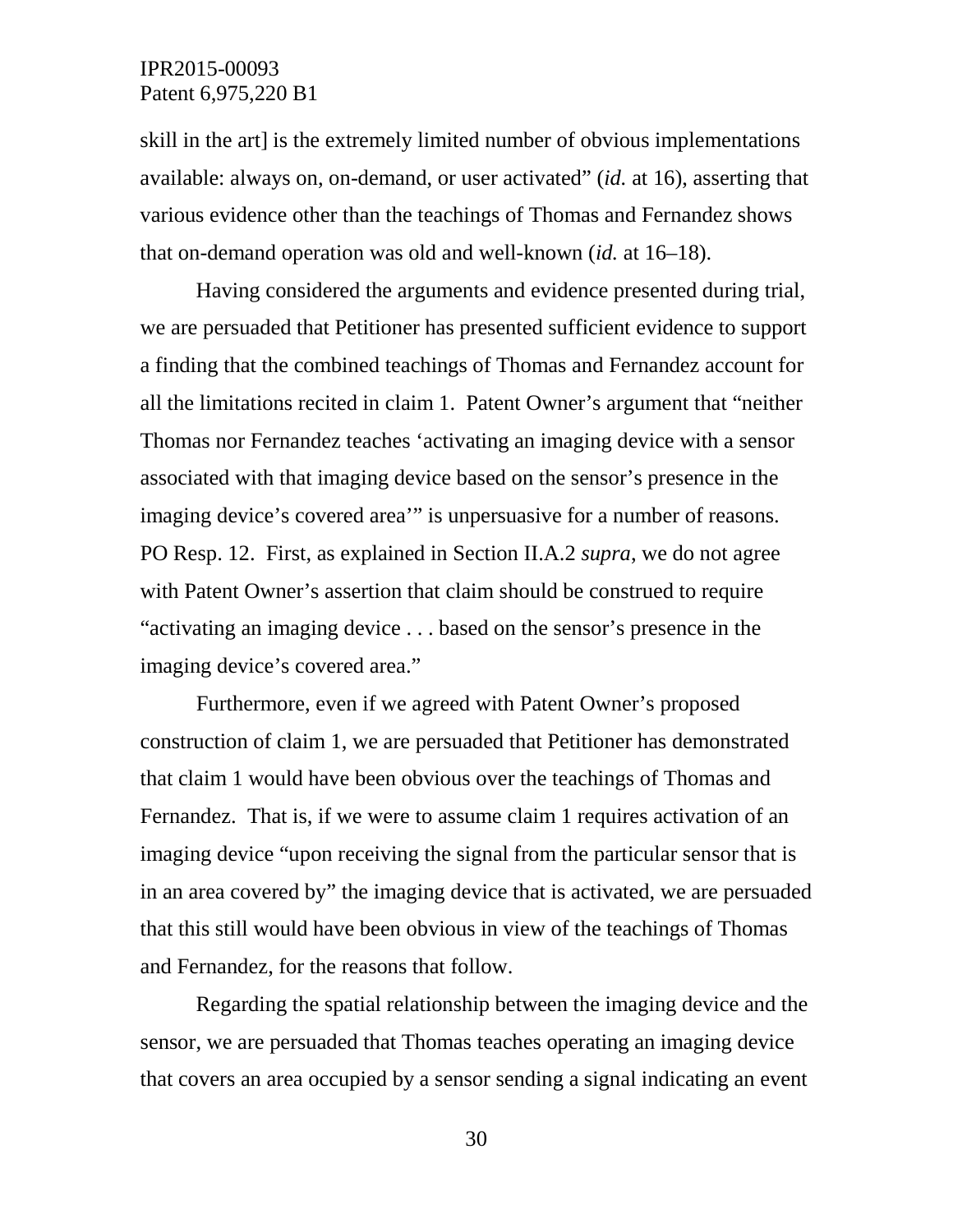has been detected. Specifically, we are persuaded that, in connection with Figure 16, Thomas teaches operating a camera that covers the living room, which is occupied by a living room motion sensor sending a signal indicating that an event has been detected. *See* Ex. 1008, 16–17, Fig. 16; Pet. 39–40; Pet. Reply 11; Ex. 1003.

Regarding the causal relationship between activation of the camera and a sensor sending a signal indicating an event has been detected, we are persuaded that Fernandez teaches this in its statement that detectors may sense state and that, "[i]n certain instances, e.g. unauthorized home entry, such sensed state may trigger other functionality, such as taking electronic photograph and/or notifying certain entities." Ex. 1007, col. 4, ll. 47–50; Pet. 40–41; Pet. Reply 11–13; Ex. 1003 ¶¶ 128–130. We also are persuaded that it would have been obvious to operate Thomas's system in accordance with this teaching, i.e., to activate the living room camera in response to the living room motion sensor sending a signal indicating that an event has been detected. Pet. 40–41; Pet. Reply 11–13; Ex. 1003 ¶¶ 122–131.

Patent Owner's argument that neither reference individually teaches both the spatial relationship and the causal relationship is unpersuasive because it does not address what the combined teachings of the references convey to one of ordinary skill in the art. "Non-obviousness cannot be established by attacking references individually where the rejection is based upon the teachings of a combination of references." *In re Merck & Co. Inc.*, 800 F.2d 1091, 1097 (Fed. Cir. 1986) (citing *In re Keller*, 642 F.2d 413, 425 (CCPA 1981)).

We also find unpersuasive Patent Owner's argument that "Thomas's 'on-demand' implementation . . . is entirely a creation of Petitioner's expert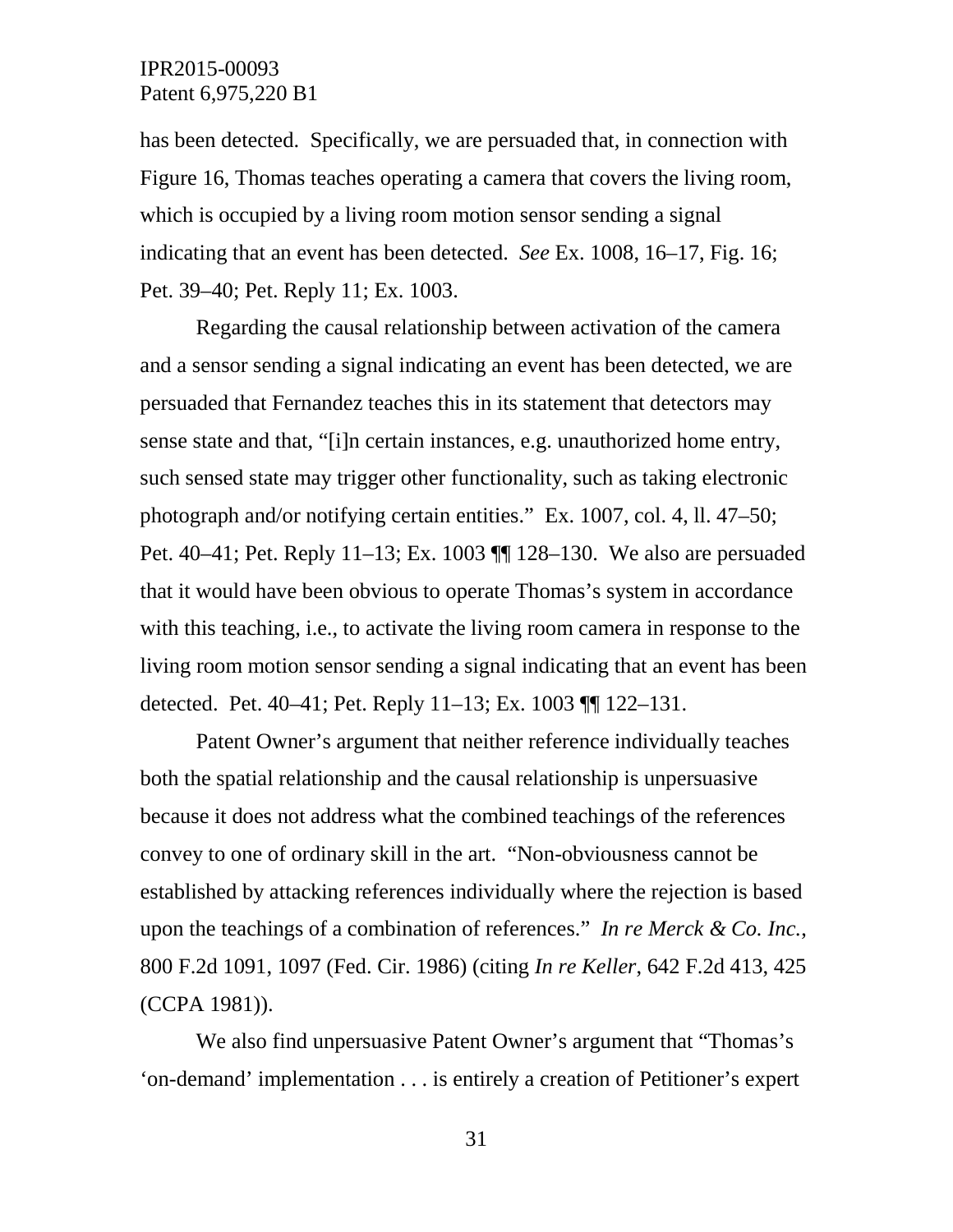with no basis in the prior art itself." PO Resp. 11. First, in view of Fernandez's disclosure regarding taking electronic photographs (Ex. 1007, col. 4, ll. 47–50), we are persuaded that it would have been obvious to modify Thomas to activate an imaging device in response to a sensor detecting an event, regardless of whether a person of ordinary skill in the art would have understood Thomas as disclosing "on-demand" operation as an option. Moreover, we are persuaded by Petitioner and Dr. Lavian that a person of ordinary skill in the art would have understood that one could operate a camera "on-demand" because there are a finite number of identified, predictable ways that a camera could be operated, including always on, on demand, or user-activated. Pet. 40; Pet. Reply 16–18; Ex. 1003 ¶¶ 38–42, 127–131.

Additionally, contrary to Patent Owner's argument, we are persuaded that it would have been obvious to combine the teachings of Thomas and Fernandez in the manner asserted by Petitioner. Petitioner's evidence and arguments provide rational underpinning for its assertion that it would have been obvious to combine the references. We are persuaded that combining the teachings of Thomas and Fernandez amounts to no more than combining known technologies with predictable results. Pet. 35–37, 40–41; Pet. Reply 11–19; Ex. 1003 ¶¶ 115–131; *see also KSR Int'l Co. v. Teleflex, Inc.*, 550 U.S. 398, 401 (2007) ("[A] combination of familiar elements according to known methods is likely to be obvious when it does no more than yield predictable results."). Additionally, we are persuaded that modifying Thomas to activate the imaging device in response to detection of an event, as disclosed by Fernandez, would have been obvious to promote efficiency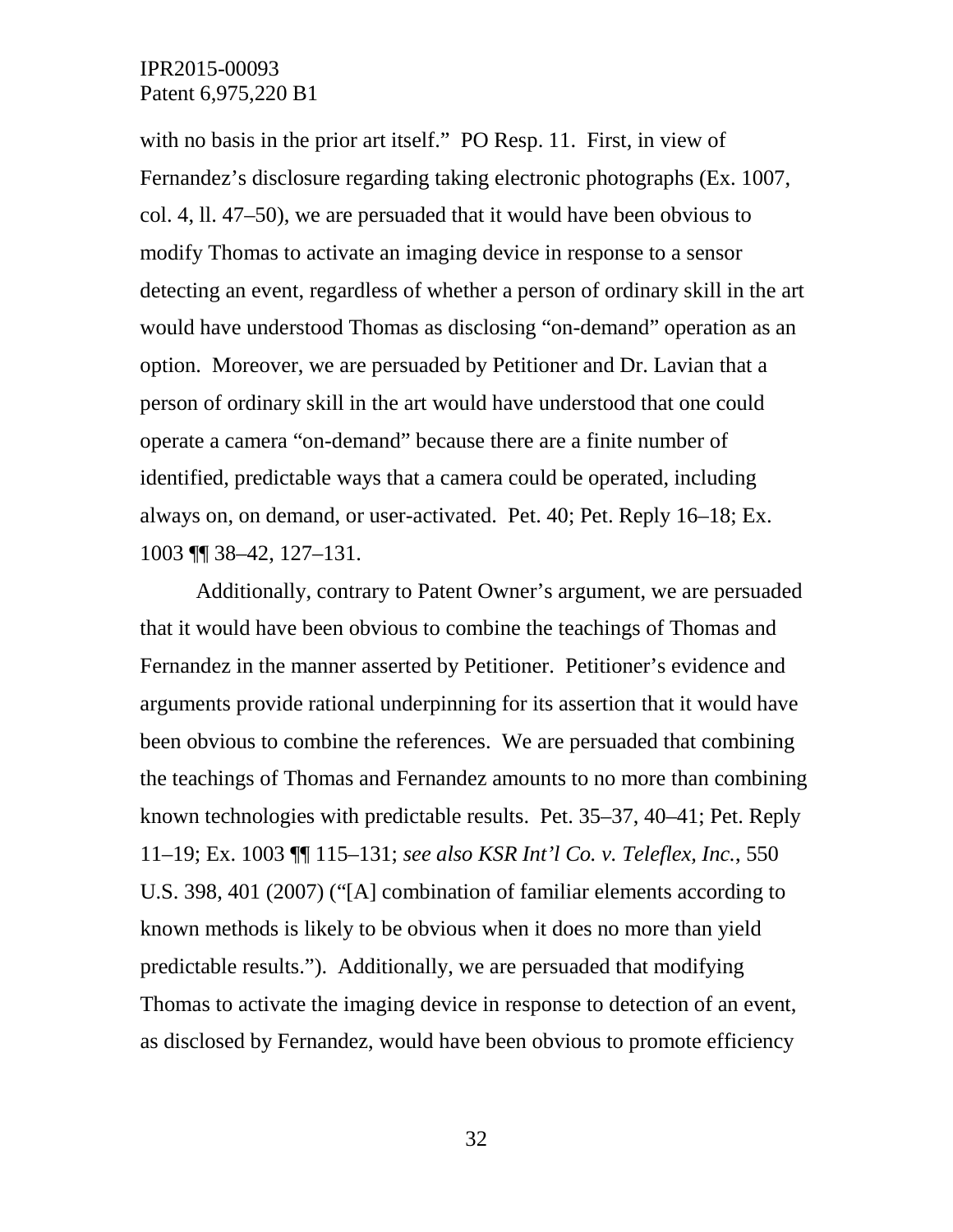and reduce bandwidth requirements, as compared to operating the imaging device all the time. Pet. Reply 12–13.

Patent Owner's argument that "one of skill in the art would conclude that Thomas and Fernandez are not combinable" is unavailing for a number of reasons. PO Resp. 13. First, Patent Owner provides no explanation in support of this conclusory, one-sentence argument. *Id.* Instead, Patent Owner cites Mr. Monroe's testimony explaining why he believes a person of ordinary skill in the art would not combine the teachings of these references. *Id.* By itself, the failure of Patent Owner to provide any explanation of the basis of its argument in the Patent Owner Response makes Patent Owner's argument unavailing, as it is improper for Patent Owner to rely wholly on the cited materials to explain the basis of the argument. *See* 37 C.F.R. § 42.22(a)(2) (requiring each petition or motion to include "[a] full statement of the reasons for the relief requested, including a detailed explanation of the significance of the evidence including material facts, and the governing law, ruled, and precedent."); § 42.23(a) ("Oppositions and replies must comply with the content requirements for motions  $\dots$ "); § 42.120(a) ("A patent owner response is filed as an opposition . . . .").

Furthermore, even considering the explanation of Mr. Monroe that Patent Owner improperly incorporates by reference, we are not persuaded "that Thomas and Fernandez are not combinable." PO Resp. 13. Mr. Monroe asserts that "[a person of ordinary skill in the art] would not combine the Thomas 'always on' or user manually activated camera system with the Fernandez 'on demand' camera system as suggested because Fernandez's alleged sensor trigger of an imaging device would change the principle of operation of Thomas which requires continuous operation of an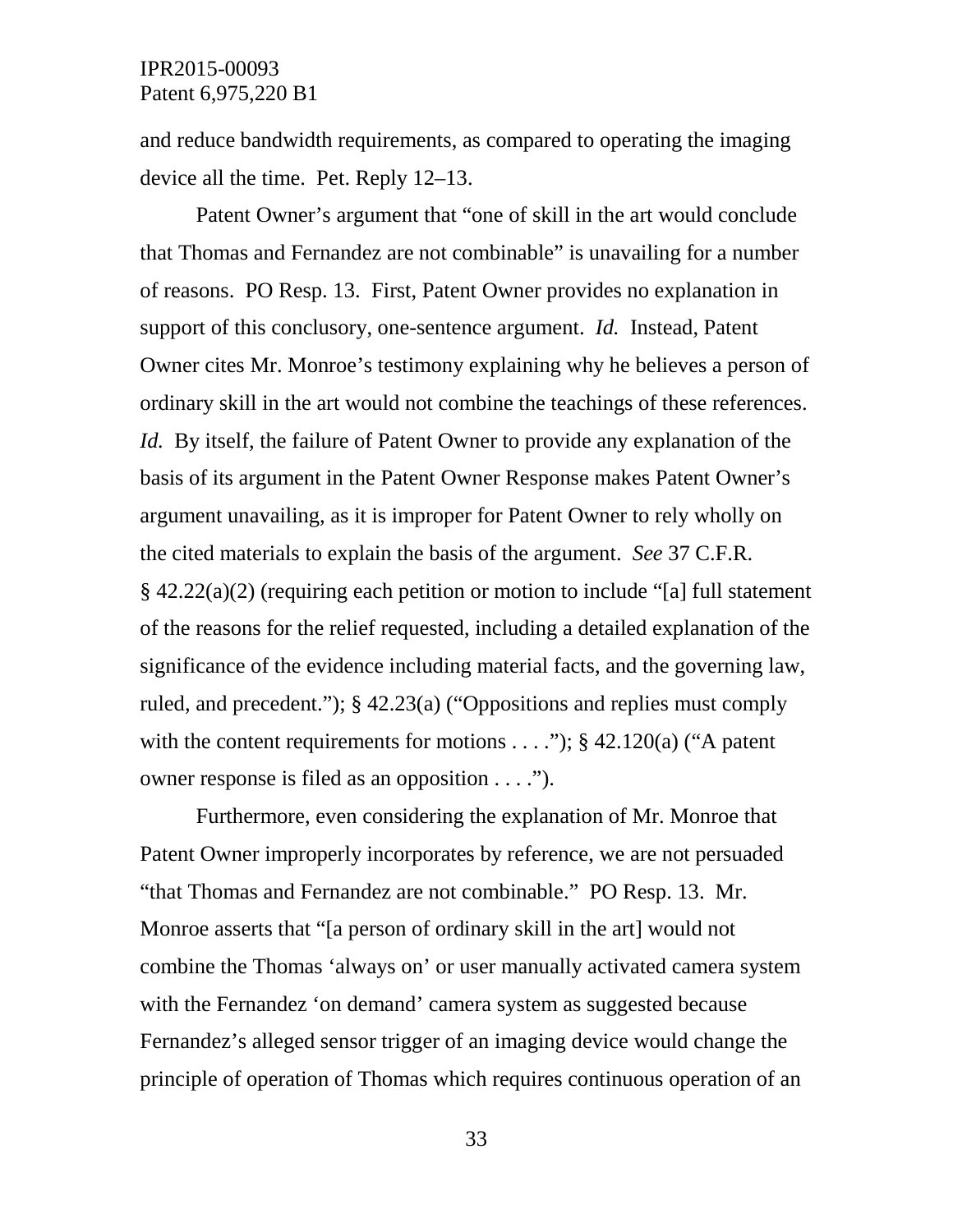imaging device." Ex. 2002 ¶ 61. In support of this assertion, Mr. Monroe advances that Thomas discloses that the main problem it desires to solve is reducing bandwidth associated with transmitting images from cameras that are "always on." *Id.* Mr. Monroe asserts that "[t]he 'Summary of the Invention' of Thomas expressly indicates that the invention is directed toward comparing a current image with a reference image and then only transmitting the current image if it differs from the reference image by more than a predetermined threshold amount." *Id.* Mr. Monroe further notes that Thomas discloses operating as an alarm system or detecting intruders based on changes in camera images. *Id.* Mr. Monroe concludes that, "[h]ence, the entire teaching of Thomas involves 'always on' cameras continuously operating and utilizing differences in the images as the basis for transmitting the images and sounding an alarm." *Id.*

In response to Mr. Monroe's assertions, Petitioner argues that nothing in Thomas requires continuous operation of an imaging device, and that combining Fernandez's "on demand" camera with Thomas's system would "help further Thomas's purpose rather than frustrate its principle of operation." Pet. Reply 12–13. Petitioner emphasizes Mr. Monroe's testimony that reducing bandwidth requirements is the main problem Thomas indicates it endeavors to solve. *Id.* at 12. Noting that Thomas discloses one way to reduce bandwidth requirements (involving comparing images), Petitioner asserts that Fernandez teaches a second way to reduce bandwidth requirements, and that modifying Thomas to activate a camera based on a sensor signal would further enhance efficiency and reduce bandwidth requirements. *Id.* at 13.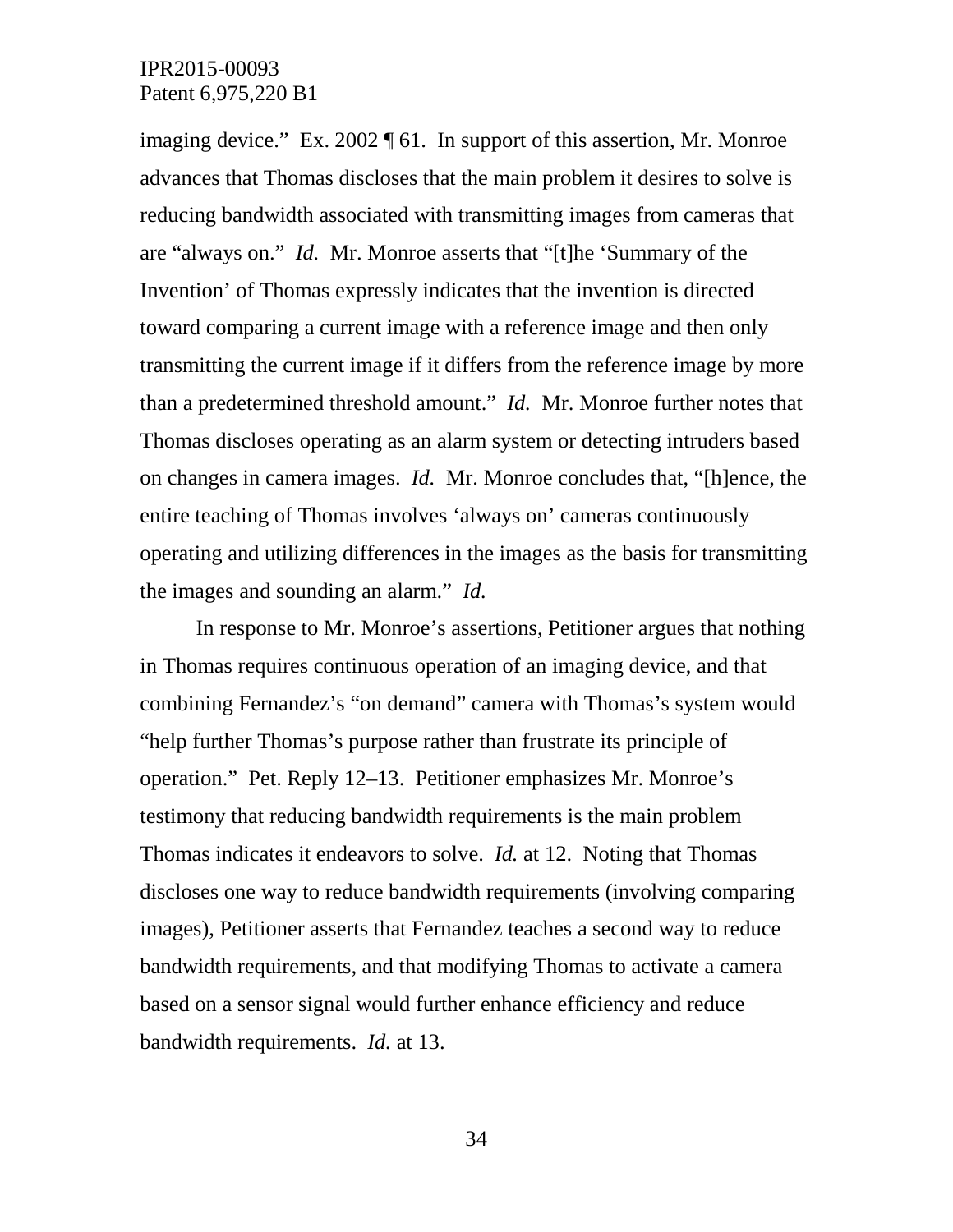We are not persuaded that Mr. Monroe correctly identifies the principle of operation of Thomas. In particular, we find that the principle of operation of Thomas is not as narrow as Mr. Monroe asserts. Thomas discloses that:

> Broadly speaking, the invention relates to improved techniques to remotely monitor locations and to remotely monitor and control devices or appliances through a network. In one embodiment, the network in the Internet and the transmission is facilitated by an Internet server or electronic mail.

> The remote monitoring of locations is provided by efficiently transmitting images over the network to a remote machine located at a remote location*. In one embodiment*, the efficiency is facilitated by comparing a current image with a reference image, and then only transmitting the current image if it differs from the reference image by more than a predetermined threshold amount. The remote monitoring can also operate as an alarm system or provide intruder detection based on detected changes in images from a locally provided camera.

Ex. 1008, 2 (emphasis added).

Thomas's statement that "one embodiment" involves comparing images to determine whether to transmit images indicates that other embodiments do not involve comparing images. This indicates that the principle of operation of Thomas is not limited to having cameras always activated to allow comparing images, as suggested by Mr. Monroe. Indeed, the preceding statement indicates that the principle of operation more generally encompasses "efficiently transmitting images over the network to a remote machine located at a remote location." Given this, we are persuaded by Petitioner that modifying Thomas's system to activate an imaging device in response to detection of an event by a sensor would not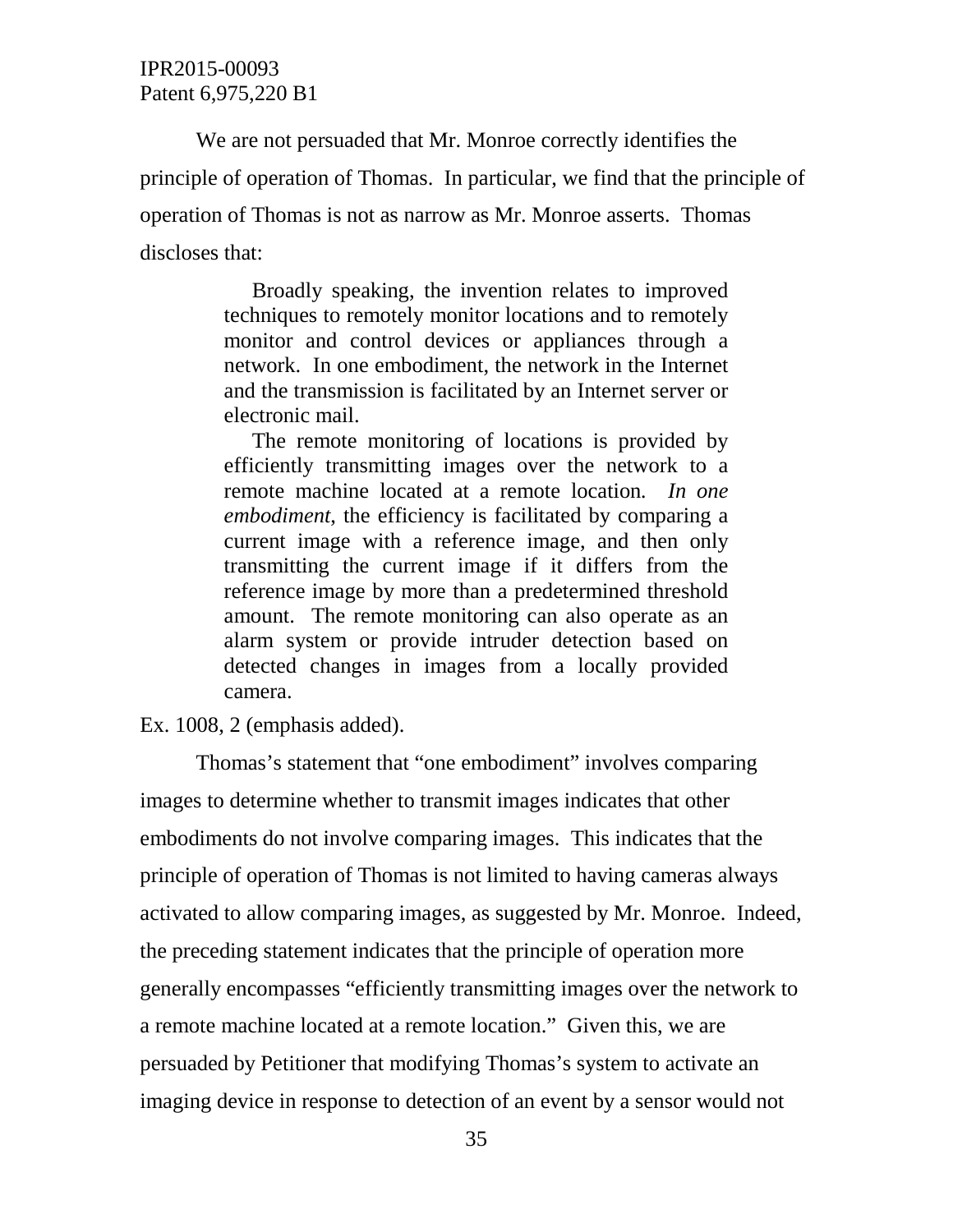change the principle of operation of Thomas, but would constitute another example of transmitting images efficiently, in accordance with Thomas's principle of operation. Furthermore, Patent Owner does not cite any evidence that a person of ordinary skill in the art could not overcome any challenges associated with combining the teachings of Thomas and Fernandez. *See KSR* 550 U.S. at 421 ("A person of ordinary skill is also a person of ordinary creativity, not an automaton.").

For the foregoing reasons, Petitioner's arguments and evidence regarding claim 1 are more persuasive than Patent Owner's arguments and evidence regarding claim 1. With respect to claims 2–6, 9–12, and 14–24, which depend from claim 1, Patent Owner argues that these claims "are not obvious in view of Thomas and Fernandez for at least the reasons discussed *supra* with respect to claim 1." PO Resp. 16. We have reviewed Petitioner's arguments and evidence regarding claims 2–6, 9–12, and 14–24, and find them more persuasive than Patent Owner's arguments and evidence with respect to these same claims. Regarding independent claims 25–28, Patent Owner argues that "[f]or substantially the reasons discussed *supra* with respect to claim 1, claim 25 and [claims 26–28] are not obvious in view of Thomas and Fernandez." PO Resp. 17. We have reviewed Petitioner's arguments and evidence regarding claims 25–28, and find them more persuasive than Patent Owner's arguments and evidence with respect to these same claims. In sum, we are persuaded that Petitioner has demonstrated, by a preponderance of the evidence, that claims 1–6, 9–12, and 14–28 are unpatentable because they would have been obvious over the combination of Thomas and Fernandez.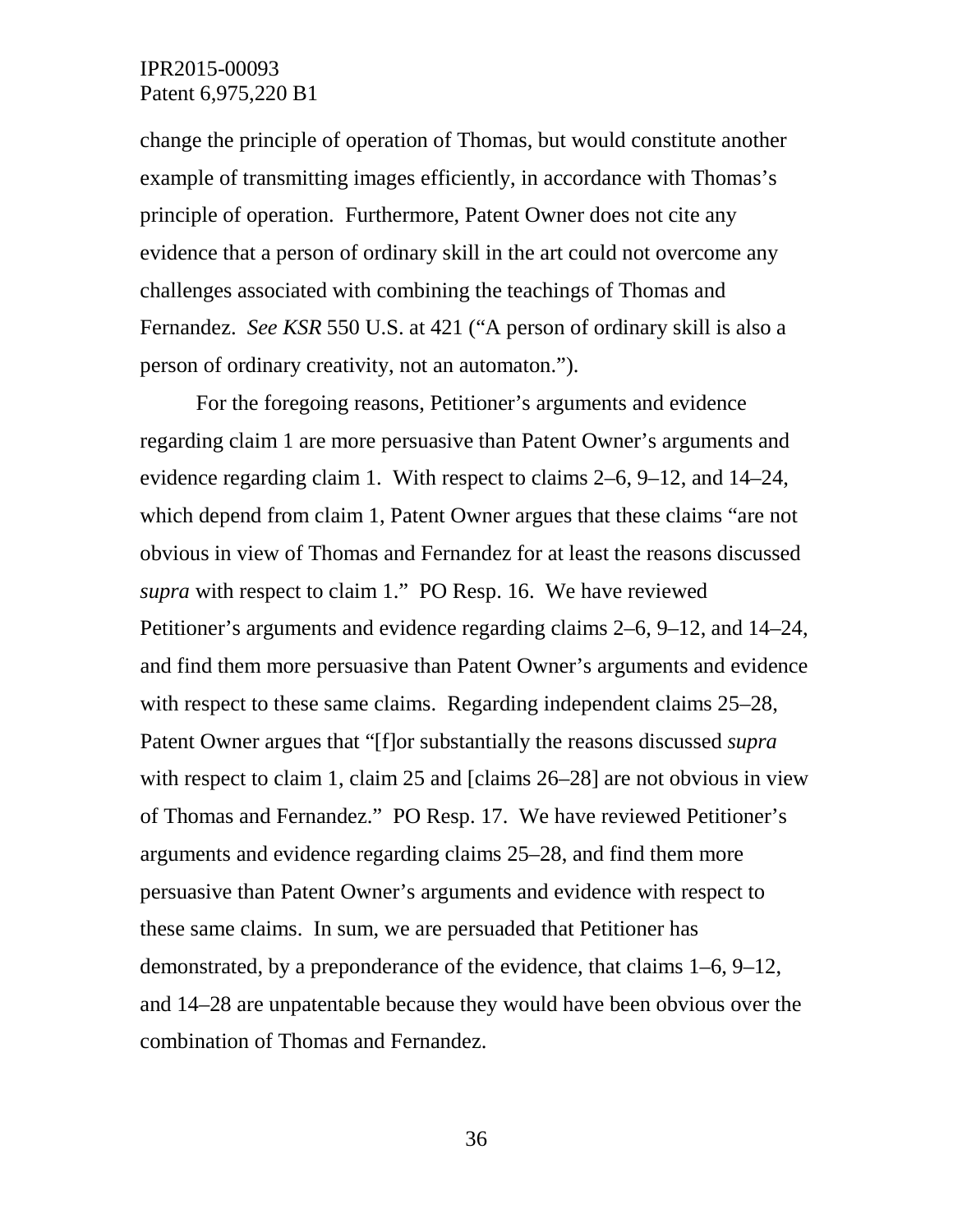#### *5. Claims 7 and 8*

As noted in Section II.A.3 *supra*, claim 7 depends from claim 1 and recites "wherein the at least one sensor is a maintenance detector for detecting an event that is a premises maintenance malfunction in the premises while the system is activated." As also noted above, in view of the evidence and arguments presented at trial, we have concluded that the broadest reasonable interpretation of claim 7 requires that claim 1's recitation that "the imaging device is activated by the controller" is triggered by claim 7's "maintenance detector" detecting an event. Claim 8 depends from claim 7 and recites "wherein the maintenance detector is a temperature sensor for determining that the temperature within the premises has moved outside a specified range."

In addressing the limitations of claims 7 and 8, Petitioner cites to the teachings of both Thomas and Fernandez. Petitioner argues that Thomas discloses maintenance detectors capable of providing "status information, including a malfunction status of premises maintenance." Pet. 45. For example, Petitioner points to Thomas's disclosure that its system allows a user to request status information for home utilities, including heating, cooling, and a sprinkler system. *Id.* (citing Ex. 1008, 12). Petitioner also asserts that Thomas shows a "Temperature Control" in Figure 15 and discloses that "the user may request the control to adjust the temperature control to 60 degrees F." *Id.* (citing Ex. 1008, 13). Petitioner further asserts that "Fernandez discloses a 'thermostat' (*Fern.*, 4:46) for detecting a premises maintenance malfunction, such as high temperatures due to failure of an a/c system." *Id.* Petitioner asserts that "[t]he thermostat can determine the temperature within the premises has moved outside a specific range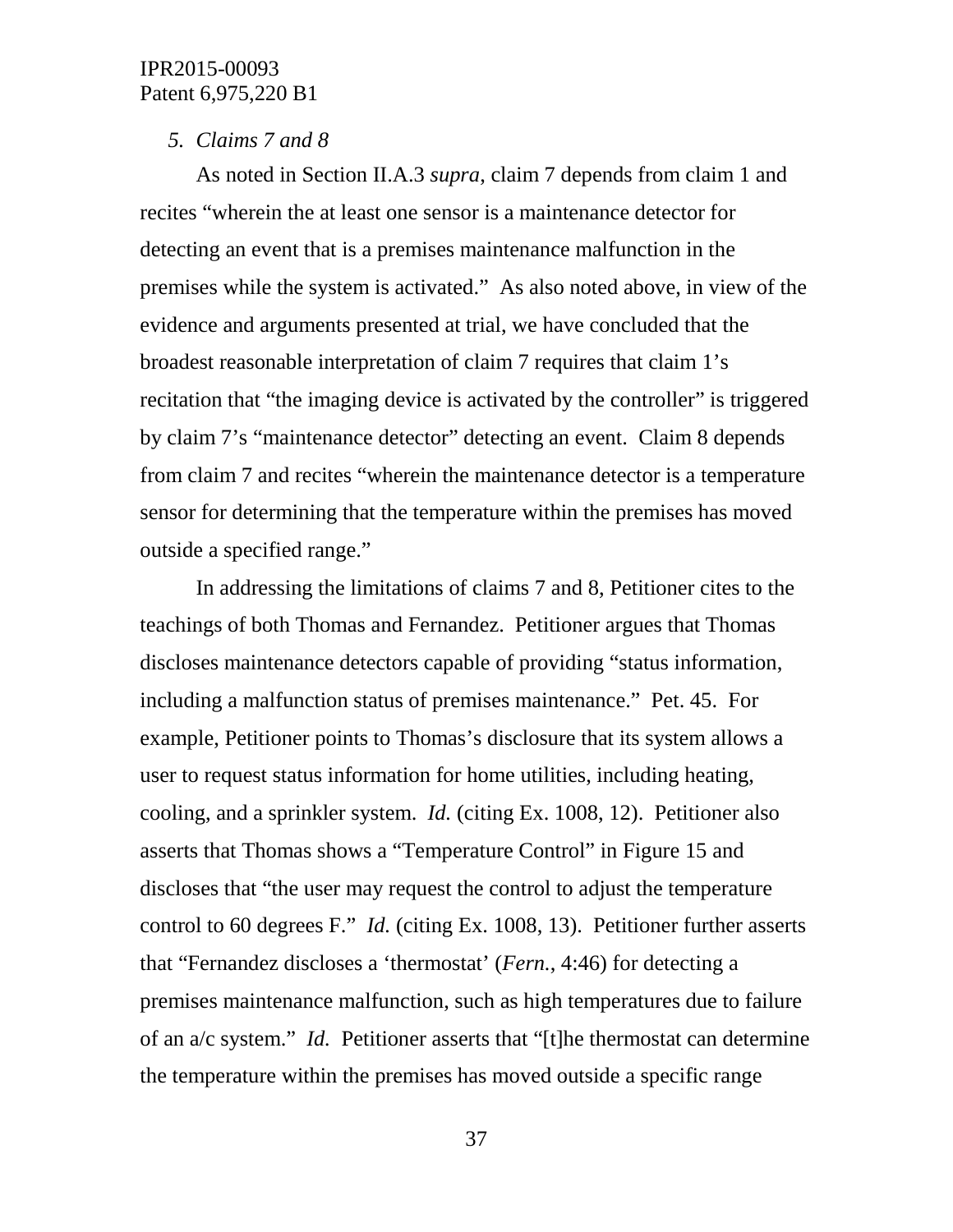(including the set point and all temperatures below the set point)." *Id.* at 46. Petitioner also asserts that Fernandez discloses a "ping test" for detecting defective or unresponsive components. *Id.* at 45–46.

Patent Owner argues that Petitioner advances assumptions and conclusory statements in support of its contention that these references disclose maintenance detectors that can detect maintenance malfunctions, as recited in claim 7. PO Resp. 13–15. Patent Owner states that "[t]he only disclosures Petitioner relies upon for [the language of claim 8] are Thomas's 'Temperature Control' and Fernandez's 'thermostat.'" *Id.* at 13. Patent Owner further argues that the portions of Thomas's and Fernandez's systems that Petitioner points to as maintenance detectors are not actually maintenance detectors. *Id.* at 13–15. Patent Owner also argues that neither Thomas nor Fernandez discloses activating an imaging device when a maintenance malfunction occurs. *Id.* at 14–15.

Petitioner argues that Patent Owner is incorrect to suggest that Petitioner only relies on Thomas's "Temperature Control" and Fernandez's "thermostat" as disclosures of the claimed "maintenance detector." Pet. Reply 20. Petitioner states that this contention is wrong "and contradicted by Patent Owner itself on the next page when Patent Owner asserts that 'Petitioner provides nothing but assumptions and conclusory statements to suggest a thermostat, **a sprinkler system, and the like** are maintenance detectors or are capable of detecting a maintenance malfunction as required by claim 7.'" *Id.*

Petitioner also elaborates on its assertions that the prior art discloses maintenance detectors. *Id.* at 20–22. Petitioner explains that Thomas discloses allowing a user to request status information for home utilities. *Id.*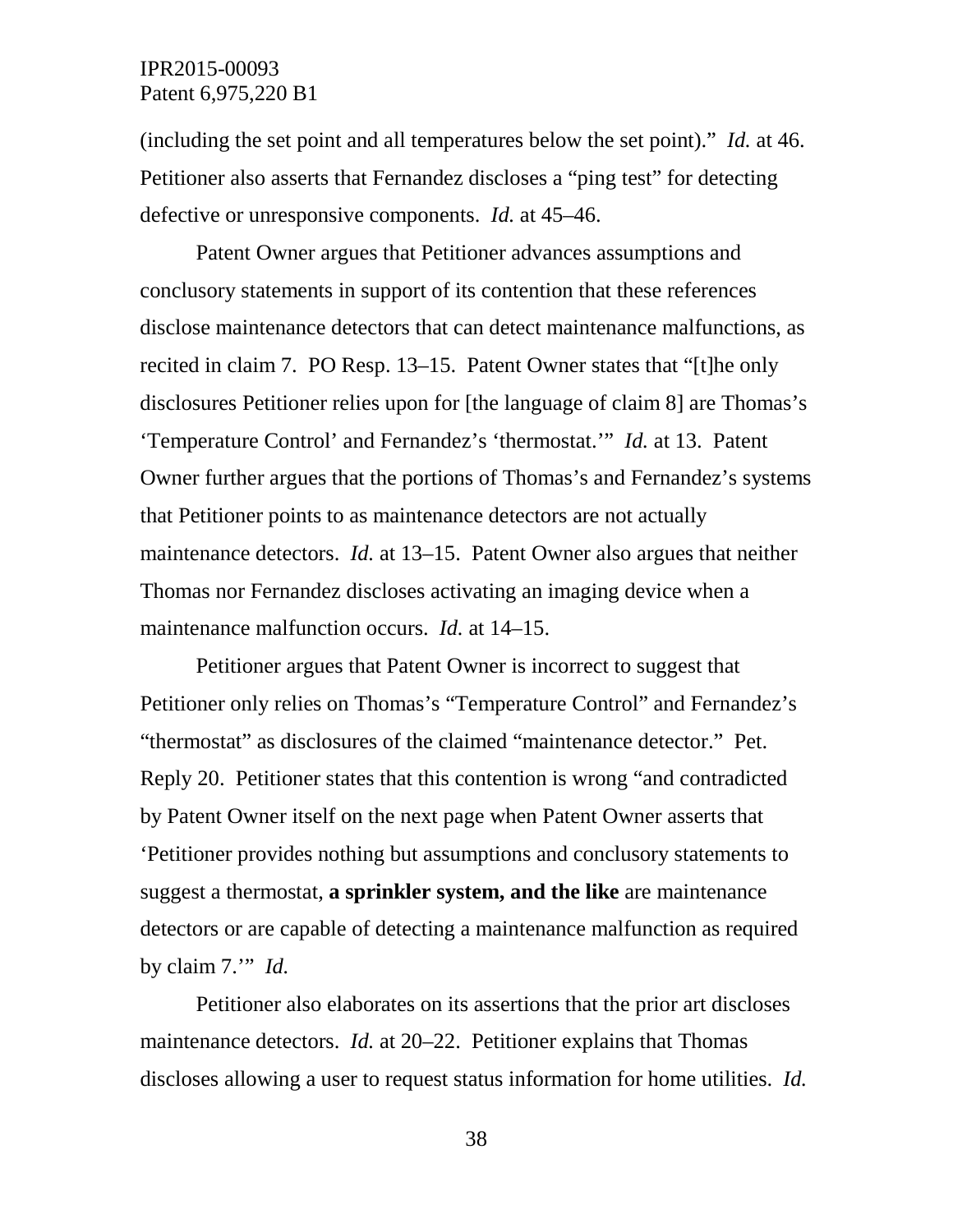at 20. Petitioner argues that, "[b]esides normal operation status, the status information of the home utilities would include a 'malfunction status of premises maintenance' in the event that any of the home utilities . . . fails to work properly." *Id.* at 20–21. Additionally, Petitioner argues that, in Fernandez, the structure that sends a ping for a ping test constitutes a maintenance detector. *Id.* at 21–22. Petitioner further asserts that Patent Owner "ignores the fact that the '220 Patent itself discloses temperature and other maintenance function sensors 12 . . . as components of prior art security system 11." *Id.* at 22.

Petitioner further argues that "Thomas discloses that the transmitter is triggered by an alarm condition to forward the image and alarm status information over the network to the website." *Id.* at 21. In support of this assertion, Petitioner points to claim 26 on page 21 of the Thomas provisional application (Ex. 1008).<sup>[6](#page-38-0)</sup> *Id*. Petitioner suggests that it would have been obvious to modify Thomas's system to activate an imaging device based on a maintenance detector. *See id.* at 22.

Having considered the arguments and evidence presented during trial, we are not persuaded that Petitioner has presented sufficient evidence to support a finding that the combined teachings of Thomas and Fernandez account for limitations recited in claims 7 and 8. As explained in Section II.A.3 *supra*, we do not agree with Petitioner's argument that claims 7 and 8 do not require activation of an imaging device based on the maintenance

<span id="page-38-0"></span> <sup>6</sup> Petitioner's citation reads: "*See, e.g.*, MOB1009, Claim 26." Pet. Reply 21. Facially, this indicates that Petitioner is citing Exhibit 1009. We, however, interpret this as a typographical error, as Petitioner is asserting what Thomas discloses. We, therefore, presume that Petitioner intended to cite to the Thomas provisional application, which is Exhibit 1008.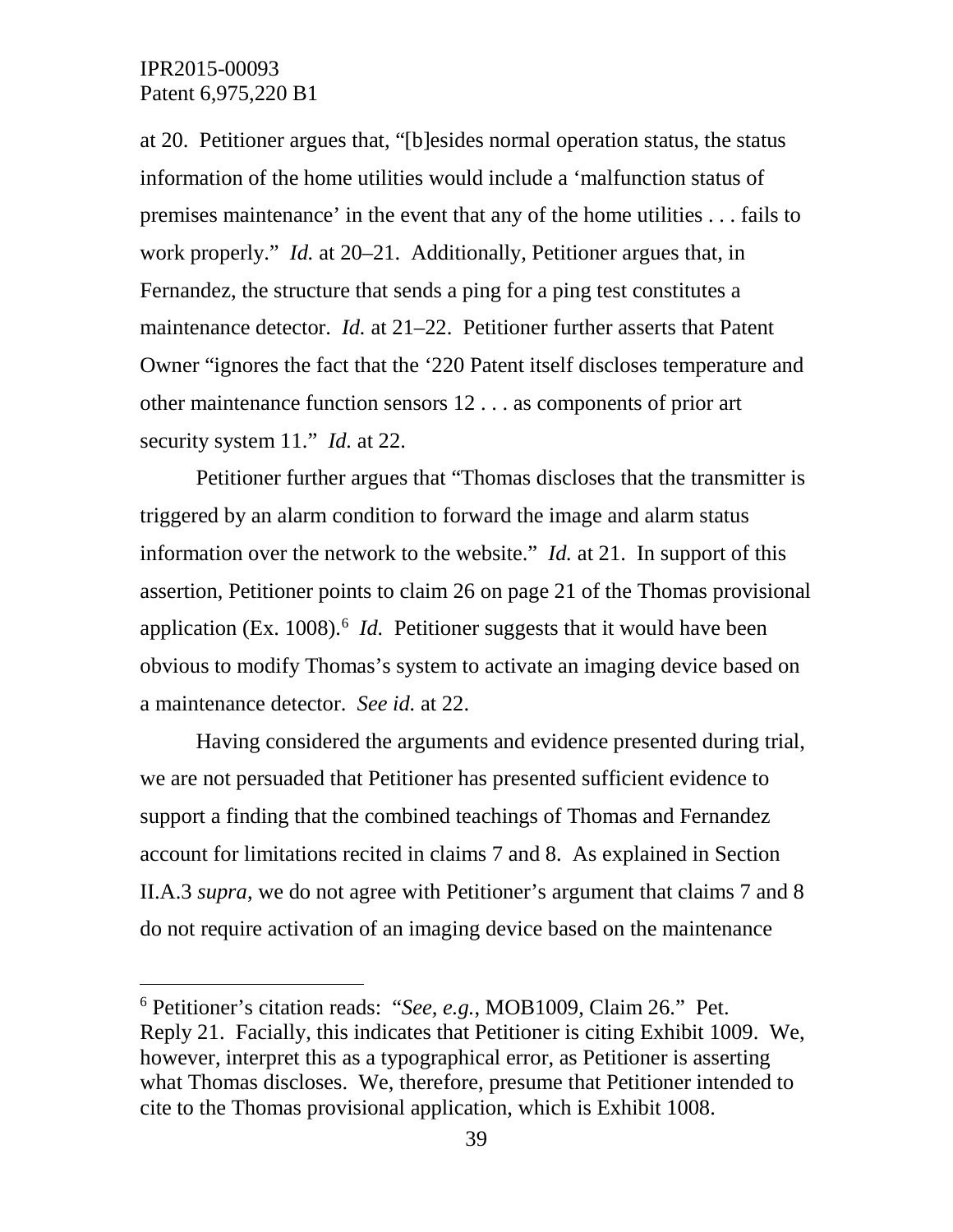detector recited in claim 7. We also find unpersuasive Petitioner's argument that the combination of Thomas and Fernandez render it obvious to activate an imaging device in response to a maintenance detector detecting an event. Pet. Reply 22. Petitioner argues that,

[a]s fully addressed in Dr. Lavian's declaration, given the ample examples of malfunction detectors disclosed by Thomas, Fernandez, and the '220 Patent's admitted prior art system, a [person of ordinary skill in the art] would have been motivated to modify the temperature sensor of Thomas or add a thermostat as taught by Fernandez such that the temperature sensor or the thermostat 'sense[s] state and other measurement signals" that "trigger other functionality, such as taking electronic photograph[s].'

Pet. Reply 22 (citing Ex. 1007, col. 4, ll. 43–50; Ex. 1003 ¶¶ 102–06, 145– 150). Contrary to Petitioner's assertion, we do not find that the cited paragraphs of Dr. Lavian's testimony provide persuasive evidence that a person of ordinary skill in the art would have been motivated to modify Thomas's system in this manner.

Dr. Lavian's testimony makes a series of speculative leaps, with little or no explanation, from the language of the cited references to his assertions regarding what the references disclose and what a person of ordinary skill in the art would have understood based on such disclosures. For example, from Thomas's disclosure that a user may request status information of home utilities, Dr. Lavian concludes that "Thomas discloses maintenance detectors that can provide . . . a malfunction status, of premises maintenance," providing no explanation of the reason for this leap of logic. Ex. 1003 ¶ 145. Building on this, based on Thomas's disclosures of providing a GUI that allows a user to request a particular temperature, Dr. Lavian asserts that "[t]he maintenance detector *can be* . . . a temperature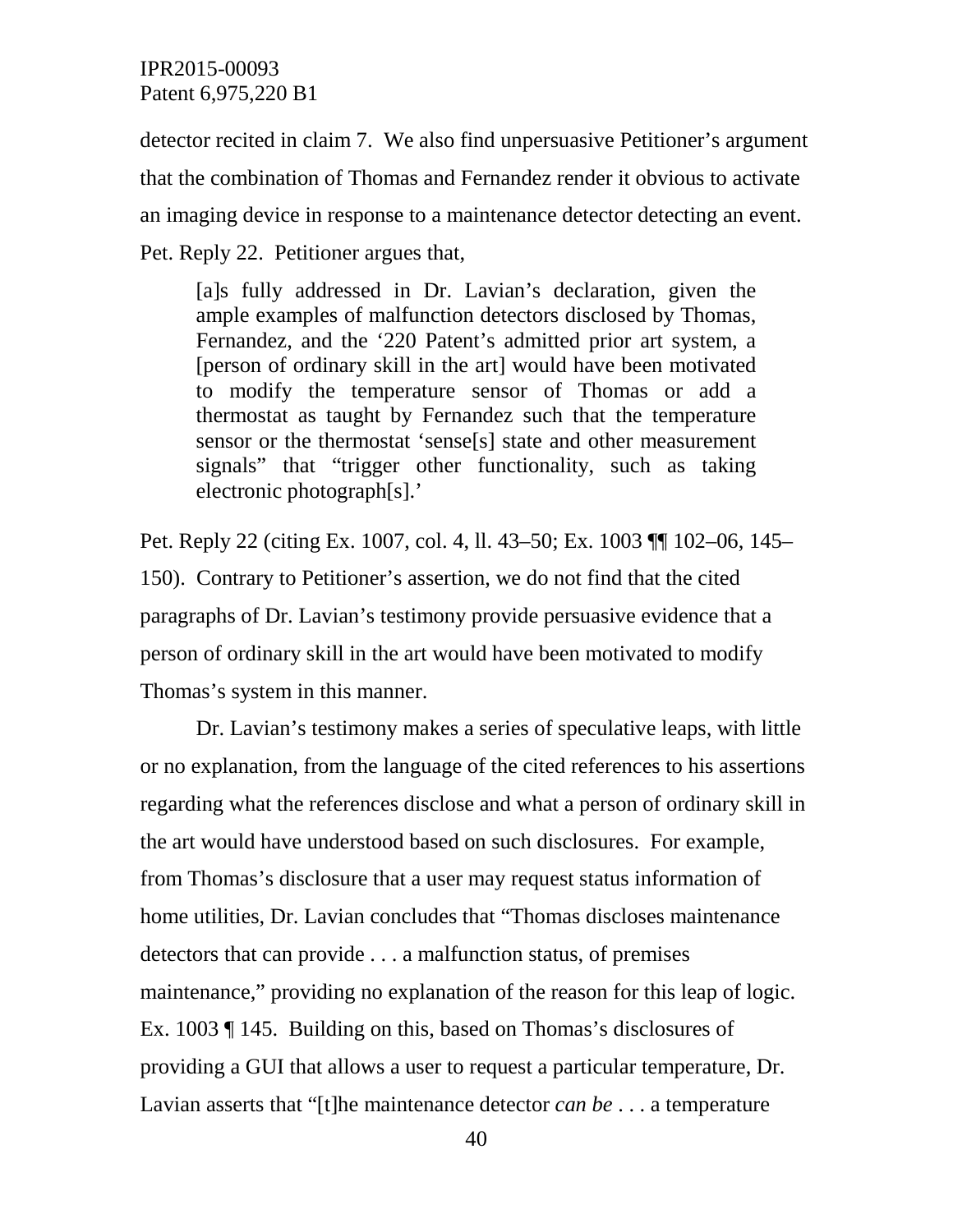sensor" (*id.* at ¶ 146 (emphasis added)), and that "the temperature sensor *can* determine that the temperature within the premises has moved outside the specified range" ((*id.* at ¶ 147 (emphasis added)). Citing claim 26 of the Thomas provisional application, Dr. Lavian testifies that "Thomas discloses that the transmitter is triggered by an alarm condition to forward the image and alarm status information over the network to the website." *Id.* at ¶ 149 (citing Ex. 1008, 21). Dr. Lavian then concludes that:

> [t]hus, a [person of ordinary skill in the art] reviewing Thomas would understand that the premises maintenance malfunction detected by the maintenance detector (e.g., high temperatures due to failure of an  $a/c$  system by the thermostat) can be an alarm condition that activates the camera and triggers the transmitter to transmit the event data over the network to the website.

*Id.* at  $\P$  150. With respect to this conclusion, Dr. Lavian does not explain why, in the absence of any such disclosure in Thomas, a person of ordinary skill in the art would have considered a maintenance malfunction an "alarm condition" that would trigger activation of a camera.

In sum, we find that the cited testimony of Dr. Lavian is not based on sufficient objective evidence to persuade us that it would have been obvious to modify Thomas's system in the manner asserted by Petitioner to account for the elements recited in claims 7 and 8. Accordingly, we are not persuaded that Petitioner has demonstrated, by a preponderance of the evidence, that claims 7 and 8 would have been obvious over the combination of Thomas and Fernandez.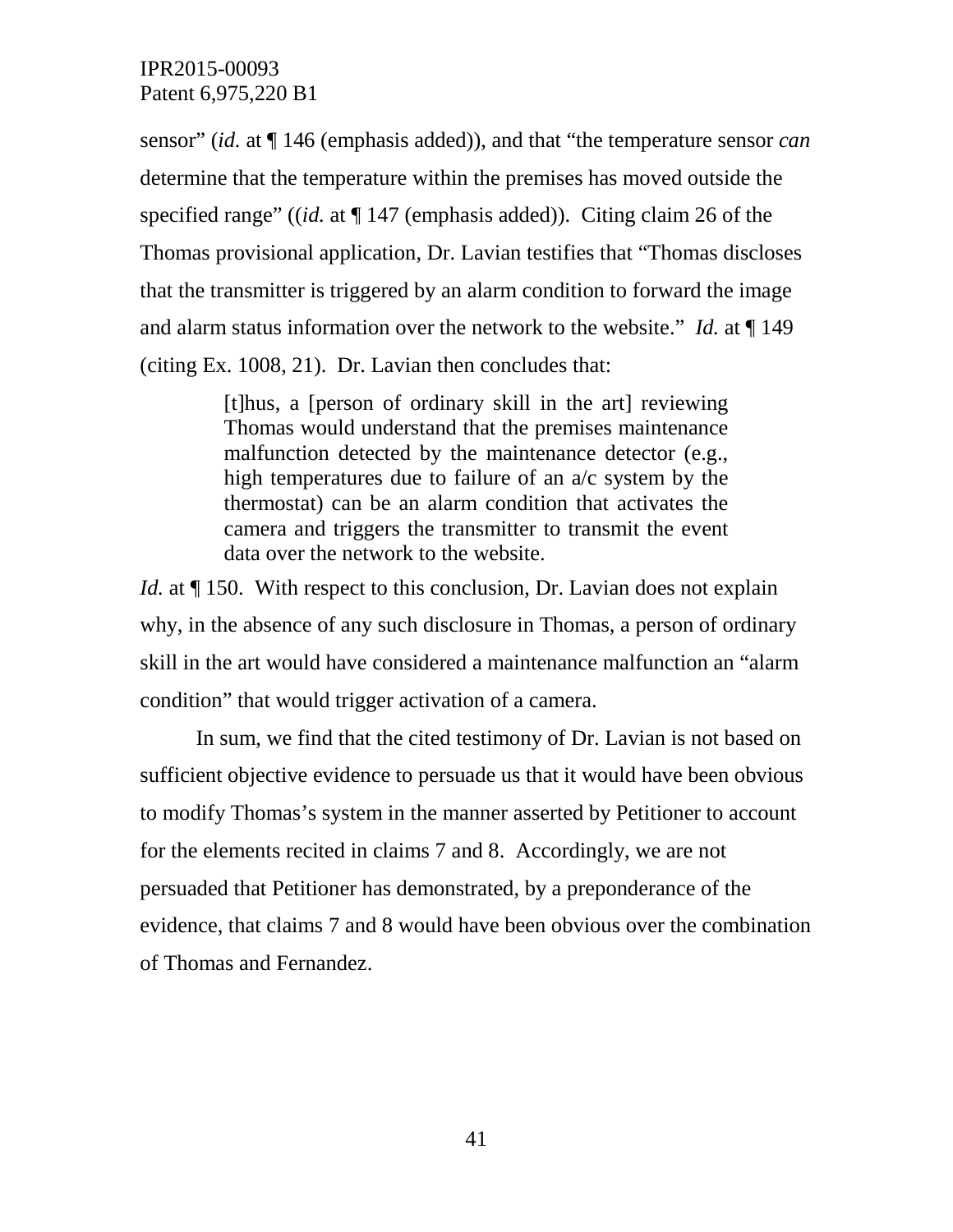## *6. Claim 13*

Claim 13 recites:

wherein each at least one sensor has a unique identification code associated therewith that is transmitted to the website with the event data for the purpose of identifying the particular sensor that has detected an event, and permitting an authorized accessing entity to determine: a) a type of event that has occurred; b) a particular sensor detecting the event; and c) an imaging device providing the imaged data to the web site for review.

Petitioner argues that this limitation would have been obvious in view of the collective teachings of Thomas and Fernandez. Petitioner asserts that Figures 15 and 16 of Thomas show a GUI displaying multiple sensors for viewing by a user. Pet. 47. Petitioner also notes that Thomas' Figure 16 shows an "alarm" event by the living room motion sensor and the living room camera, as well as the images captured by the living room camera, displayed in image viewer 1604. *Id.* at 47–48. In view of this, Petitioner argues that "to properly distinguish and display the statuses of each of these sensors on the GUI at the website, it would have been obvious to a [person of ordinary skill in the art] that each of the multiple sensors has a unique identification code associated therewith that is transmitted to the website." *Id.* at 53. Regarding the claim language "permitting an authorized accessing entity to determine: a) a type of event that has occurred; b) a particular sensor detecting the event; and c) an imaging device providing the imaged data for review," Petitioner argues that this language recites an intended use, and that a person of ordinary skill in the art would have understood that the disclosure of the prior art meets this claim language. *Id.* (citing Ex. 1003 **[9]** 139–42).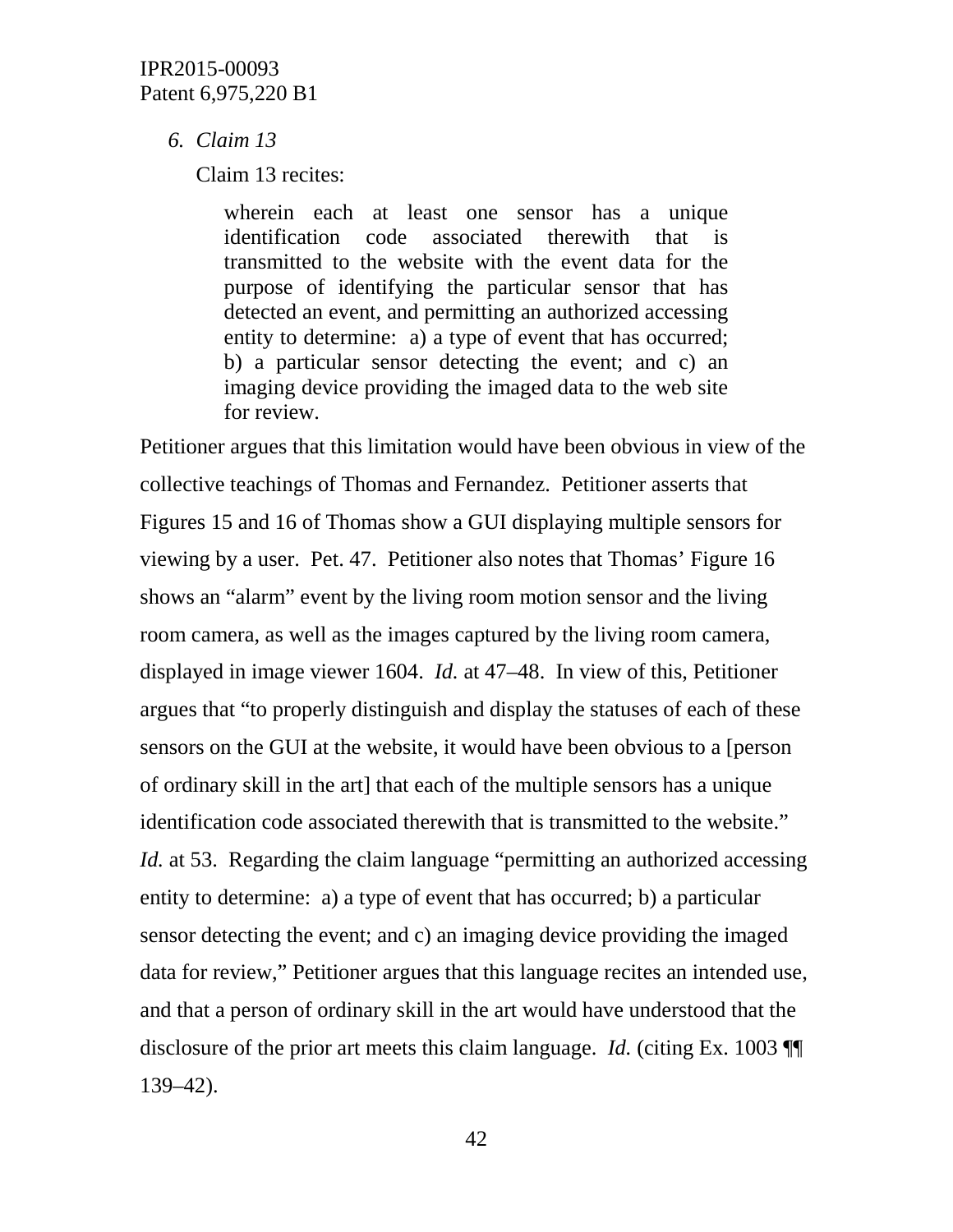Patent Owner argues that a person of ordinary skill in the art would not have had any reason to uniquely identify each sensor in Thomas's system. PO Resp. 15. Patent Owner asserts that, "since Thomas merely displays that an alarm has been sounded for a particular area of the house (e.g. living room) . . . , one of skill in the art would have no reason to uniquely identify each sensor because identifying the location of the event is sufficient." *Id.* Patent Owner asserts that "Thomas relates to a single type of event (intrusion)," and then argues that a person of ordinary skill in the art would have no reason to identify the type of event. *Id.*

Petitioner responds that Patent Owner's argument rests on Mr. Monroe's assertions that "identifying the location of the event is sufficient because only one type of event can be detected using the security system," and that, in the '220 patent, "using an identification code to identify the type of event that occurs in a given location is beneficial for the invention of the '220 patent because multiple types of events could occur in a single location (e.g., fire, smoke, motion, or temperature issue could all occur in the living room)." Pet. Reply 22–23 (citing Ex. 2002 ¶ 68). Petitioner argues that Mr. Monroe's testimony does not reflect accurately what is taught in Thomas. *Id.* at 23. Petitioner argues that Figure 15 and the related disclosure of Thomas demonstrate that in addition to provisions for home security, Thomas's system involves information related to home utilities and home entertainment control. *Id.* Petitioner asserts that "[a]pplying Mr. Monroe's own rationale, given that 'various types of events that could be detected by the various types of sensor', 'using an identification code to identify the type of event that occurs in a given location is beneficial' for Thomas." *Id.* Petitioner further argues that Dr. Lavian's Declaration fully establishes that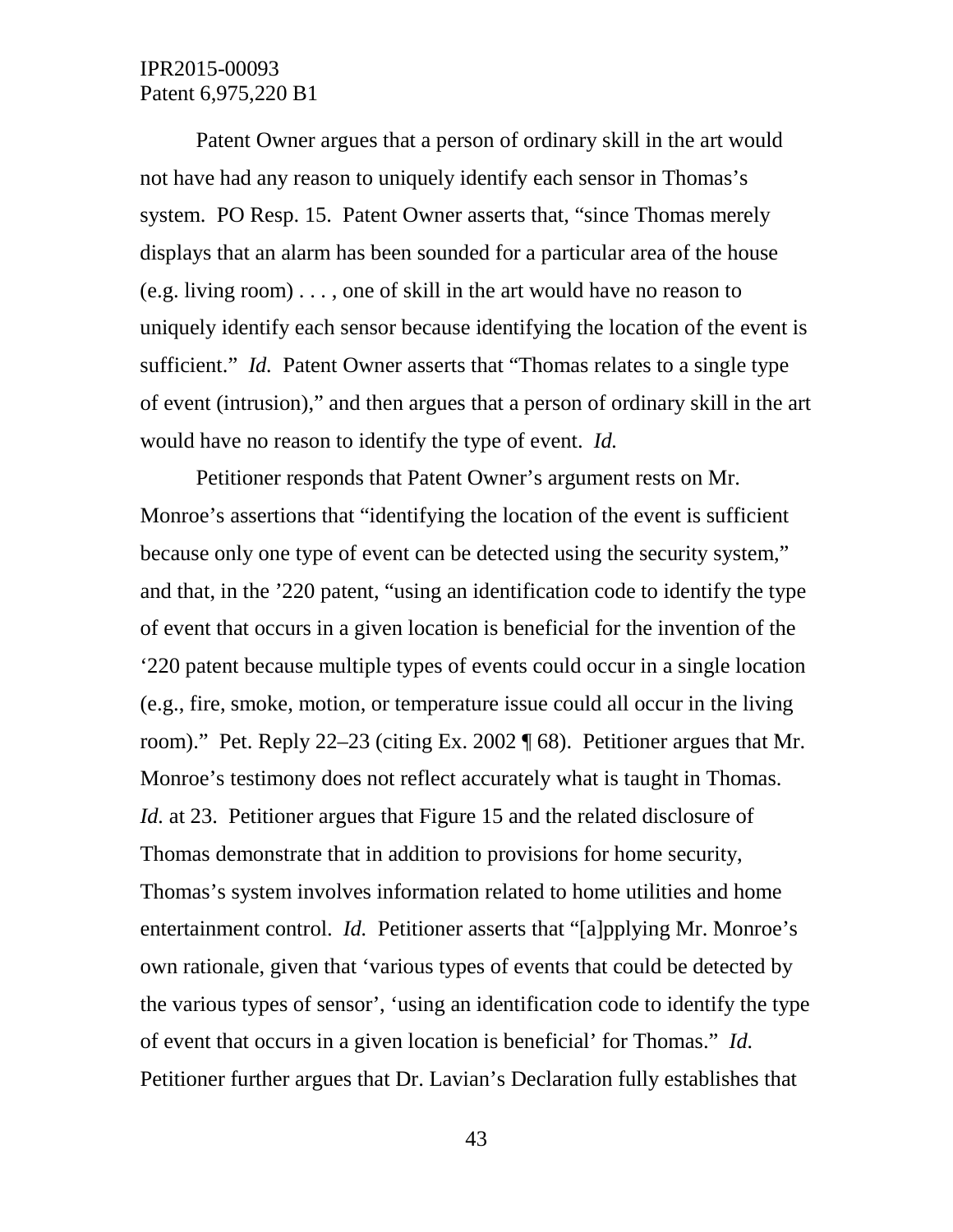it would have been obvious that each of Thomas's multiple sensors could have a unique identification code. *Id.*

Additionally, Petitioner argues that Patent Owner does not justify why knowing the general location of an event is "sufficient," such that a person of ordinary skill in the art would not have reason to uniquely identify each sensor. *Id.* at 24. Contrary to Patent Owner's argument, Petitioner argues that a person of ordinary skill in the art would have had reason to uniquely identify sensors so that it could identify the specific location of the event, "such as front door, back door, garage door, bedroom 1, bedroom 2, and living room, as disclosed by Thomas." *Id.* (citing Ex. 1008, Figs. 15 and 16).[7](#page-43-0) Petitioner argues that the unique identifier associated with each sensor allows identifying the location of the sensor. *Id*. Petitioner also argues that Patent Owner does not acknowledge that the Petition and Dr. Lavian both assert that Fernandez discloses unique identifiers for its sensors. *Id.*

Having considered the arguments and evidence presented during trial, we are persuaded that Petitioner has presented sufficient evidence to support a finding that the combined teachings of Thomas and Fernandez account for the limitations recited in claim 13. Contrary to Patent Owner's assertions, we are persuaded that Petitioner has demonstrated that a person of ordinary skill in the art would have had reason to uniquely identify sensors. Pet. 53; Pet. Reply 22–24; Ex. 1003 ¶¶ 139–142; PO Resp. 15–16. Patent Owner's argument that "Thomas relates to a single type of event (intrusion)"

<span id="page-43-0"></span> <sup>7</sup> Petitioner's citation reads: "*see* MOB1009, FIGS. 15 AND 16." Pet. Reply 24. Facially, this indicates that Petitioner is citing Exhibit 1009. We, however, interpret this as a typographical error, as Petitioner is asserting what Thomas discloses. We, therefore, presume that Petitioner intended to cite to the Thomas provisional application, which is Exhibit 1008.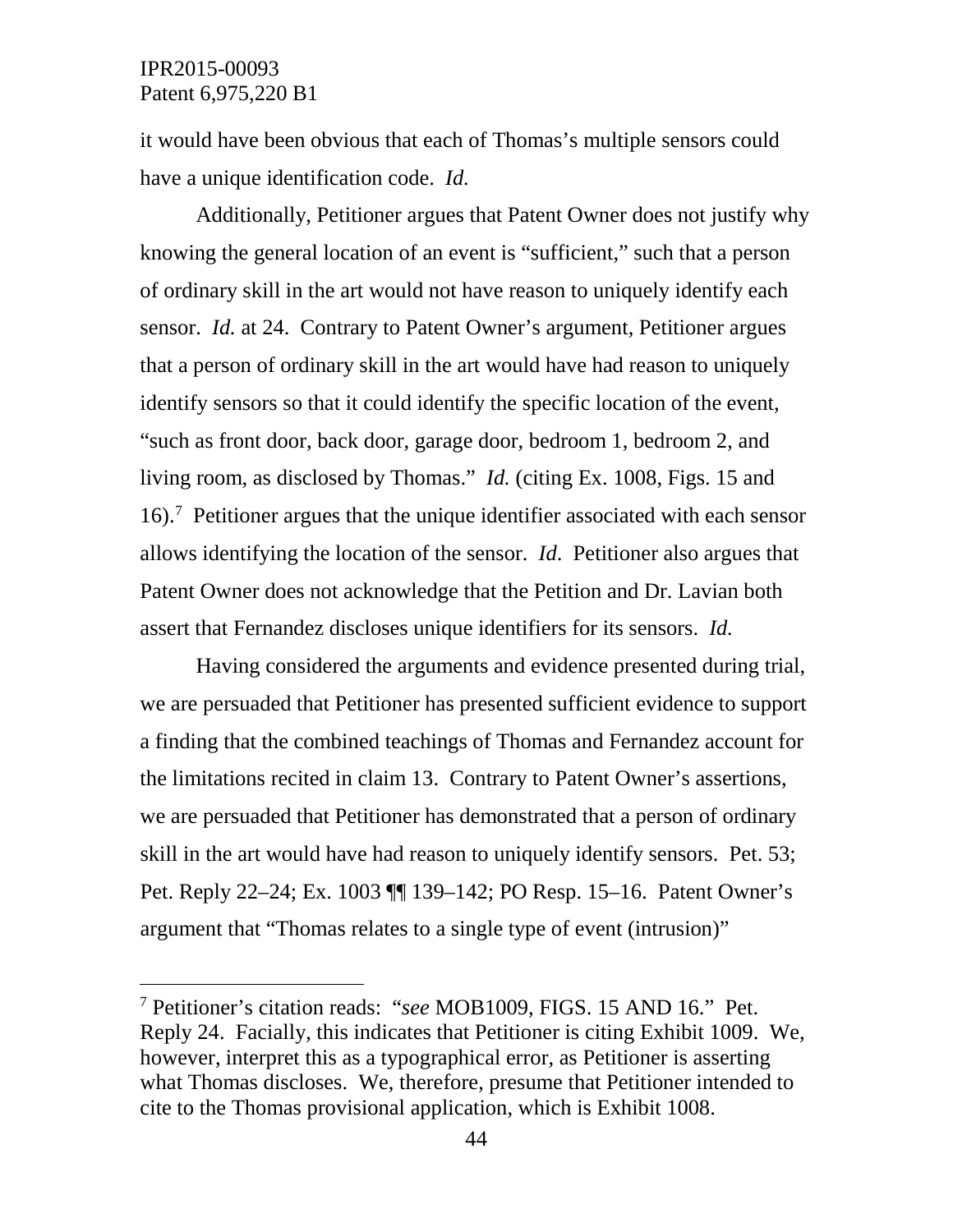overlooks much of what Thomas discloses. PO Resp. 16. For example, Patent Owner overlooks Figure 15 of Thomas, which shows that its system involves much more than security breaches, including home utilities and home entertainment controls. Ex. 1008, Fig. 15. Accordingly, we agree with Petitioner's assertion that it would be beneficial for Thomas's system to uniquely identify sensors to distinguish between events related to security and events related to other aspects of Thomas's system, such as home utilities and home entertainment. Pet. Reply 23.

Additionally, we find unpersuasive Patent Owner's argument that a person of ordinary skill in the art would have no reason to uniquely identify Thomas's sensors "because identifying the location of the event is sufficient." PO Resp. 15. As Dr. Lavian notes, Figure 16 of Thomas shows that its system has sensors in multiple locations, including the front door, back door, garage door, and the living room. Ex. 1008, Fig. 16; Ex. 1003 ¶ 140. We are persuaded by Petitioner and Dr. Lavian that unique identification codes for each of these sensors would allow the system to distinguish between the sensors and provide the specific location of the sensors. Pet. 47–48, 53; Pet. Reply 24; Ex. 1003 ¶¶ 139–140.

In sum, we are persuaded that Petitioner has demonstrated, by a preponderance of the evidence, that claim 13 would have been obvious over the combination of Thomas and Fernandez.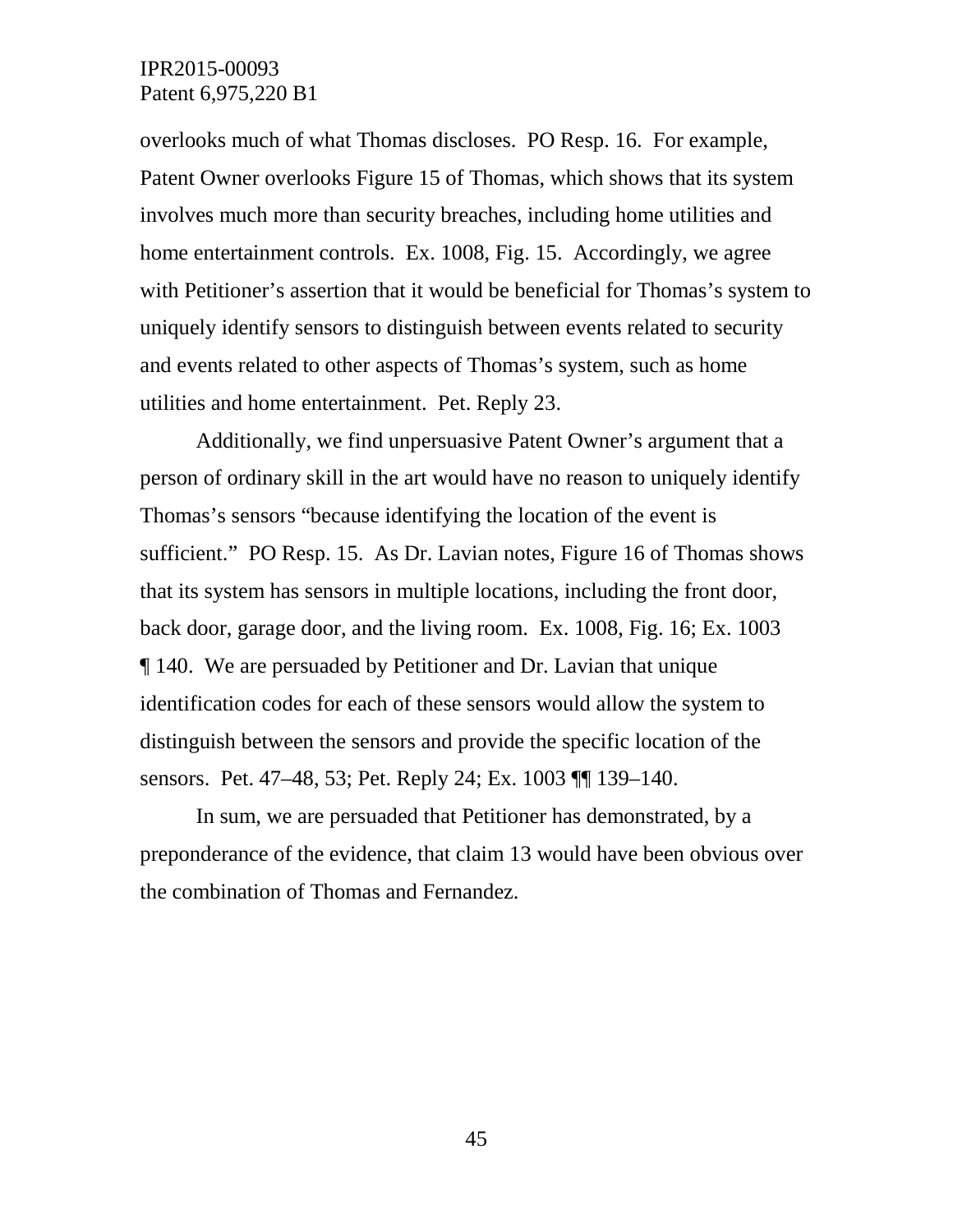## III. CONCLUSION

For the reasons expressed above, we determine the following:

- (1) Petitioner has demonstrated, by a preponderance of the evidence, that claims 1–6 and 9–28 would have been obvious based on the combined teachings of Thomas and Fernandez; and
- (2) Petitioner has not demonstrated that claims 7 and 8 would have been obvious based on the combined teachings of Thomas and Fernandez.

# IV. ORDER

For the reasons given, it is:

ORDERED that claims 1–6 and 9–28 have been shown to be *unpatentable*;

FURTHER ORDERED that claims 7 and 8 have *not* been shown to be *unpatentable*; and

FURTHER ORDERED that, because this is a Final Written Decision, parties to the proceeding seeking judicial review of the Decision must comply with the notice and service requirements of 37 C.F.R. § 90.2.